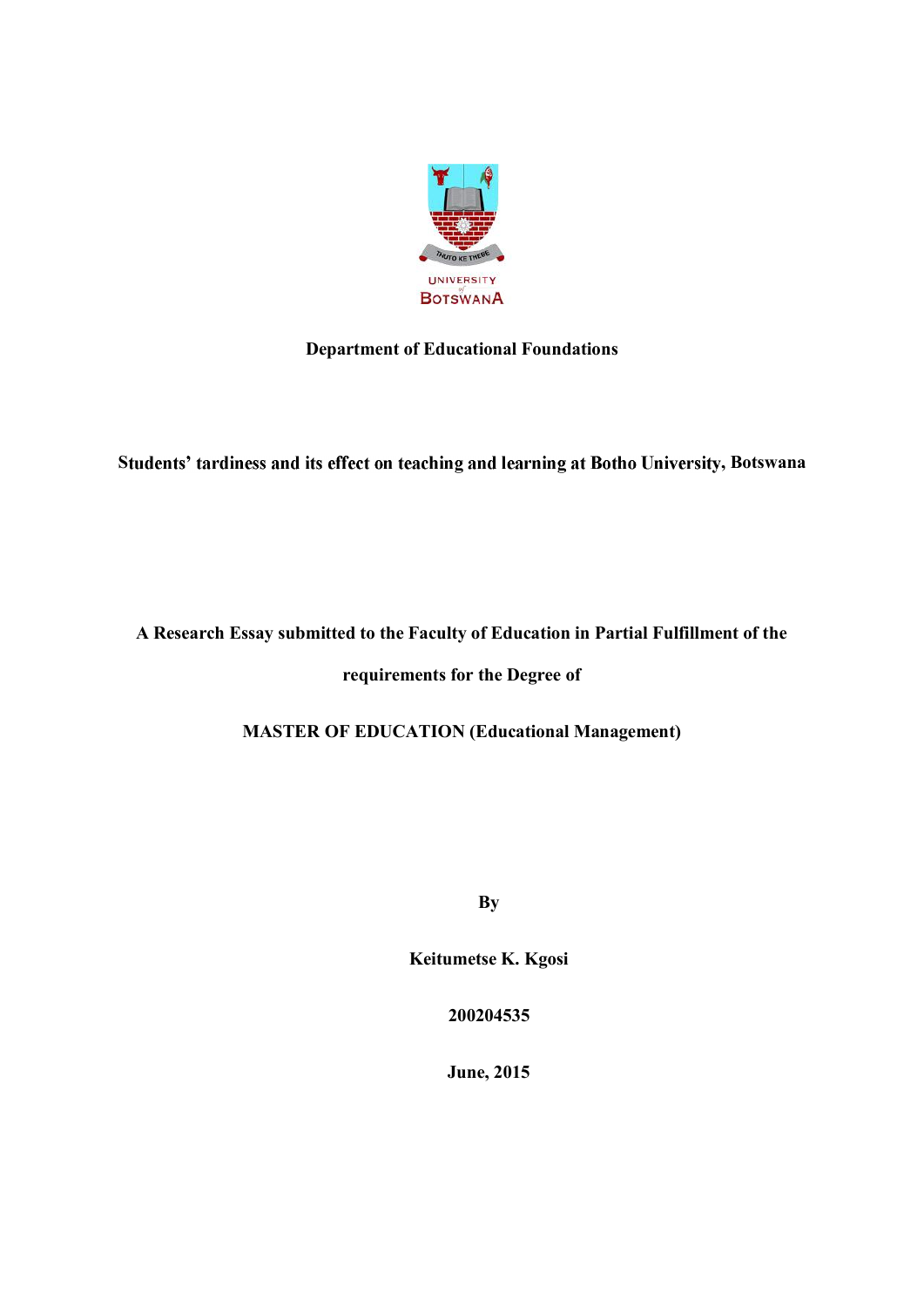### **DECLARATION**

I declare that this research which is submitted to the Department of Educational Foundations, Faculty of Education of the University of Botswana for the award of the Degree of Masters of Education (MEd) in Educational Management is my own work.

Signed \_\_\_\_\_\_\_\_\_\_\_\_\_\_\_ Date\_\_\_\_\_\_\_\_\_\_\_\_\_\_

Keitumetse K. Kgosi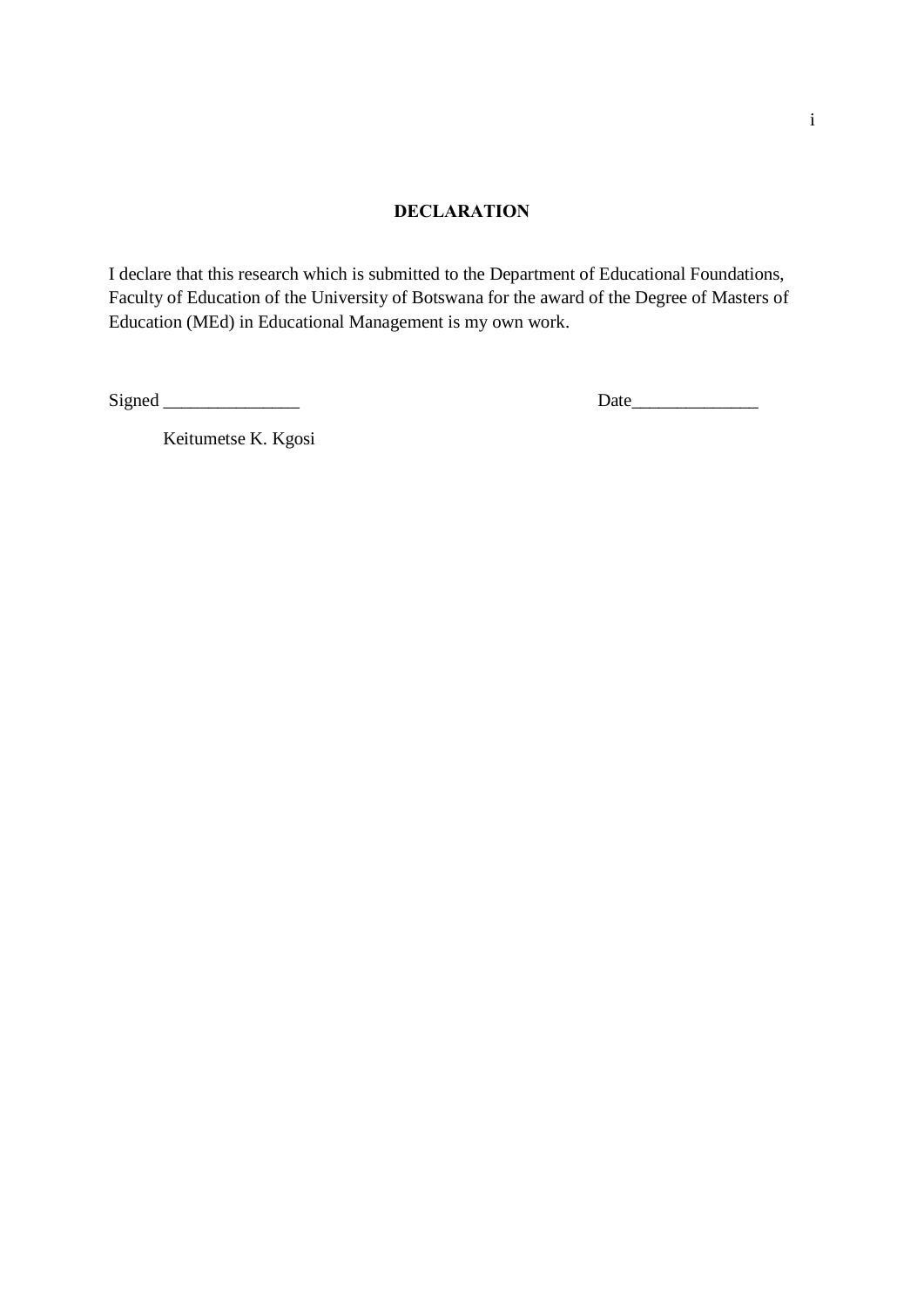### **ACKNOWLEDGEMENTS**

I would like to express my sincere appreciation to my supervisor Dr. Dambe for his helpful and very useful feedback during the learning process of this Research Essay. I would also like to thank my colleagues for their assistance, and all those who participated in the research. Finally I give a special thanks to my family, who supported and encouraged me throughout.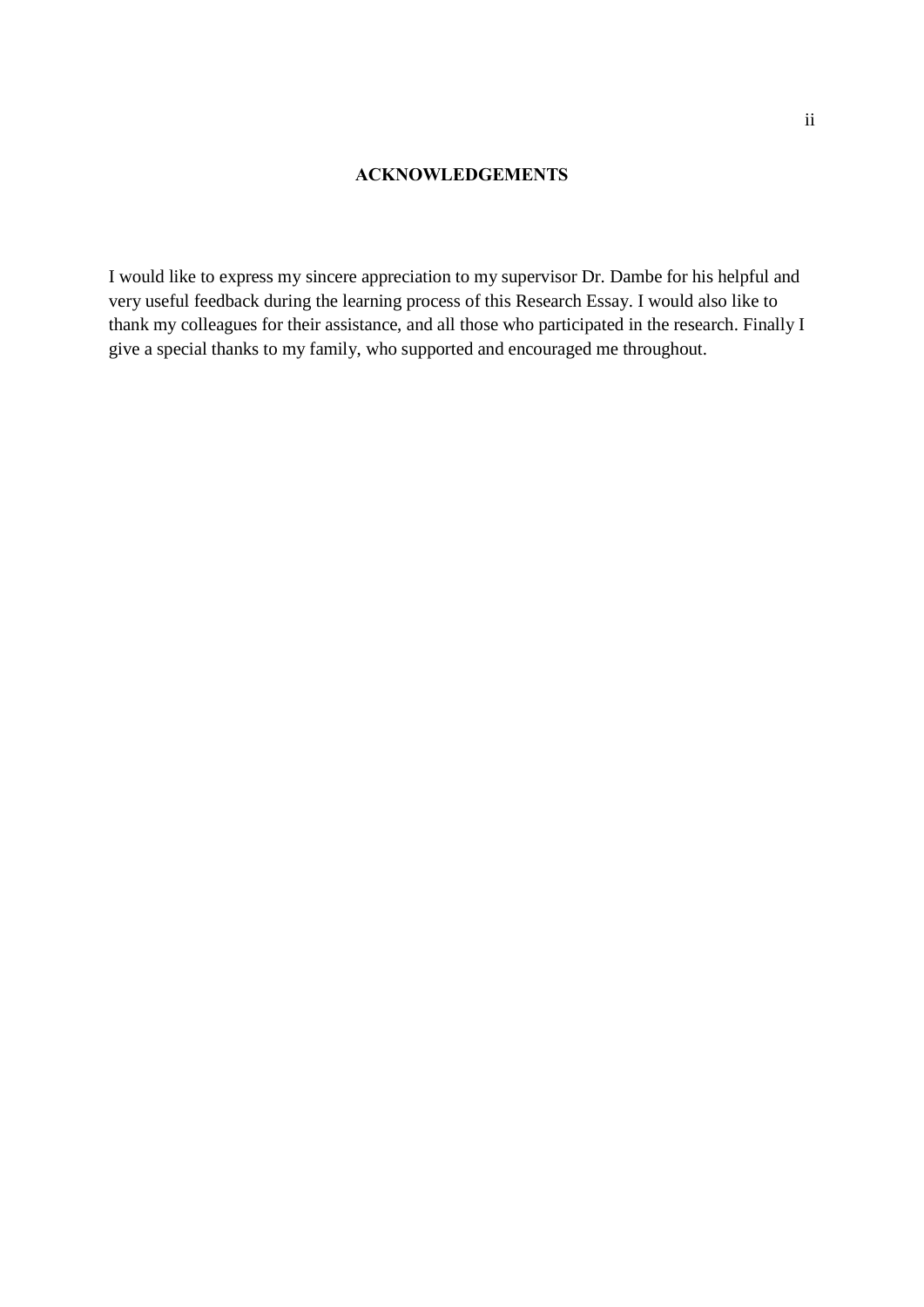## **APPROVAL PAGE**

This Research Essay has been examined and is approved as satisfying requirements for the partial fulfillment for the Degree of Masters in Educational Management.

| Supervisor                       | Date |  |
|----------------------------------|------|--|
|                                  |      |  |
|                                  |      |  |
| <b>Internal Examiner</b>         | Date |  |
|                                  |      |  |
|                                  |      |  |
| <b>External Examiner</b>         | Date |  |
|                                  |      |  |
|                                  |      |  |
| Dean, School of Graduate Studies | Date |  |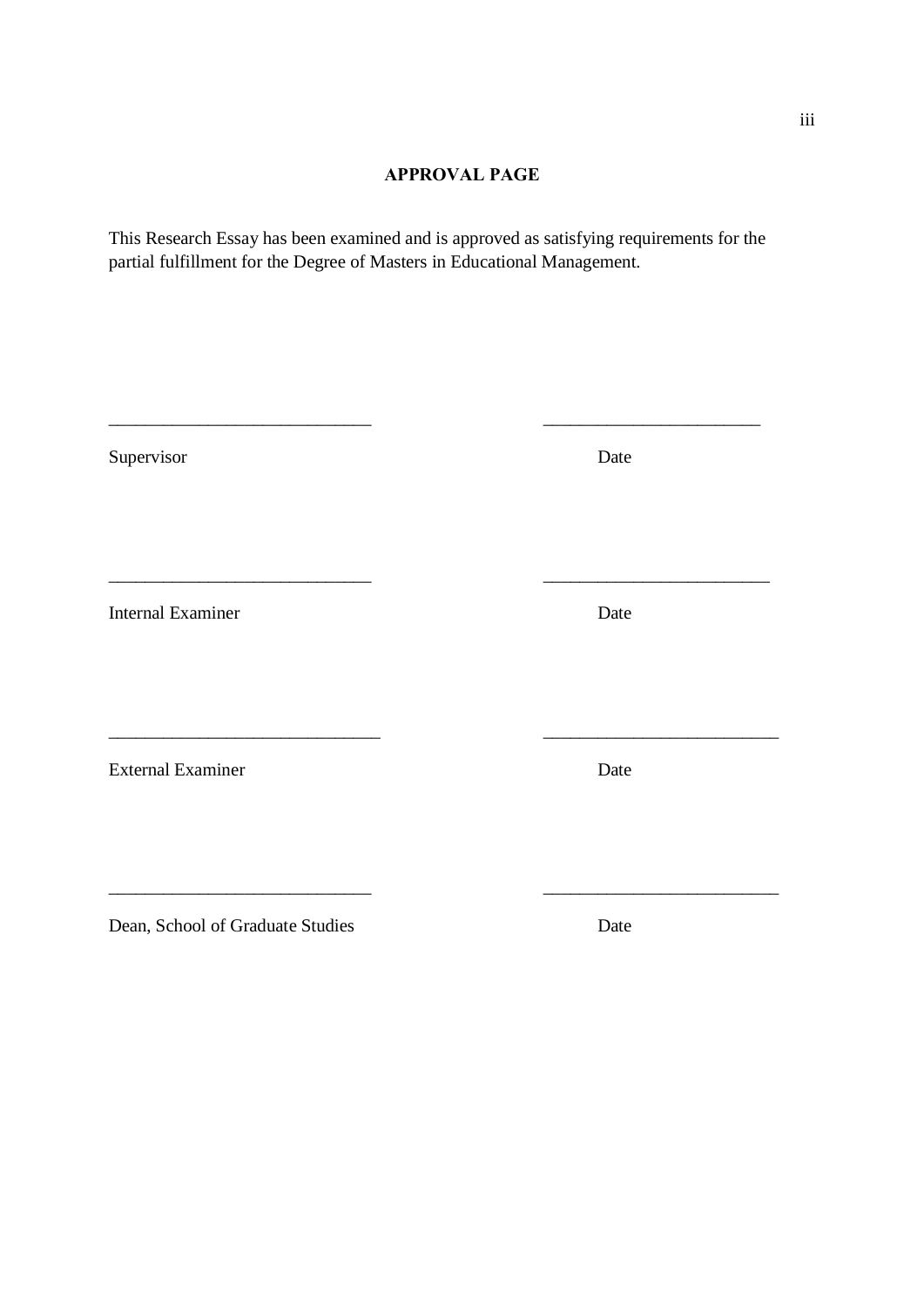# **TABLE OF CONTENTS**

| 9 |
|---|
|   |
|   |
|   |
|   |
|   |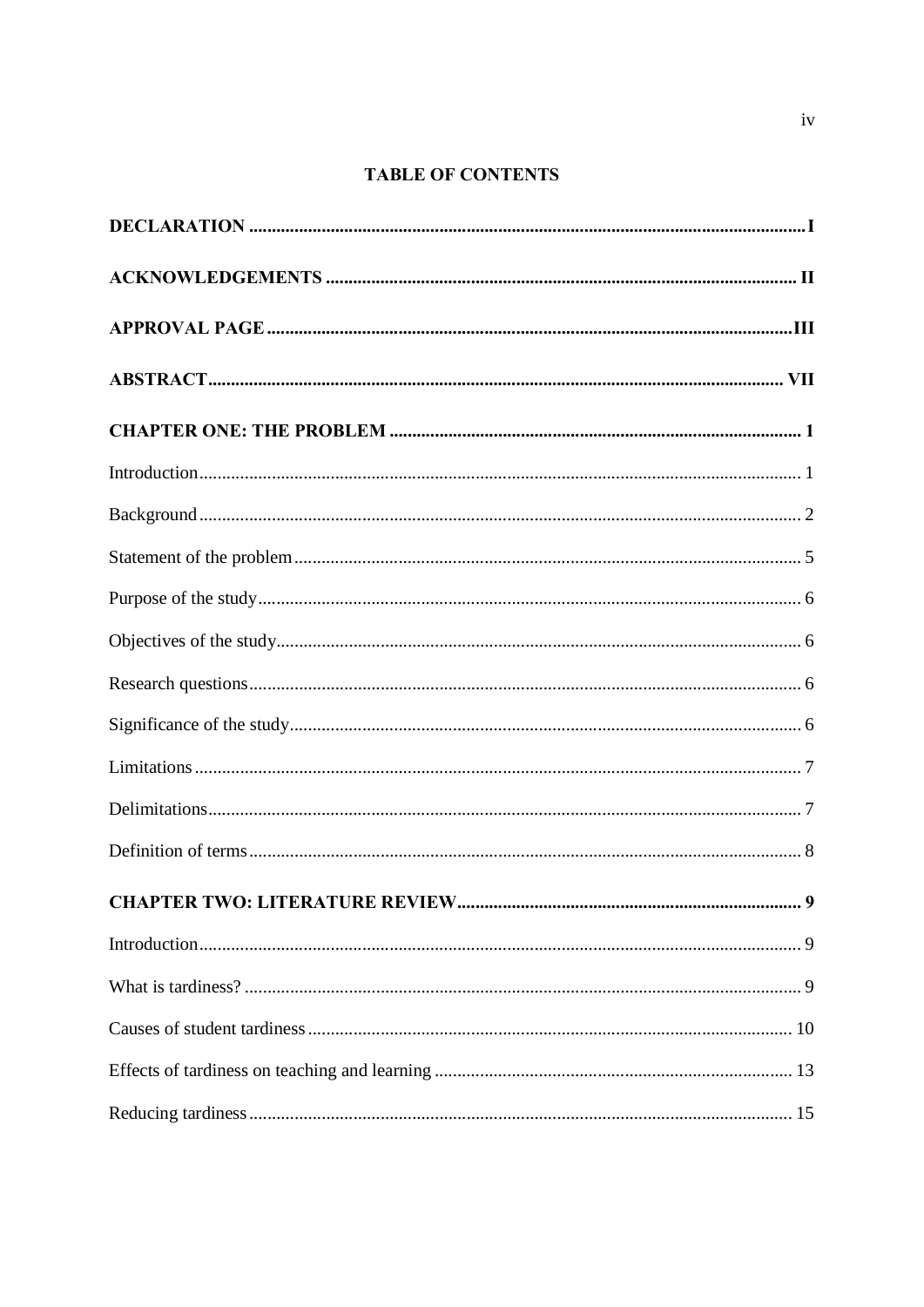$\mathbf{v}$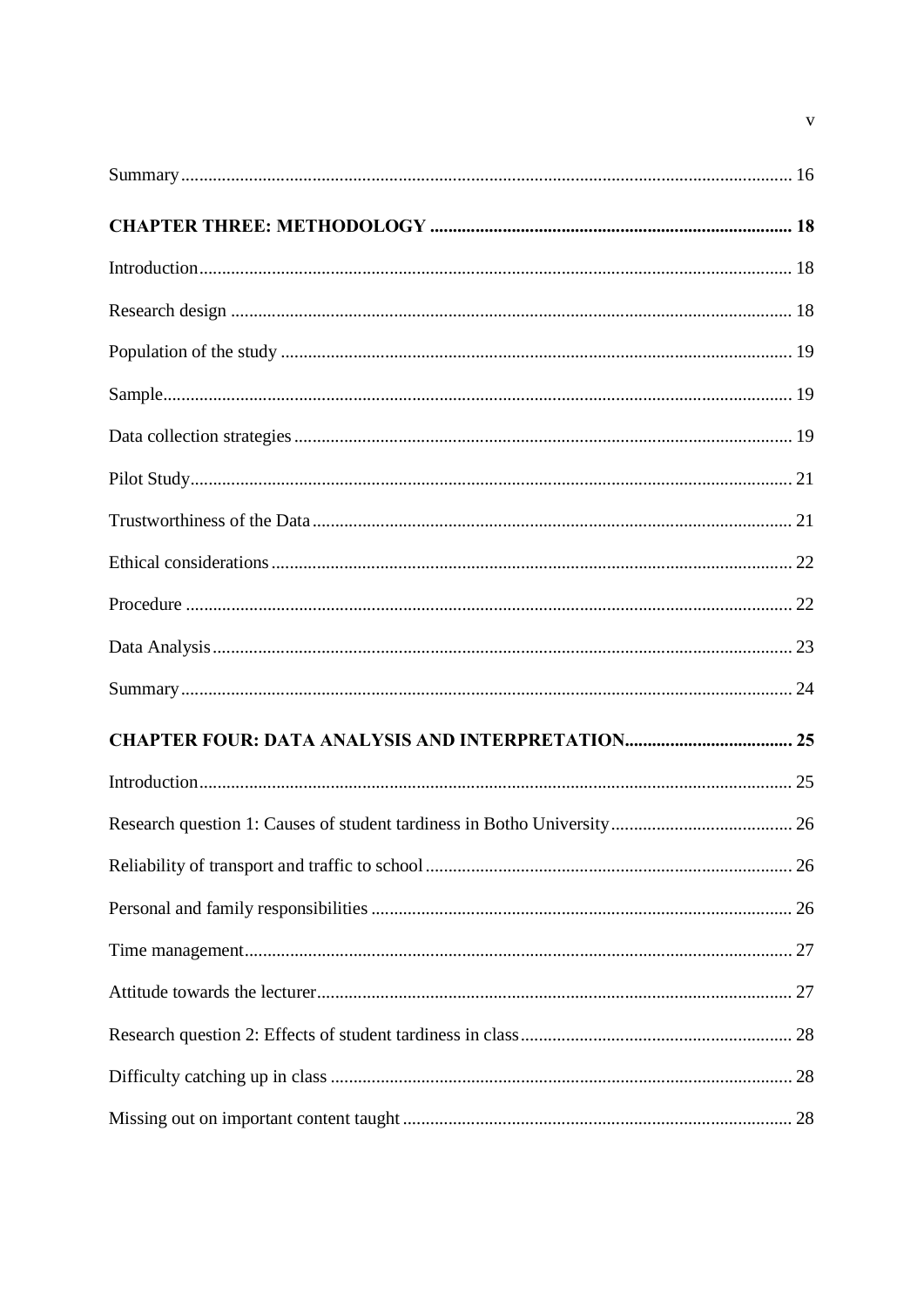| CHAPTER FIVE: DISCUSSION OF FINDINGS, CONCLUSIONS AND |  |
|-------------------------------------------------------|--|
|                                                       |  |
|                                                       |  |
|                                                       |  |
|                                                       |  |
|                                                       |  |
|                                                       |  |
|                                                       |  |
|                                                       |  |
|                                                       |  |
|                                                       |  |
|                                                       |  |
|                                                       |  |
|                                                       |  |
|                                                       |  |

 $\overline{\mathbf{v}}$ i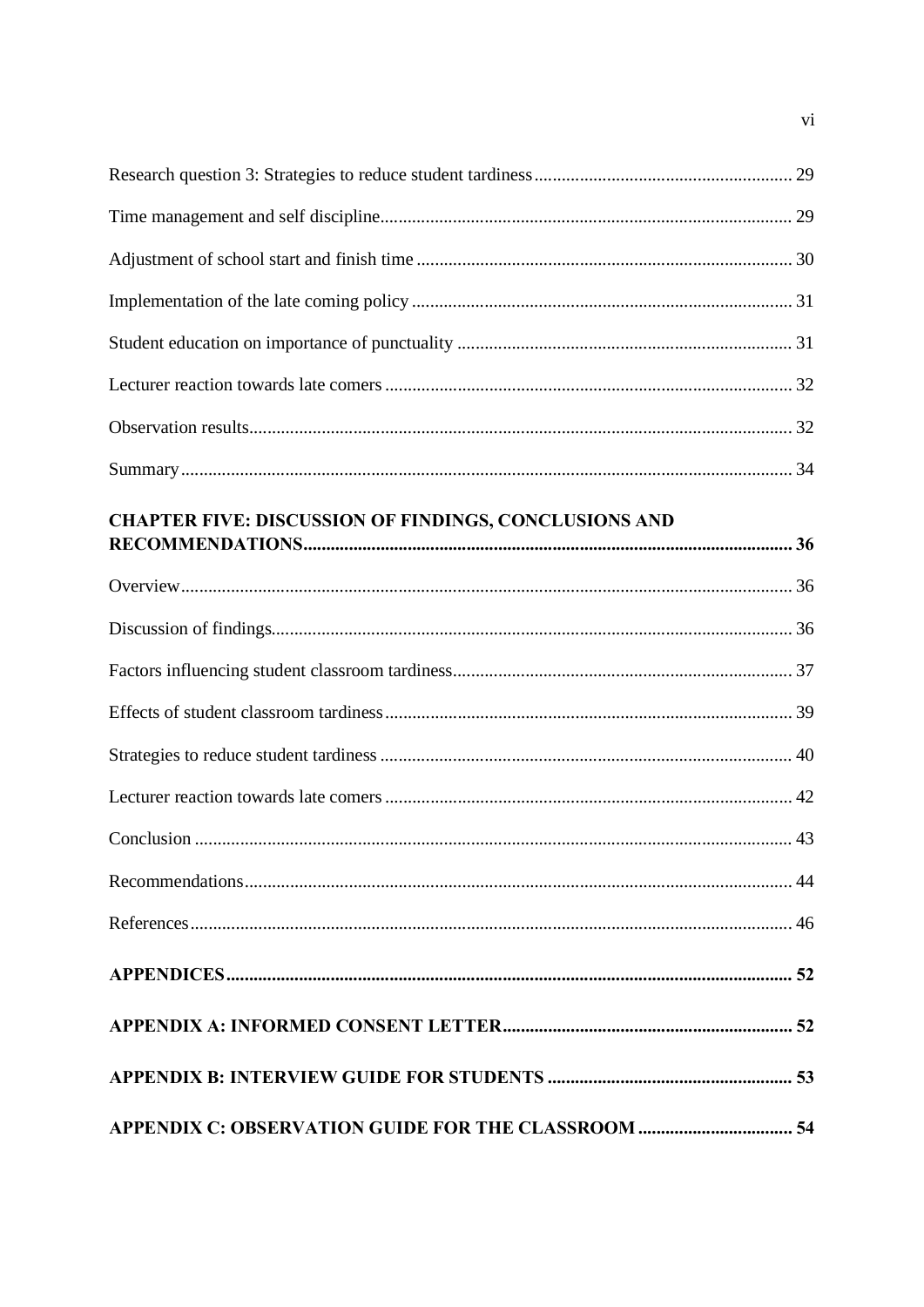### **ABSTRACT**

Student tardiness in the classrooms has proved to be a significant challenge in the Botho University classroom. In order for this challenge to be addressed effectively, there is need to understand the factors that influence tardiness among the students. This study examined the causes of student tardiness and the effect student tardiness has on students. The study further went on to look at different ways students can be made more punctual in school.

Through a qualitative case study research design, the sampling strategies used were purposive sampling and convenience sampling for the population of Botho University (Gaborone Campus). The data was collected through observations, field notes and individual interviews with student participants.

The research findings revealed that transportation, lack of time management and self discipline, and distance from school contributed significantly to student tardiness. In order to improve student tardiness it is recommended that Botho University should change the starting time of lessons and implement a consistent tardy policy across.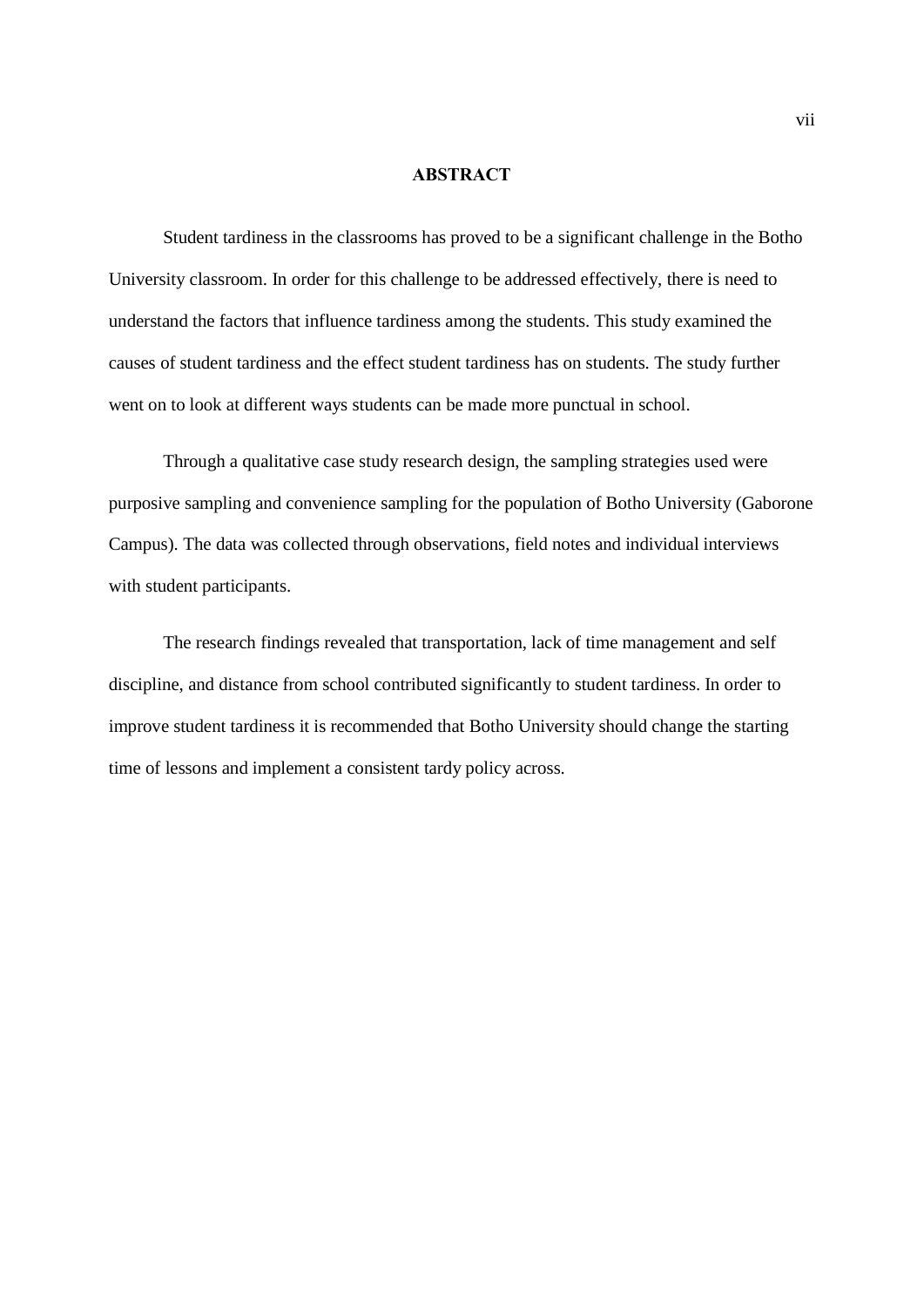### **CHAPTER ONE**

### **THE PROBLEM**

### **Introduction**

When people come late to any event, whether it is a party, appointment, seminar, church, school or classroom, they disturb the flow of the event. Whatever event a person has failed to be at, at a specific time ends up affecting the entire schedule. If a person is late for a doctor appointment, for example, the doctor is forced to push the schedule a bit forward to accommodate the late comer hence disrupting other people's times lots that are to follow the late comer. Similarly in a school setup, lecturers who have students coming in late during their lesson can end up going beyond their scheduled timeslot to accommodate them (going over the material that was already taught in their absence); this can affect the next lesson that follows causing it to start late.

Coming late to class by students not only affects the timeslot, but also affects other students and the lecturer; when the lecturer is in the middle of a sentence, perhaps sharing a valuable point, they will be interrupted or disrupted by the student walking into class late, therefore losing focus on the point they were going to make. Punctuality must be emphasized in students to prepare them for the workplace. Tardiness policies need to exist in schools and be monitored closely to reduce overall students' tardiness.

This chapter will outline the background of the problem, the statement of the problem and the purpose of the study which will be followed by the research questions, limitations, delimitations and definition of terms. The significance of the study will also be discussed on this section.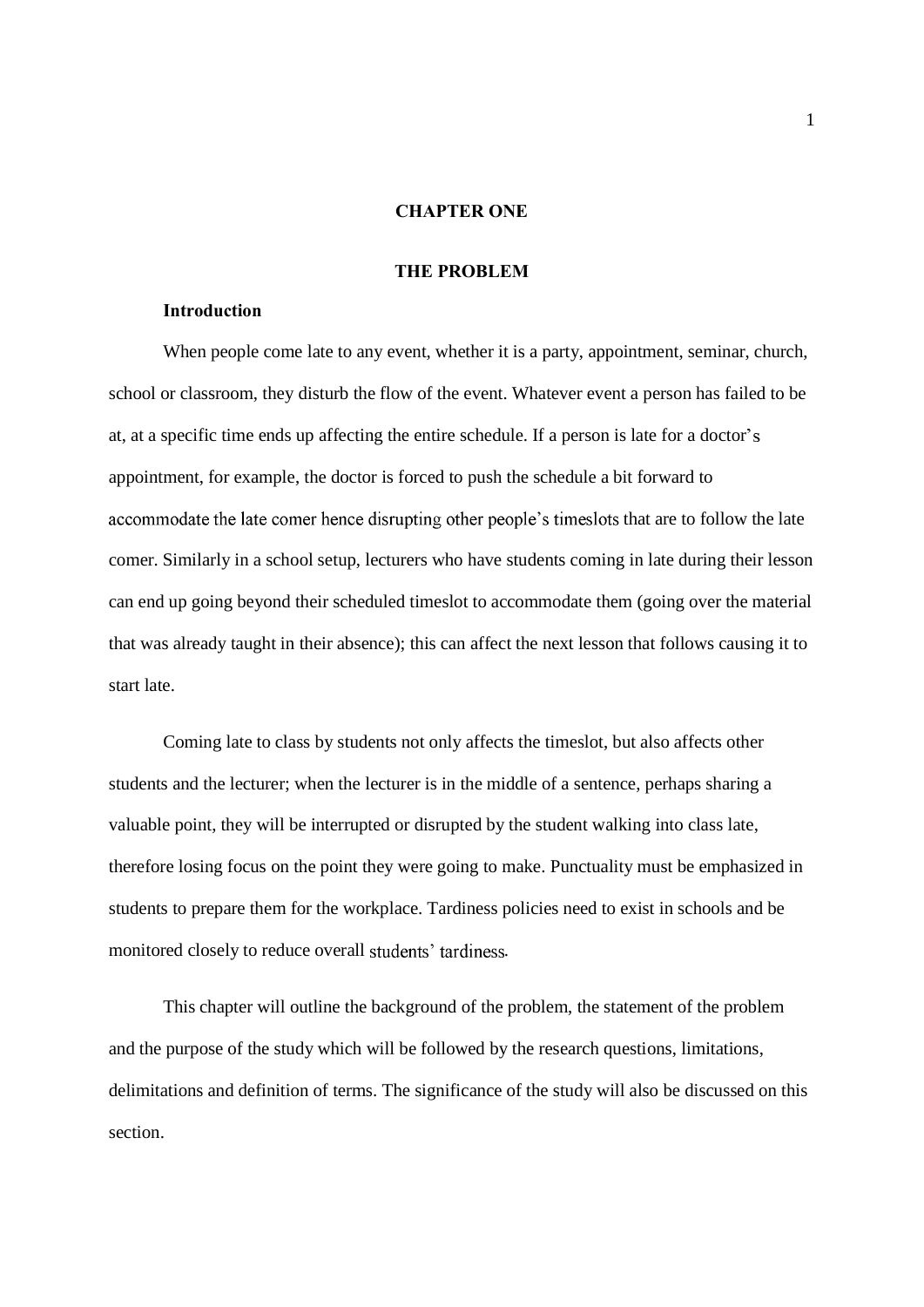### **Background**

Tardiness, according to Weade (2004) is "being late for any measurable length of time past the stated or the scheduled start time for work or school"; basically coming late for an event or an engagement. Research shows that in the United States of America (USA) individuals are encouraged to be punctual at the workplace or face the risk of being fired (Weade, 2004). Late coming is a habit that when people are taught at an early age to avoid, might be completely erased. Some researchers in the USA (Marin, 2001; Rivard, 2013; Tyre, Feuerborn & Pierce, 2011) are concerned about student tardiness and the rate at which it is escalating. Most middle schools and high schools have policies in place to control the punctuality issue, but it still affects the daily proceedings. If a class starts late, the instructor might be forced to end it late to accommodate the planned material hence forcing the next lesson that comes after his/hers to start late; hence their day might be disrupted throughout.

Societies view tardiness differently; some do not see it as a problem while others do. In his study Marin, (2001) compared the attributions for punctuality among the American students and the Chilean students and found that Chileans are not as concerned about punctuality as the Americans are. It seems that even when it comes to keeping appointments, the Americans are stricter than the Chileans. Punctuality in the United States is a more important issue than it is in Brazil (Levine et al, in Koslowsky, 2000). In western cultures time is experienced as linear (Ghyoot, 2000) but the Chinese perception of time is cyclical; this affects the planning, where there is no strict adherence to schedules. Instead the Chinese focus on the people and the projects to be completed. But generally speaking the Chinese are quite punctual (Matondo, 2012). According to Lee (nd) the Korean people's concept of punctuality on the other hand is influenced by social status; people who have lower social status keep appointments and even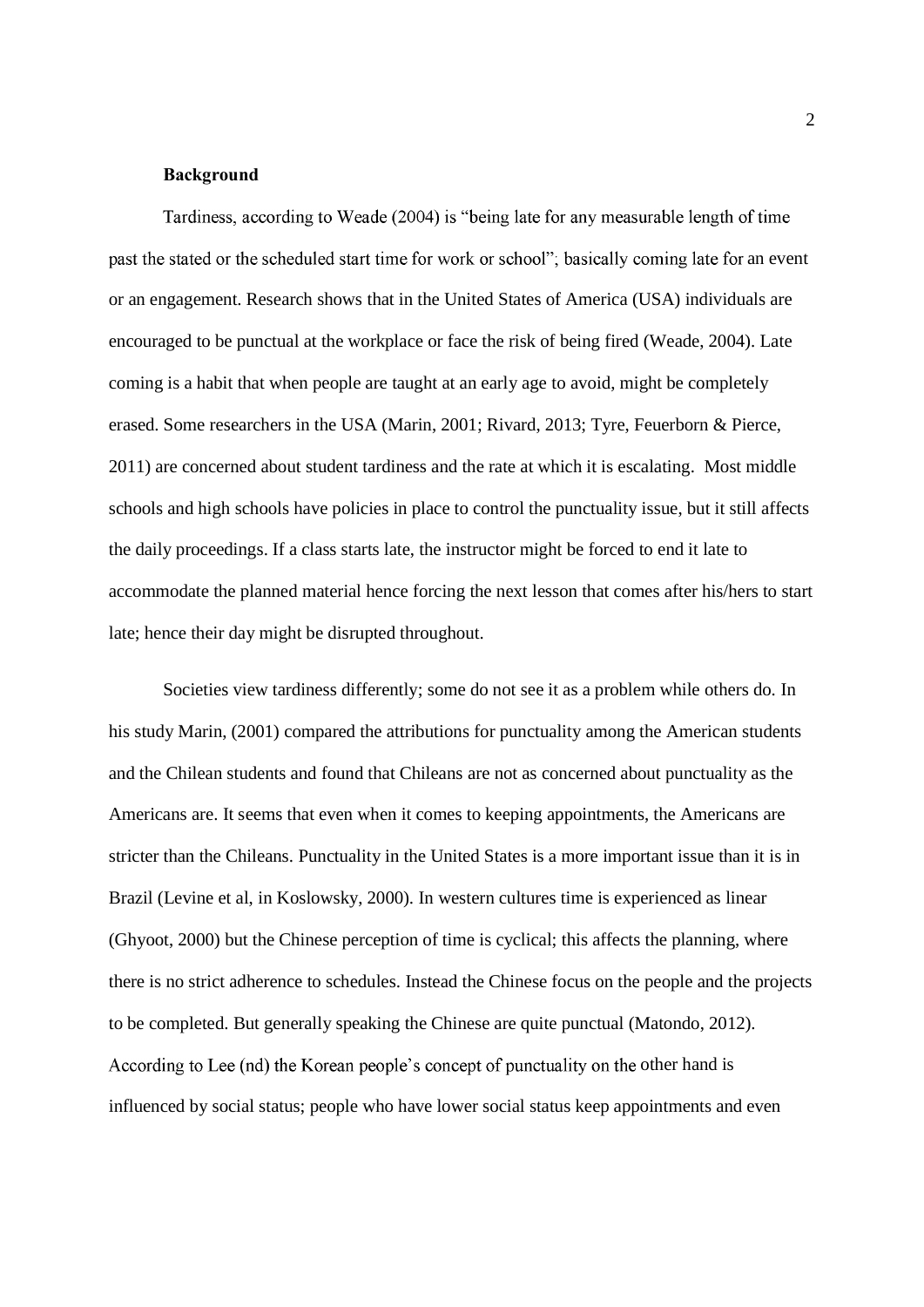appear earlier than the appointed time, whereas people who have higher social status do not have to be concerned about being punctual as all affairs are arranged to commence whenever they want. Thus people in higher social status in traditional Korean societies lack the concept of punctuality as they do not have to be concerned with time keeping.

In Africa there is a general perception that schedules are less important than people (Ghyoot, 2000); if a person is on his way to a meeting and gets an unexpected visitor, they will feel socially obliged to greet the visitor and spend time to inquire about the visit; this may result in being late for the meeting. Time is first related to social obligations and professionalism comes later (Matondo, 2012). It is common in Africa (e.g. Ethiopia, Botswana, Nigeria, Ghana) to hear about "African time", which Ezekweslili (n.d) describes as "the perceived cultural tendency, in most parts of Africa, towards a more relaxed attitude to time". According to Umez, (2014) it is well known that an invitation card of a typical African event normally starts very late. In Africa punctuality is valued but not required; one can be early but will be kept waiting for some time before an event can start, or when one comes late it is acceptable even when they do not offer any explanation for their lateness (Foster, 2002). When people come late to any event either they miss the first part of the event or others who came early find themselves stalling whilst waiting for late comers to arrive in order for the event to start. This is a habit that most people, especially in Africa, have and some sayings like "where the runner reaches, the walker will reach eventually" (Matondo, 2012) have been used African societies to accept tardiness, as the important thing to Africans seems to be to arrive, not punctuality.

In a school set up, tardiness can be a problem faced by both lecturers and students; some students come late because the lecturer is always late and some lecturers come late because students are always late. This can easily become a cycle. But when the lecturer is on time,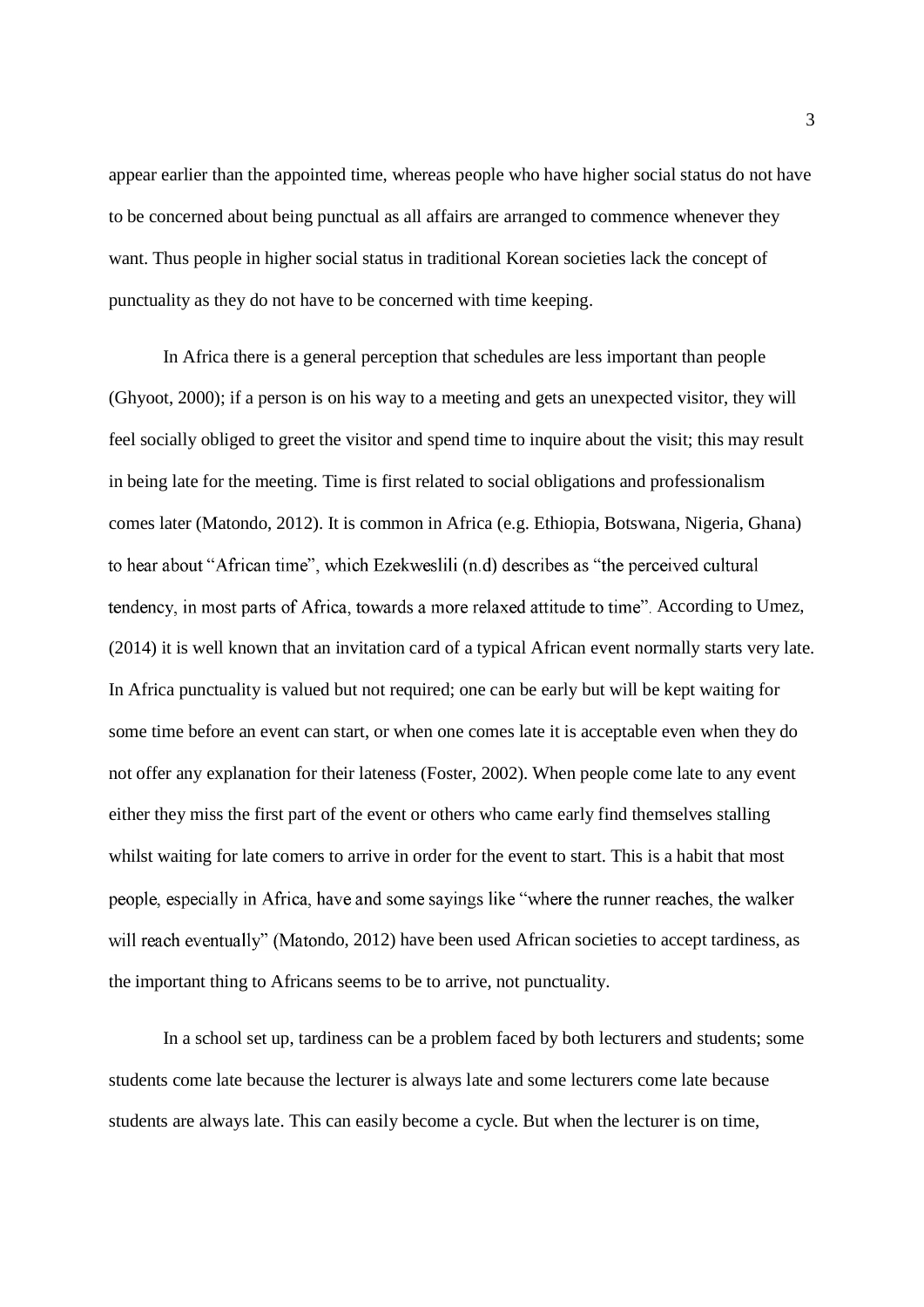students who come late for class end up missing important information presented at start of the lesson and on arrival they disrupt other students and lecturers. Botswana has measures in place, in primary and secondary schools, which deal with general student tardiness. From my early years of secondary school, I recall that there was a 'warning bell' that went off five minutes before the 'school commence bell'. This bell (warning bell) was meant to indicate that the school is about to start and all the people who did not make it to school before the 'school commence bell' went off were punished by the teachers on duty. This is one of the many ways secondary school teachers tried to deal with tardy students. From observation most Batswana (like most Africans) are not too concerned about coming to events on time, be it kgotla meetings, parties, or even funerals. Whenever people are told of the time something is supposed to start, they will just dismiss it and come a few minutes after the event has started; some even call it "Africa time" which Umez, (2014) refers to as selective punctuality, justifying that events never start at the given time.

Research is silent on student tardiness in Botswana, whether it be at the primary, secondary or tertiary level. Tertiary students are expected to come to class on time and yet there are no measures in place to ensure they do. When students are tardy, it affects their lecturers and other students. Lecturers may be required to allow tardy students to make up for the work they have missed, which will then require them to restructure their lessons or teach missed material again. Tardiness also takes other students' concentration away from a lecturer's lesson, leading to missed instruction. Botho University is one of the institutions which are very strict when it comes to attendance; there is an attendance policy that indicates that a certain percentage of the students' overall average is affected by class attendance. But the institution does not have a policy addressing student tardiness, yet it has proven to be an issue most lecturers are concerned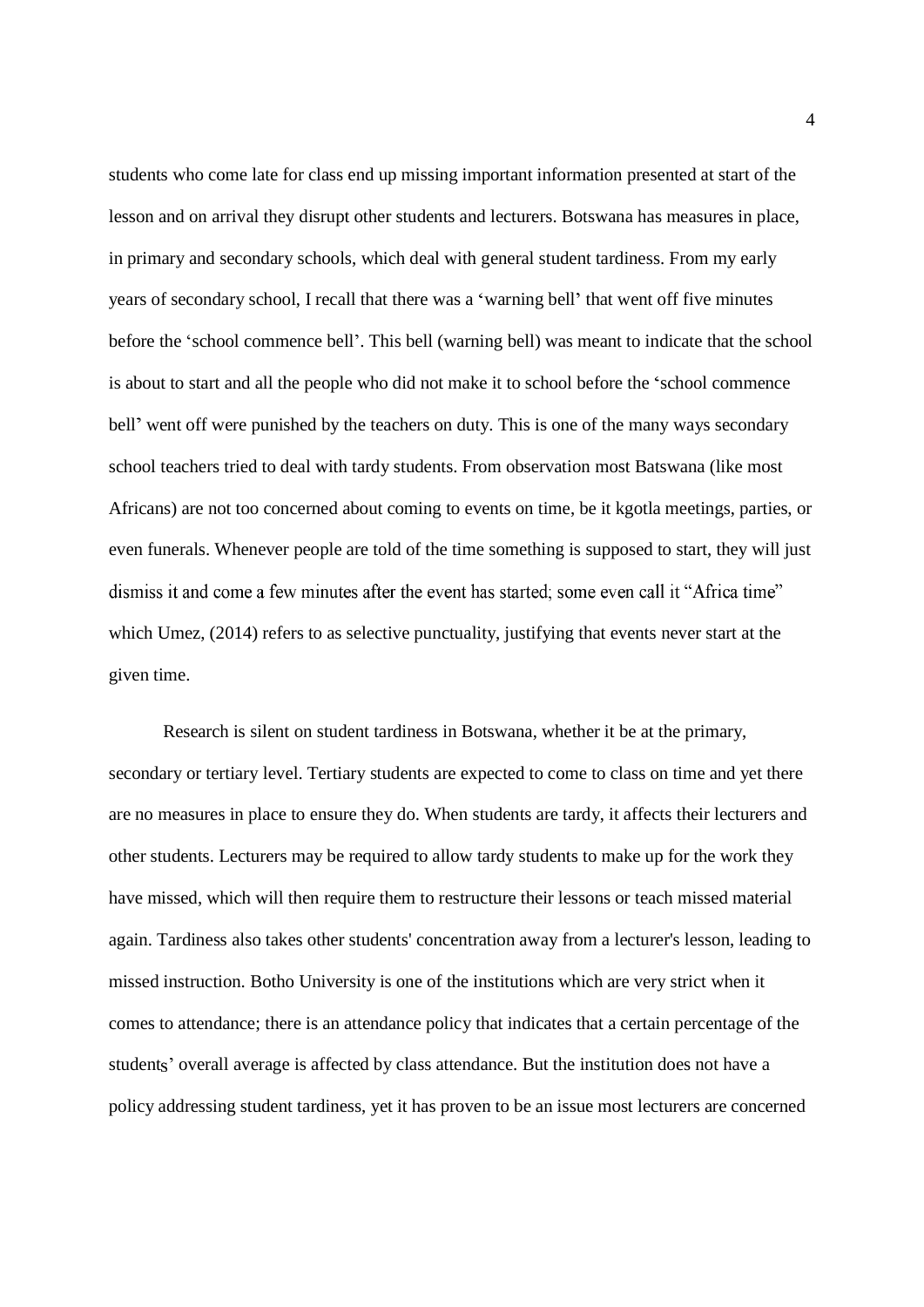about. Students are just verbally discouraged from coming late to class, and some lecturers do not allow them in class when they are tardy. If late coming is not addressed, students will go on to have punctuality problems since they were not taught the disadvantages and the negative impacts tardiness has on their lives.

### **Statement of the problem**

In tertiary institutions there is no assembly point, where students queue up before the first lecturers begin every morning; individual students just arrive straight to their lessons. This makes it a bit difficult to track the late comers as the lecture halls are sometimes very big and students just sit at the back of the room if there is a back door. In smaller lecture rooms, tardy students can be easily noticed and can disturb the ongoing lecture. Some lecturers often chase students away or do not allow them in class when they are at most ten minutes late, but others do not have a problem even when a student is an hour late; they will just allow them to sit and continue with the lesson.

Students come late due to a variety of reasons and this affects the teaching and the learning process. When one comes late to class they may pull the chairs or push the desks loudly, or whisper to other students asking them about what is being taught, or can even ask the lecturer what they are teaching. This is not only a disruptive behavior, but distractive as those who were concentrating on what the lecturer was saying end up paying attention to the tardy student. The lecturer may also lose concentration when trying to address the tardy students, and forget the points they were going to make.

Tardiness is a problem that a number of lecturers in Botho University are concerned with and there is need to find out what causes the students to be tardy for lessons and how this behavior affects the teaching and the learning process. Strategies have to be put in place at Botho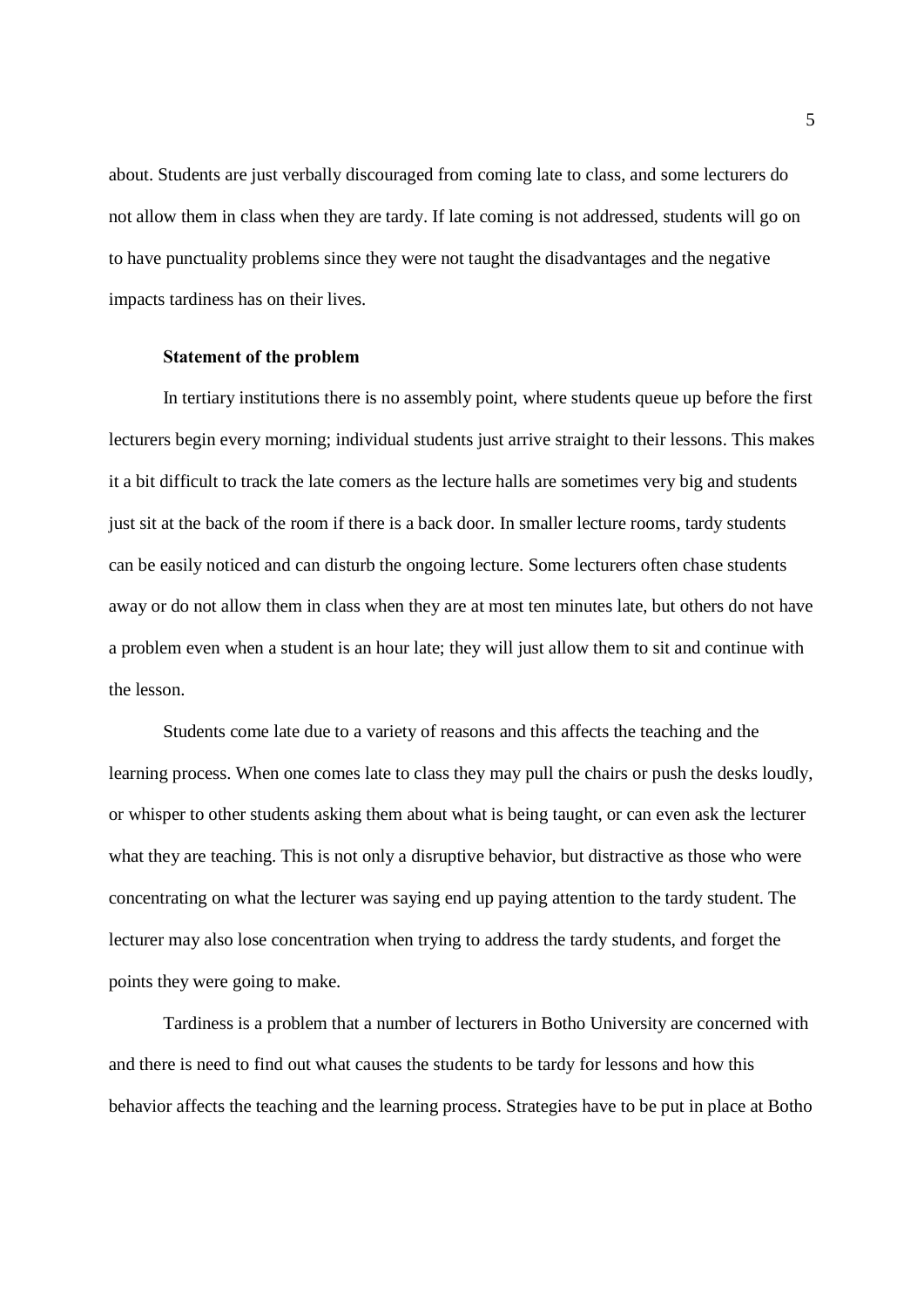University to help reduce tardiness amongst students in order to improve punctuality and get them ready for the workplace, where they will be expected to come to work on time every day.

### **Purpose of the study**

The purpose of this study is to find out what causes students to come late to class and the effect late coming has on the learning and the teaching process. The study will also take a look at strategies that can be made or pursued at Botho University as a way of improving punctuality and reducing student tardiness in school.

### **Objectives of the study**

The study is aimed at:

- 1. Determining the factors that cause student tardiness in Botho University
- 2. Finding out the effects of student tardiness in the teaching and learning process.
- 3. Determining the measures or strategies that can be put in place to reduce tardiness at Botho University.

### **Research questions**

- 1. What are the factors that cause student tardiness in Botho University?
- 2. What are the effects of student tardiness on the teaching and the learning process?
- 3. What measures or strategies can be put in place to eliminate or reduce student tardiness at Botho University?

### **Significance of the study**

This research is meant to make both lecturers and student aware of the impact student tardiness has in the classroom. It is meant to encourage and improve punctuality among Botho students. Formulating a strategy to reduce tardiness can encourage students to be punctual and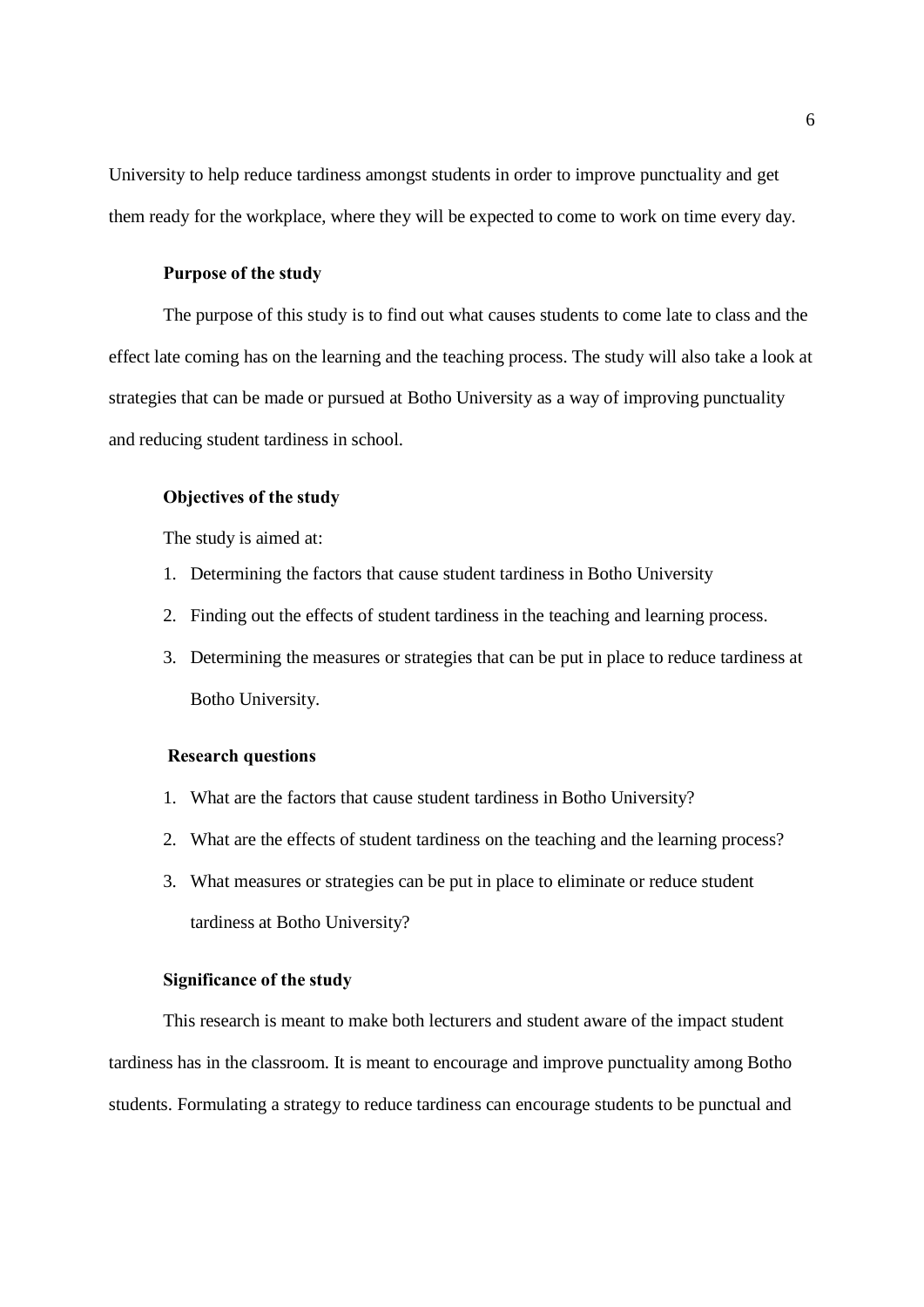get ready for the workforce environment. If late coming is not addressed in schools, graduates may not know the significance of being on time for anything, but they will be required to do so at the workplace; be it meetings or deadlines for submitting reports. Botho University needs a way of improving punctuality so as to get its students ready for the workplace.

### **Limitations**

There are several limitations that the researcher encountered. One limitation was that the findings of this research cannot be generalized because the sample is small, only 20 student participants were included in the interviewing progress and only 5 classes were observed, of which some students may not have been able to openly recall information needed from them during interviews. Another limitation is that there have been a relatively small number of studies performed on student tardiness; therefore, a review of the literature pertaining to student tardiness did not serve as a strong guide and foundation for this study.

The process of looking for participants to interview could have also been biased as research assistants recommended respondents who were easy or convenient to find, therefore the participants may not have been fully representative. Lastly, there was less time to observe the classes and the behavior of lecturers might have been altered since they were aware that they were being observed; once the researcher left the room the lecturer might have treated or reacted differently towards the late comers than during the researcher's presence.

### **Delimitations**

The study was delimited to interviewing students within Botho University Gaborone Campus, thus the ability to generalize to the entire population of Botho University in other campuses is severely limited. The sample however is similar to the population that attends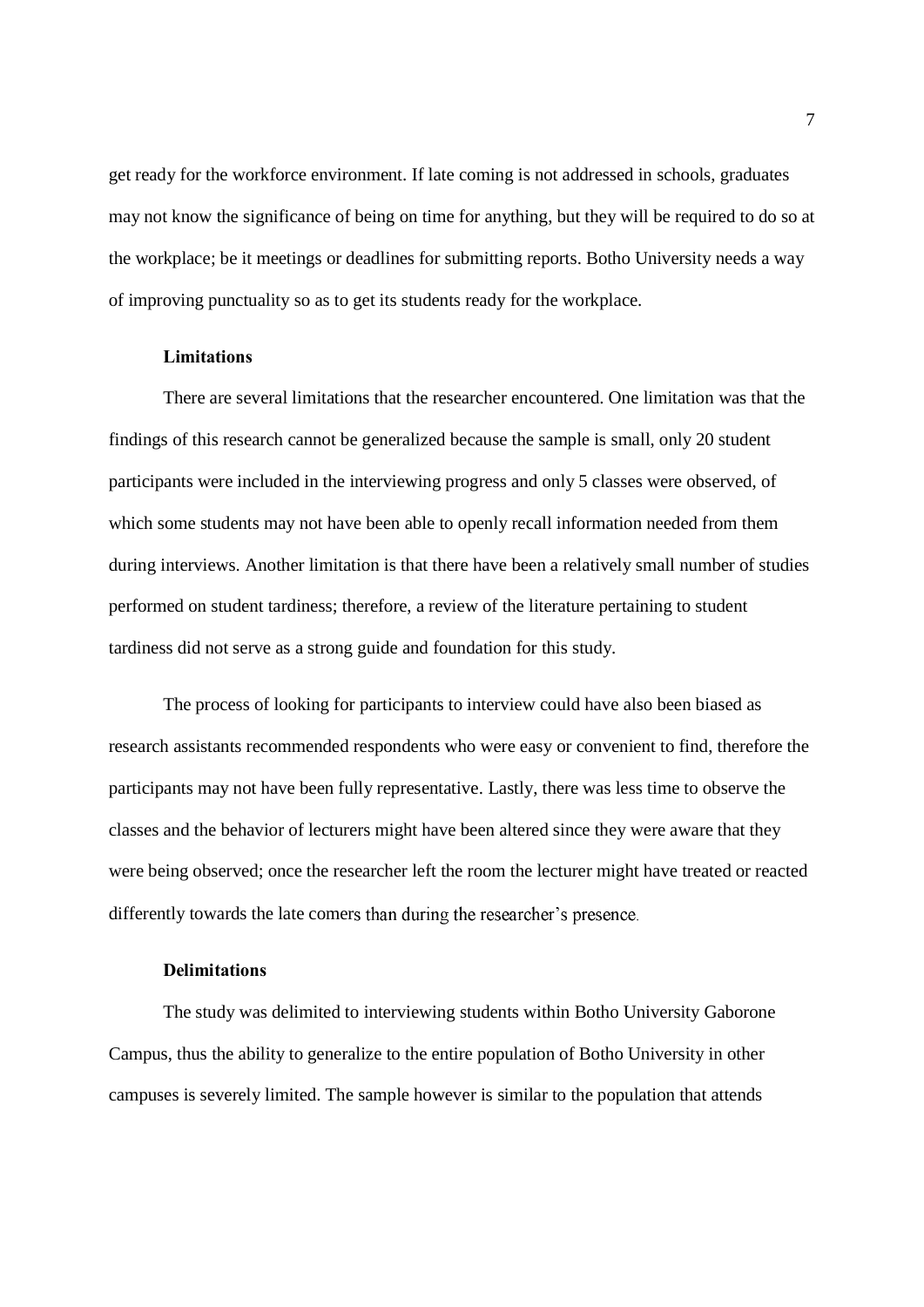sessions in other Universities in Botswana. The study only looked into student lateness and its effects in the teaching and learning process in one tertiary institution even though lateness in some studies has been correlated with absenteeism and student performance.

# **Definition of terms**

- Tardiness being late for any measurable length of time past the stated or the scheduled start time for work or school.
- Tardy student student who is late to class.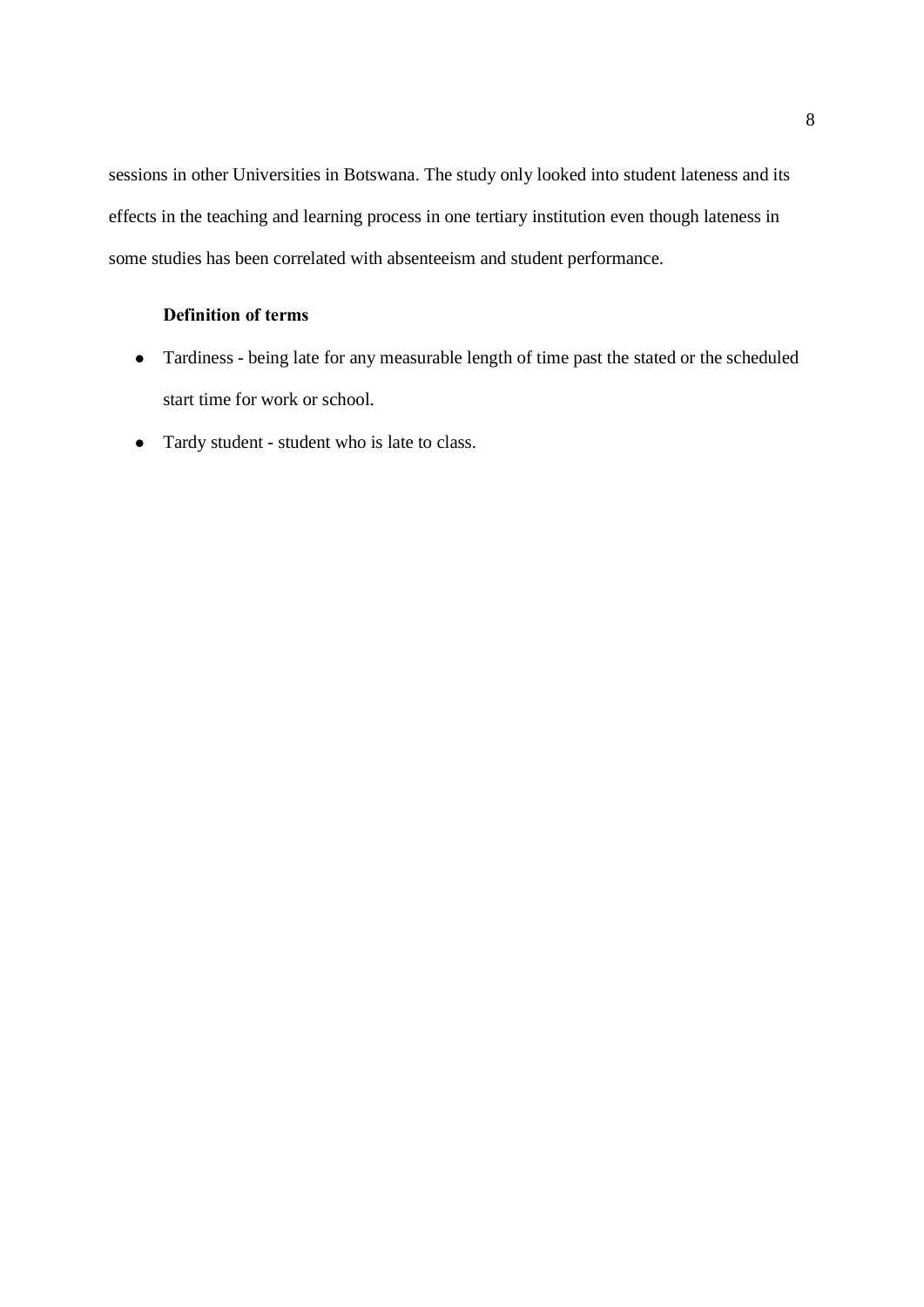### **CHAPTER TWO**

### **LITERATURE REVIEW**

### **Introduction**

The chapter will begin with a brief review of what tardiness is. It will examine the views of other researchers on the reasons why students come late to school, or what causes students to be tardy, and how this late coming affects the teaching and learning process. Some studies will also be used to examine how some countries have been able to improve student tardiness in various schools. And lastly a summary will be prepared in an attempt to relate the research questions to the literature.

### **What is tardiness?**

Some people, especially students, have a tendency of not showing up on time, be it for an appointment or to their regular classes. When someone does not show up on time for an appointment or an event, they can be considered tardy. Tardiness can be viewed as students coming late, not reaching school on time, missing out initial time from the first period and primarily not being present in the time set by the school (Malik, Ladhani & Bhamani, 2006; Moore, 2010). Weade (2004) defines it as being late for any measurable length of time past the stated or the scheduled start time for work or school. Students everywhere in the world are expected to be punctual. Being tardy is the opposite of being punctual. Lateness is synonymous with tardiness (Breeze et al, in Bataineh, 2014). Oxford Advanced Learners' Dictionary, 5<sup>th</sup> ed, (as cited in Dafiaghor, 2011), explains lateness as a situation where an individual arrives after the proper scheduled time.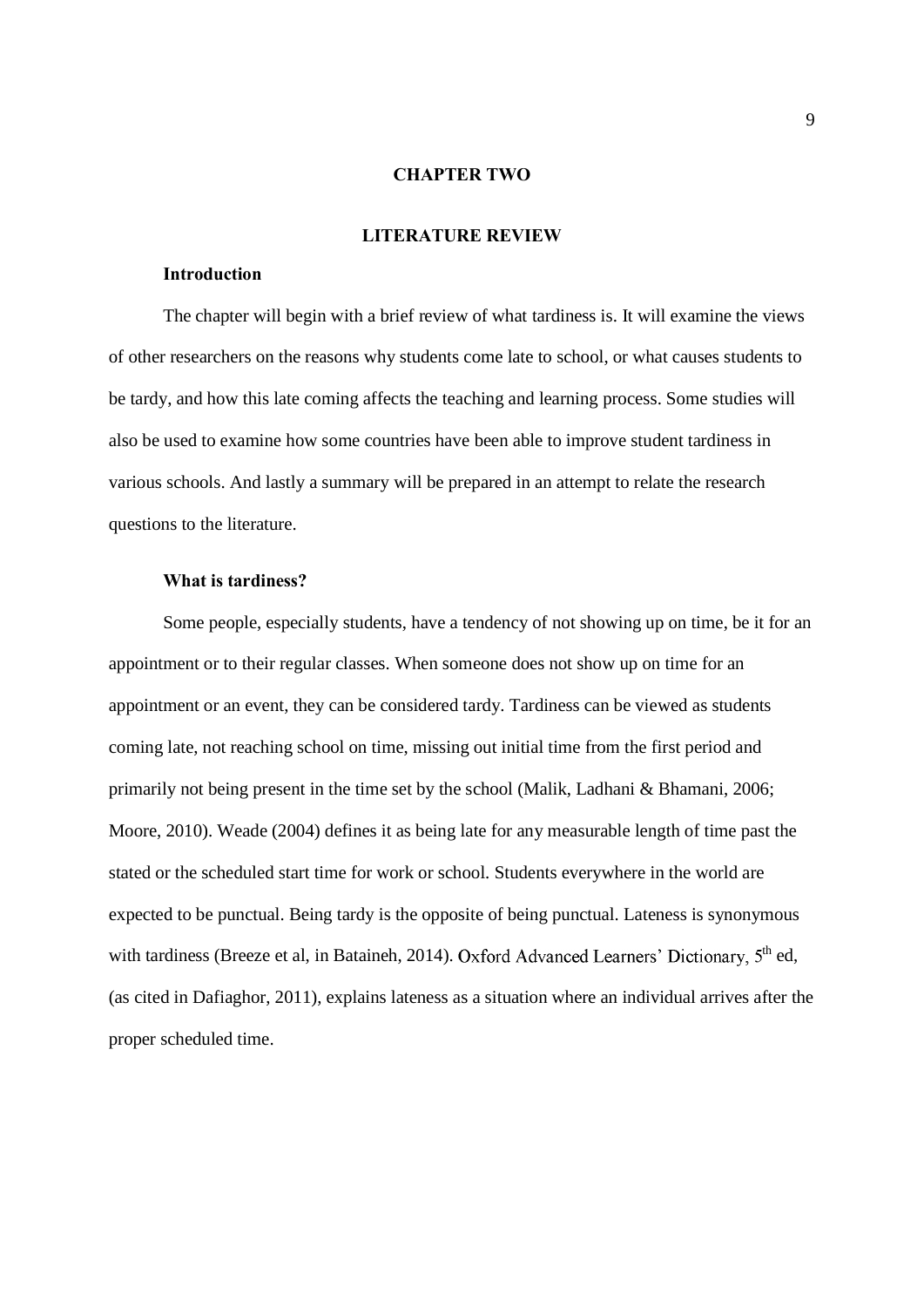Malik et al., (2006) view tardiness as a form of absence because students miss a portion of class regardless of being excused or not. Some lecturers are very strict that when their students comes late to class they end up chasing them away hence resulting in them being absent for the session. When students come late to class they end up disturbing those who were early, so Bataineh, (2014) attributes tardiness to a form of disruptive behavior, since it disturbs the rhythm of the lecture in the process distracting other students paying attention to the lecturer. Though some students can be late by mistake others do it intentionally for various reasons. Being tardy can mean being sluggish or slow (Dafiaghor, 2011) either intentionally or otherwise; some people are raised in relaxed environments and end up not knowing the urgency of doing things fast or on time. Punctuality is one factor that can dictate the quality of a student's performance; that is either being early or tardy can significantly impact the student's performance (Austria, Bulaso, Kani, Magdaraog, & Mutuc, n.d).

### **Causes of student tardiness**

Generally people give various reasons or excuses for coming late, and always want the other person, who has been waiting, to be understanding and forget about their tardiness. Everyone has been late at least once at some point in their lives, be it to a party, meeting, school, office or some event. Many researchers (Matondo, 2012; Lee, nd; Marin, 2001; Ghyoot, 2000; Levine et al, 1980 in Koslowsky, 2000) report that different cultural groups have different practices regarding being on time (White, Valk, & Dialmy, 2011). Many factors have been outlined as mostly likely to influence students to come late to class.

Moore, (2010) looked at best practices that were employed by Georgia High Schools administrators, in USA, to reduce student tardiness. The purpose of his study was to find out the degree of student tardiness in high schools, and to identify strategies which addressed tardiness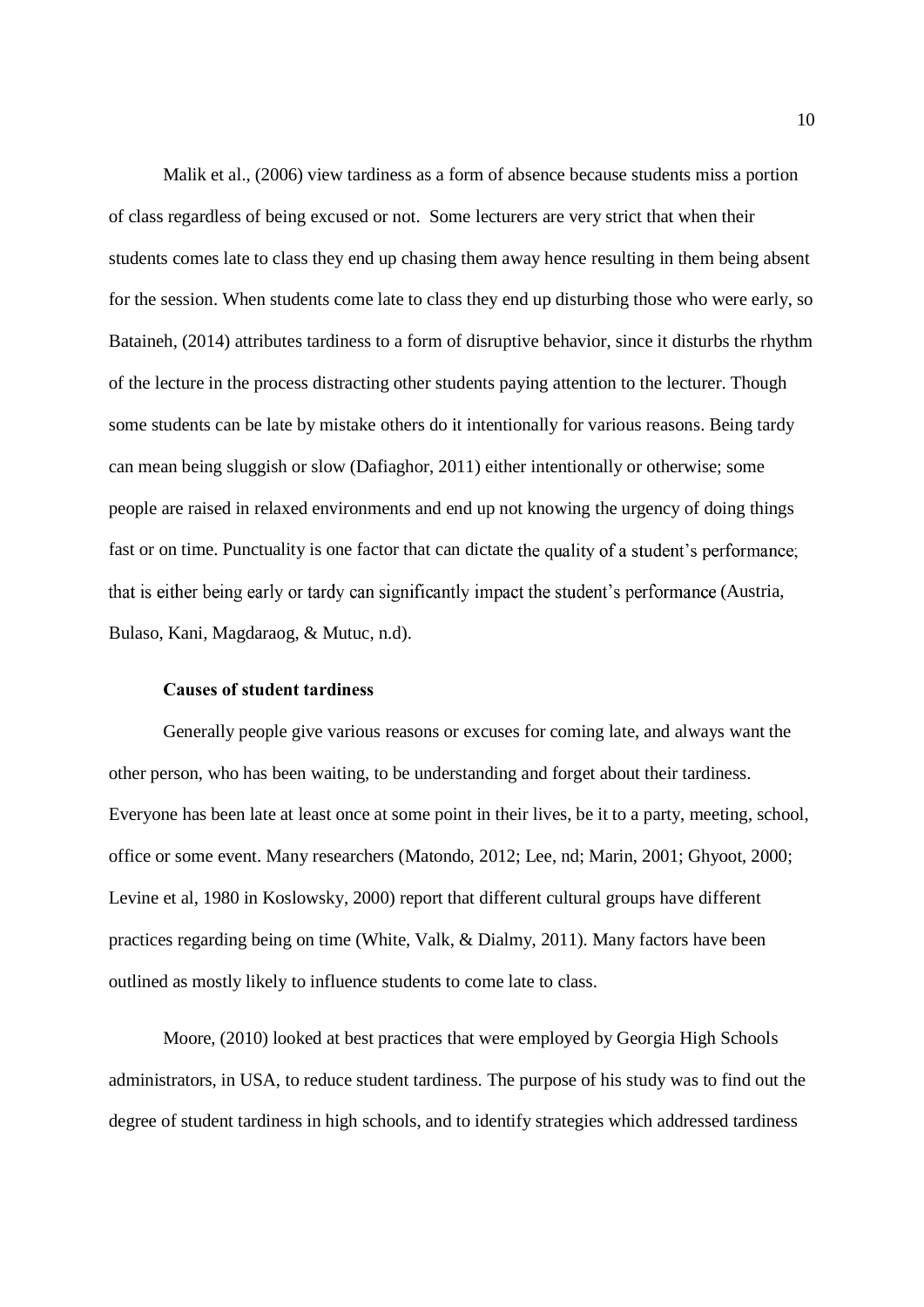problems and reduced occurrences of tardiness. In this study, Moore employed a mixed method approach for the research design; this method according to Vogt, Gardner and Haeffele, (2012) focuses on approaches that cross qualitative and quantitative boundaries. This is mainly used to combine methods that are used with quantitative and with qualitative data. During the first phase of the study, Moore used student tardiness data from selected Georgia school district's database to find out information regarding student tardiness occurrences in the district; this was a quantitative and descriptive approach. For the second phase he used a qualitative and exploratory approach to find out effective strategies used to reduce tardiness, by means of interviews with the stakeholders. This research was carried over a population of ten schools within the Georgia District. Questionnaires, interviews and observations were carried out using random sampling on administrators, lecturers and students. Random sampling is also known as probability sampling or chance sampling, where every item in the population has an equal chance of inclusion (Kothari, 2004).

School administrators, students and lecturers who participated in semi-structured interviews outlined reasons why students are tardy to school. They found the following factors to have an influence on student tardiness among many others. Transportation was identified as one factor that caused students' tardiness; this was influenced by late trains, late parents and colleagues who rode with them to school. Some students miss busses and trains and end up taking a later one, others do not afford the transport (Bataineh, 2014; Shahzada et al, 2011; Jagero, Agak & Ayodo, 2010; Dafiaghor, 2011; Koslowsky, 2000) forcing them to walk longer distances to get to school resulting in them being late.

Moore, found out from administrators and lecturers who identified another factor that influenced student tardiness to be the layout of the school; some lessons are allocated far apart on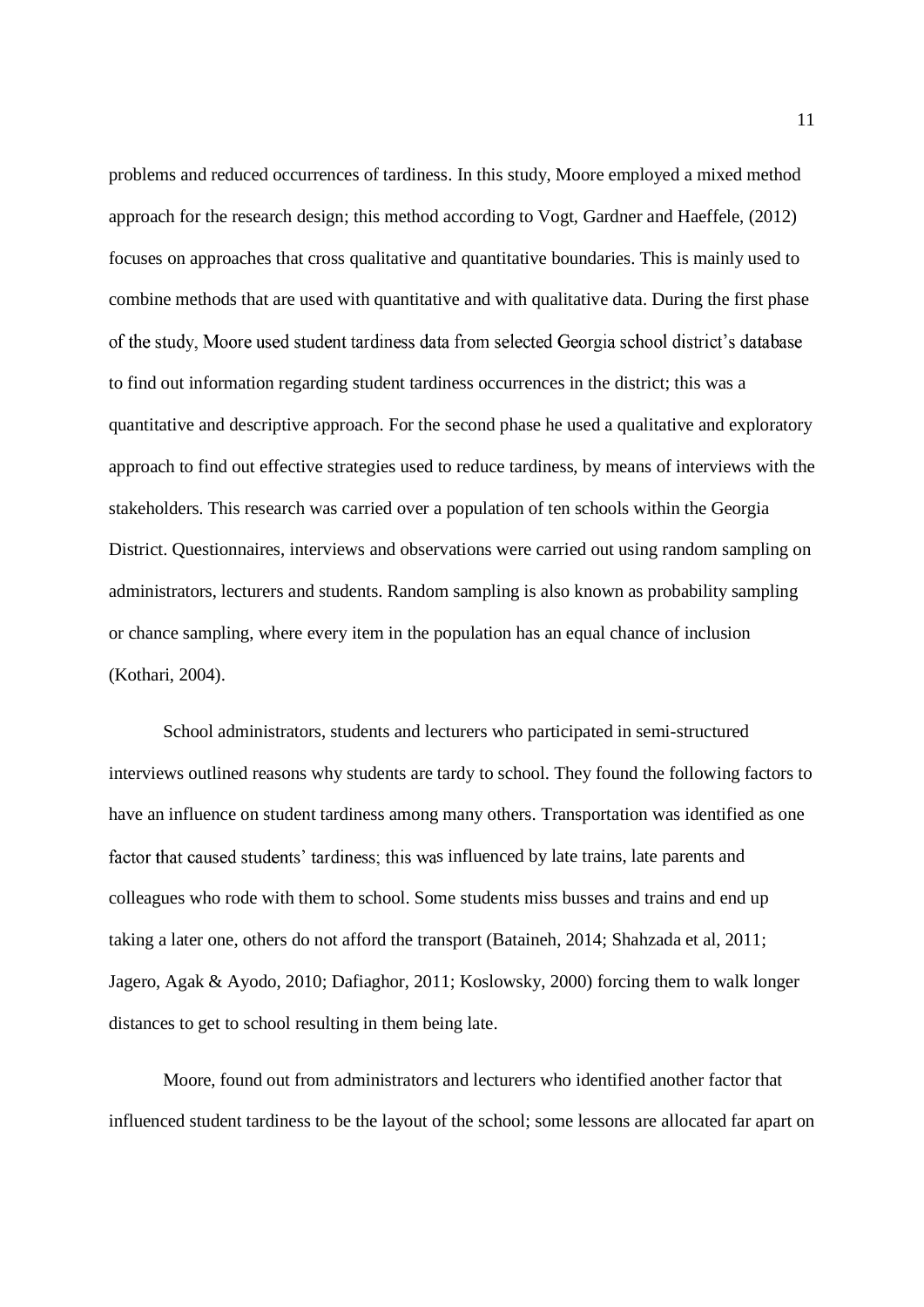the timetable, in different buildings, which forced class switching to be a time consuming activity making students to be late for the next class. Students socialized before classes which made them tardy for the next class. Hallways will be populated by those socializing and made it difficult for others to pass through to the lesson, making them late for the next lesson. Lack of administration and tardy lecturers were also a factor that caused some students to be late. When lecturers themselves come late to class students are reluctant to attend on time, and if the students are late the administrators fail to implement the tardy policy, there is a lot of inconsistency following the tardy policy. But sometimes the lecturer will release students late and cause them to be tardy for the next class. After interviewing some students, Moore found out that others come to school late because the go to bed late and wake up late, so they end up running late trying to prepare for school and at times they do their homework in the morning.

A similar approach will be taken to find out what makes students tardy by means of observation and interviews. In this study students and lecturers will be approached, but not the administrators. Since Botho is a tertiary institution, the reasons or causes for student tardiness may not be the same as those of Georgia District, as it only focused on High Schools. Students are not dropped off by their parents in the morning, for instance, and there are no hall monitors in tertiary that are responsible for ensuring students are in class on time. The result of this study will reveal the circumstances surrounding a different climate, and country.

In another study, Perveen and Kazmi, (2013) revealed that students come late to class because their lecturers are tardy too. The purpose of the study was to look into the relationship between lecturer tardiness and job satisfaction; whether lecturers show up late because they are not satisfied with their job? This study was conducted in Pakistan, involving a sample of 400 female lecturers from both private and government sectors in the Abbottabad district. A job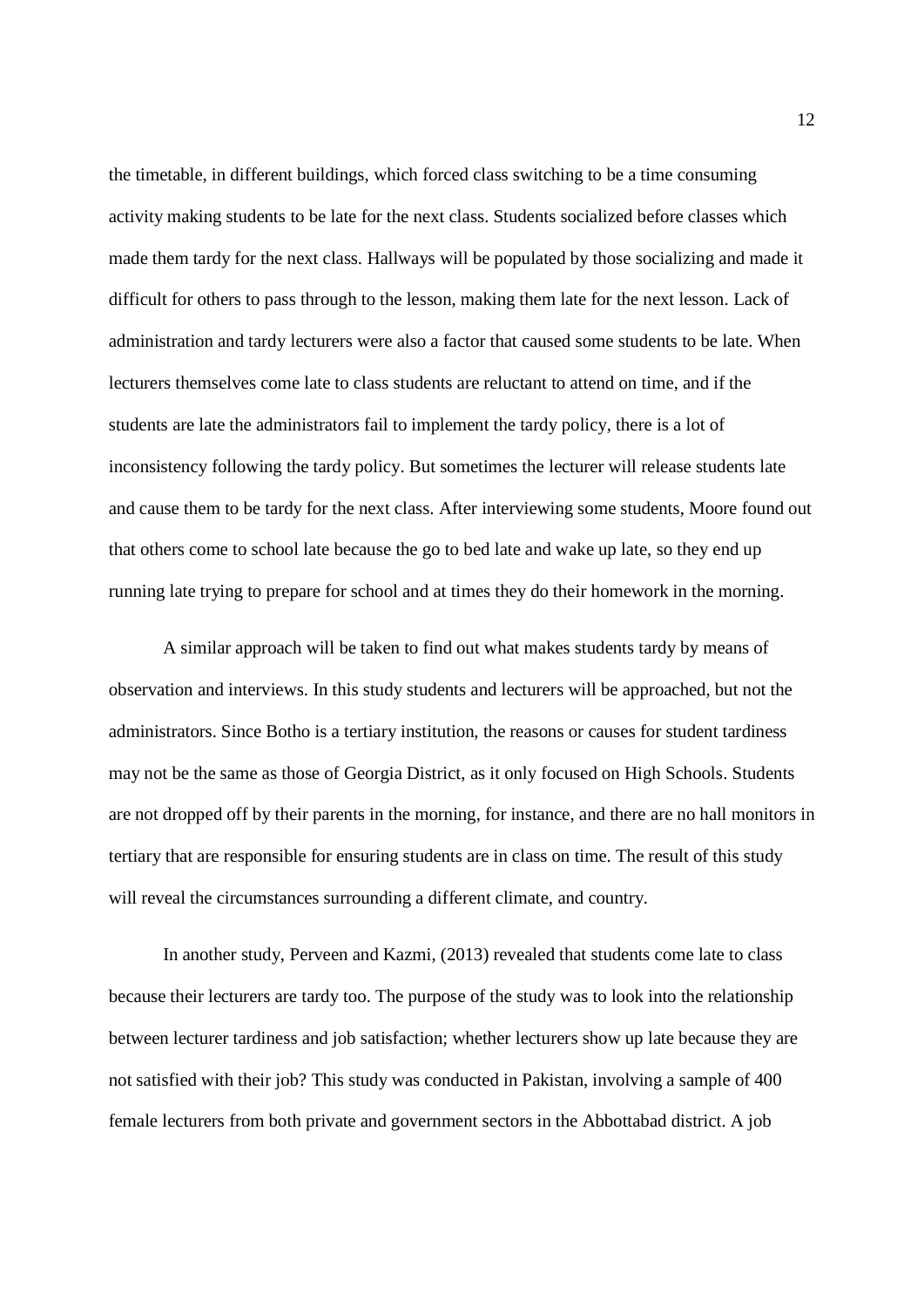description index and a punctuality scale were used as measures to gauge the relationship between punctuality and job satisfaction. From the questionnaire handed out, the results showed a positive correlation between job satisfaction and lecturer punctuality, indicating that lecturers who were not happy with their work environment had punctuality problems.

This can be one of the factors that cause students to come late to class. When students observe that their lecturer is always tardy, they can themselves resort to coming late to class since they do not see the point of coming to class when the lecturer is not there yet. In my study lecturers will be observed to see whether they come late to class, and their results will be compared to the students' results to see if there is any correlation. Unlike Perveen and Kazmi, this study will not only focus on female lecturers, but random lecturers whose gender will not be defined.

### **Effects of tardiness on teaching and learning**

There have not been many studies found on the actual effects of student tardiness on the teaching and the learning process. Some authors (Bataineh, 2014; Marxhausen, 2010; Dafiaghor, 2011) have mentioned several effects of student tardiness in their articles though. When a student is tardy, they can disrupt the ongoing proceedings of the class as they walk to their seats, push chairs and tables or even ask about what the lecturer is doing, this behavior disturbs or even annoys others. When the lecturer is making an important point or building the foundation of the lesson, a tardy student can disturb leading a lecturer into forgetting or losing the point they were trying to make. The lecturer may be forced to start the lesson all over again trying to accommodate the tardy student and keep them up to speed; but this can lead other students to think that school and learning are not as important as they are made out to be since when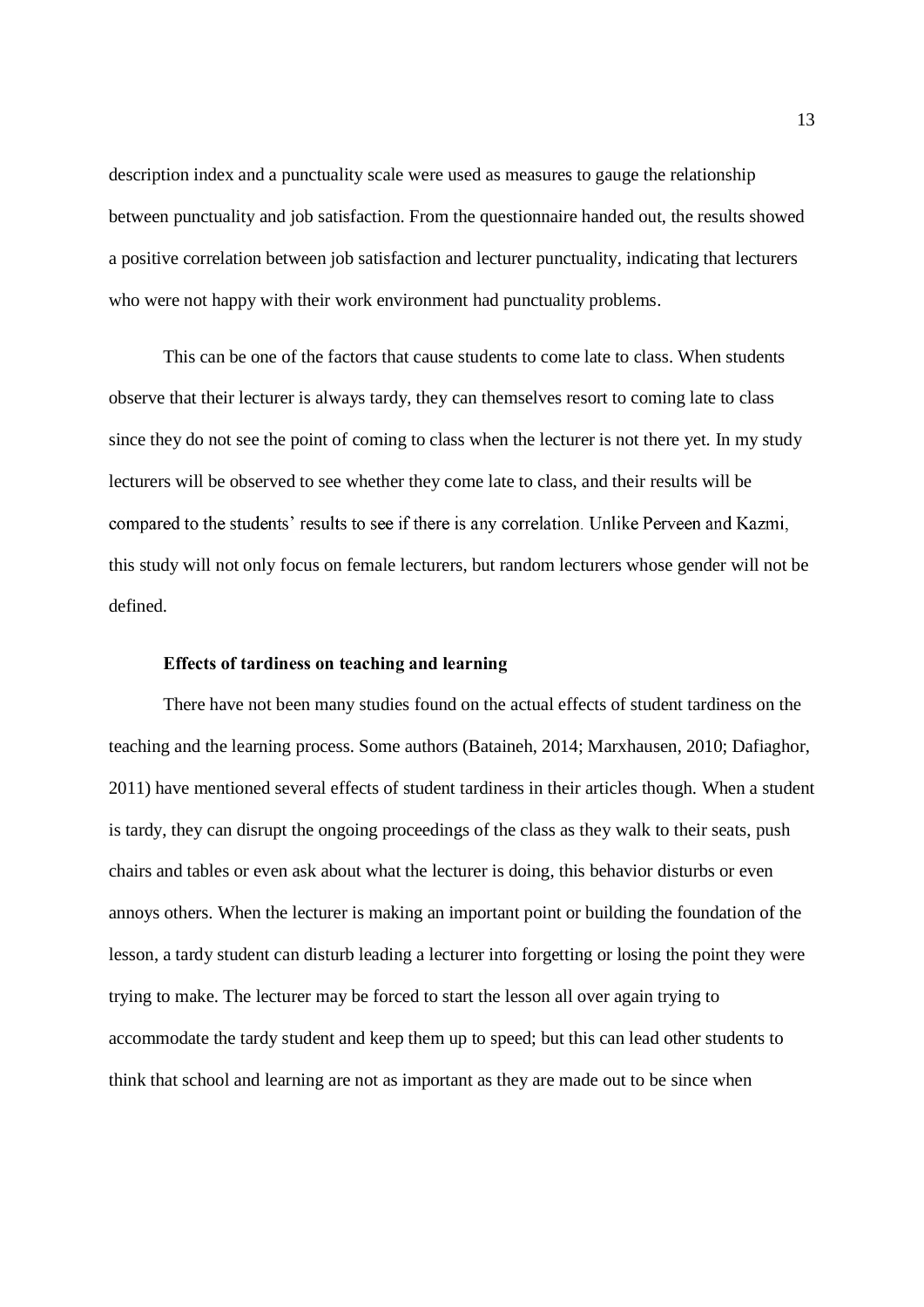students are late, the lecturer starts all over again (Bataineh, 2014; Marxhausen, 2010; Etsey in Gakure, Mukuria & Kithae, 2013; Dafiaghor, 2011).

More often than not at the beginning of the lesson lecturers give out valuable information like strategies to tackle specific assignments, or tips towards an upcoming test; students who come late are at the risk of losing out on this valuable information. According to Etsey in Gakure, Mukuria and Kithae, (2013) material taught at the time the student was absent may be difficult to understand later when the student studies alone and may result in the student failing the course or test or assignment. Tardiness could affect the student's performance leading to low marks because of the missed instructions (Bataineh, 2014; Hinrichs, 2010.). In some cases though, lecturers have to restructure their lesson which wastes instructional time as they have to re-teach the already taught material (Marxhausen, 2010; Mtsetfwa, 2006).

Students may have a hard time mastering the routine when they are constantly late; they may have a hard time settling into the routine, resulting in them always being late or they can also feel disconnected with school and may have behavior problems and end up being school dropouts (Marxhausen, 2010). When a student is regularly tardy, the lecturer may think of it as disrespect and start treating the student differently or be hostile towards the student which can lower the student's self-esteem, resulting in them not feeling confident enough to contribute towards class discussions.

In 2006, Mtsetfwa conducted a study with the purpose of finding out what impact time consciousness had on teaching and learning. He used a qualitative approach to find out from lecturers, students and principals, in two schools in South Africa, how time conscious they are, and how it affects the learning and the teaching process. During his research, observations and interviews were conducted with lecturers, students and principals.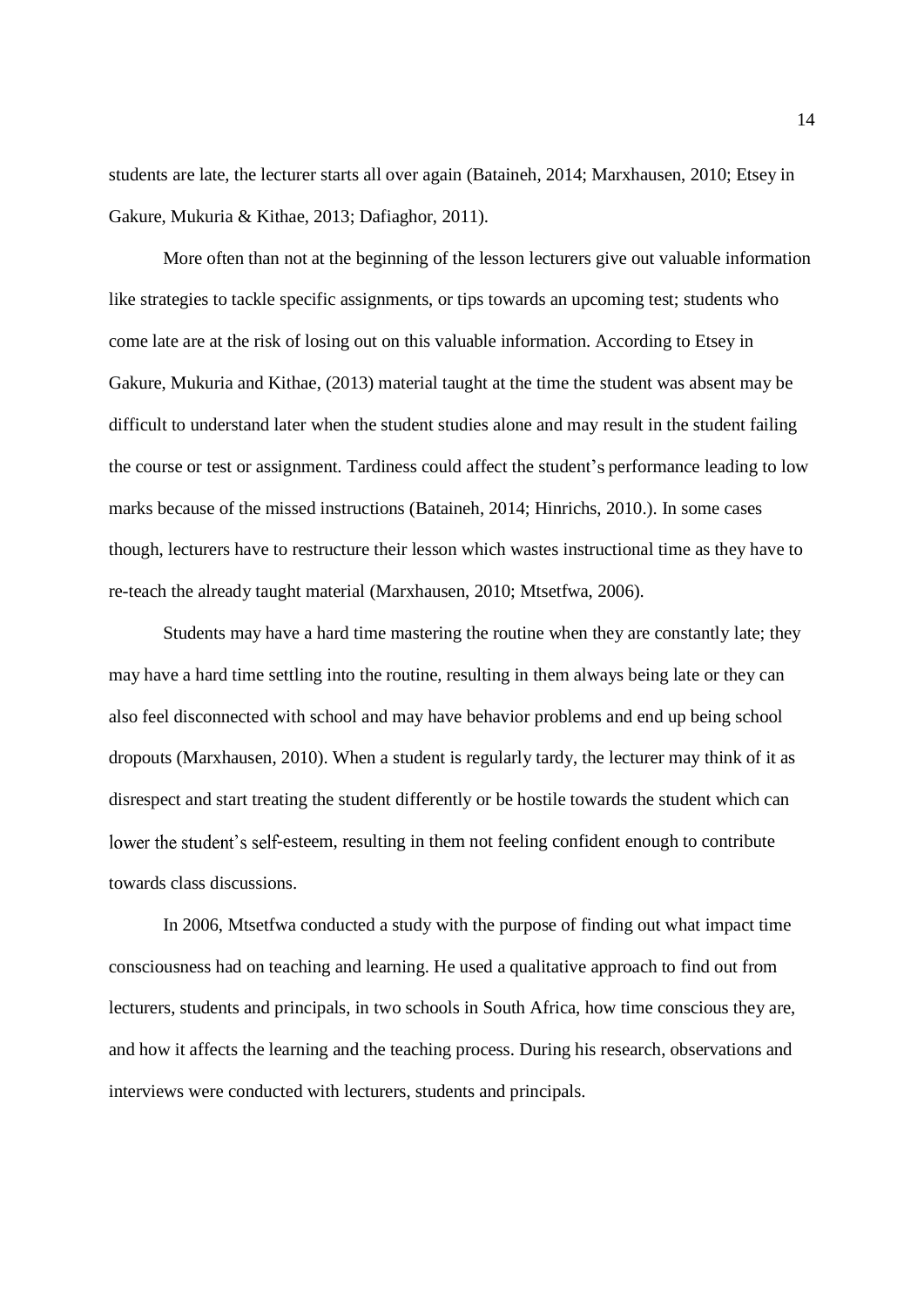It was observed that in one school, both the lecturers and the students were not worried about the tardy bell, when the bell rang everyone proceeded to the assembly point slowly and there was no lecturer to rush the students from the gate to the assembly point; whereas it was the opposite for the other school. During the interviews on how time consciousness affects the learning and the teaching process, some students alleged that those who come late disturb the flow of the lesson as the lecturer diverts his/her attention to them and sometimes forgetting the point he/she (the lecturer) was trying to make. This disturbance starts from the time the tardy students enter the class to the time they settle in after pulling chairs and desks. In the other school, lecturers themselves came late to class which affected the instructional time; they had to spend less time teaching in order to move or shift for the next lecturer/session. Other students thought coming late was disrespectful to both the lecturer and the peers.

### **Reducing tardiness**

Some schools have truancy and tardy policies to help them deal with student absenteeism and tardiness. In their school newsletter, Cowan Elementary, in the USA, outlined a few policies on tardiness intended to discourage students from being tardy; when a student is tardy more than twelve times, the case will be referred to the Pupil Service and Attendance (PSA) Office where an officer will be sent to the student's home and discuss with the parents problems surrounding getting the student to school on time (Cowan Crier, 2007). This policy like any other is meant to influence student behavior with regard to tardiness.

In a study by Egan, (2014) that took place in a high school in New England that had over 2000 students enrolled, 39 were identified to be inexcusably tardy to school for at least ten times in the quarter. The purpose of the study was to find out the effects of an incentive based intervention. Four students, after intense screening of the data collected, were eligible to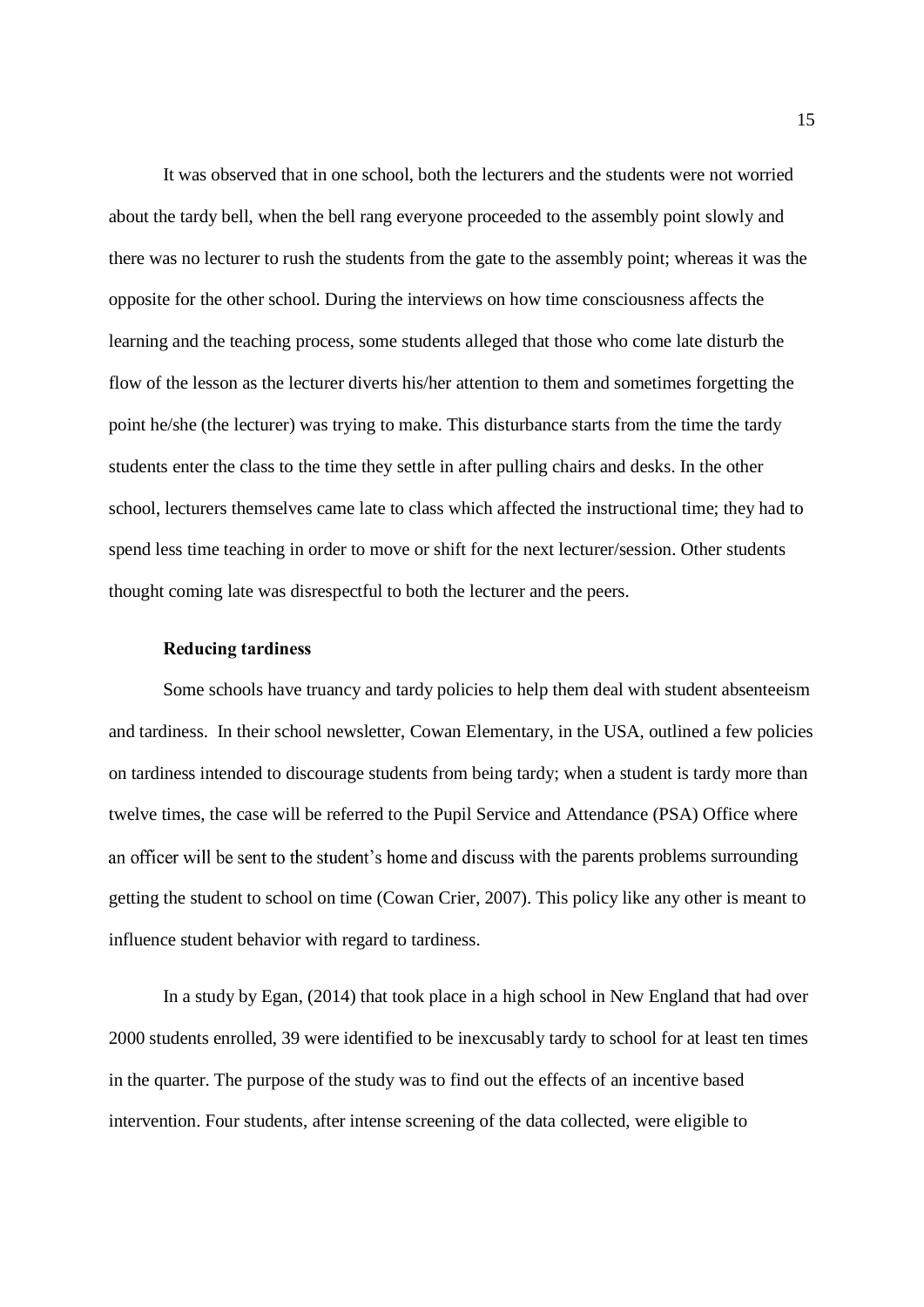participate in a study that took 17 weeks to complete. Egan used food as an incentive to get students to come to school on time; the intervention was called "the Breakfast club" and involved the four students getting free breakfast when they came earlier as a form of motivation. The results from this study were not the desired ones since students needed more than just free food to motivate them to come early to class.

A similar study was carried out, in Gonzaga University in the USA, in 1981 by Hargreaves and McLaughlin; but this one involved students with special needs. Four students were also selected for the study and lecturers had to record their tardiness over a period of time, those who showed improvement were selected to take part in extra curricula activities like skiing, swimming, and bowling. The overall results indicated a positive effect across all four students (Hargreaves & McLaughlin, 1981).

In another study by Marvul, (2010) an intervention was designed to affect minority male attendance and truancy in a school in Florida, USA. The research was based on forty male students who were observed through attendance registers to have many absent days from school; the intervention included monitoring attendance and notifying parents when a student was absent, tardy, or truant; participation in a moral character class; and participation in club sports teams. This study proved that a program that provides support and respect significantly reduced student absenteeism and antisocial behaviors, and increased attitudes and commitment toward school.

### **Summary**

Tardiness can be influenced by a range of factors. Several authors have outlined causes of tardiness to range from cultural background to behavior problems, some students come late to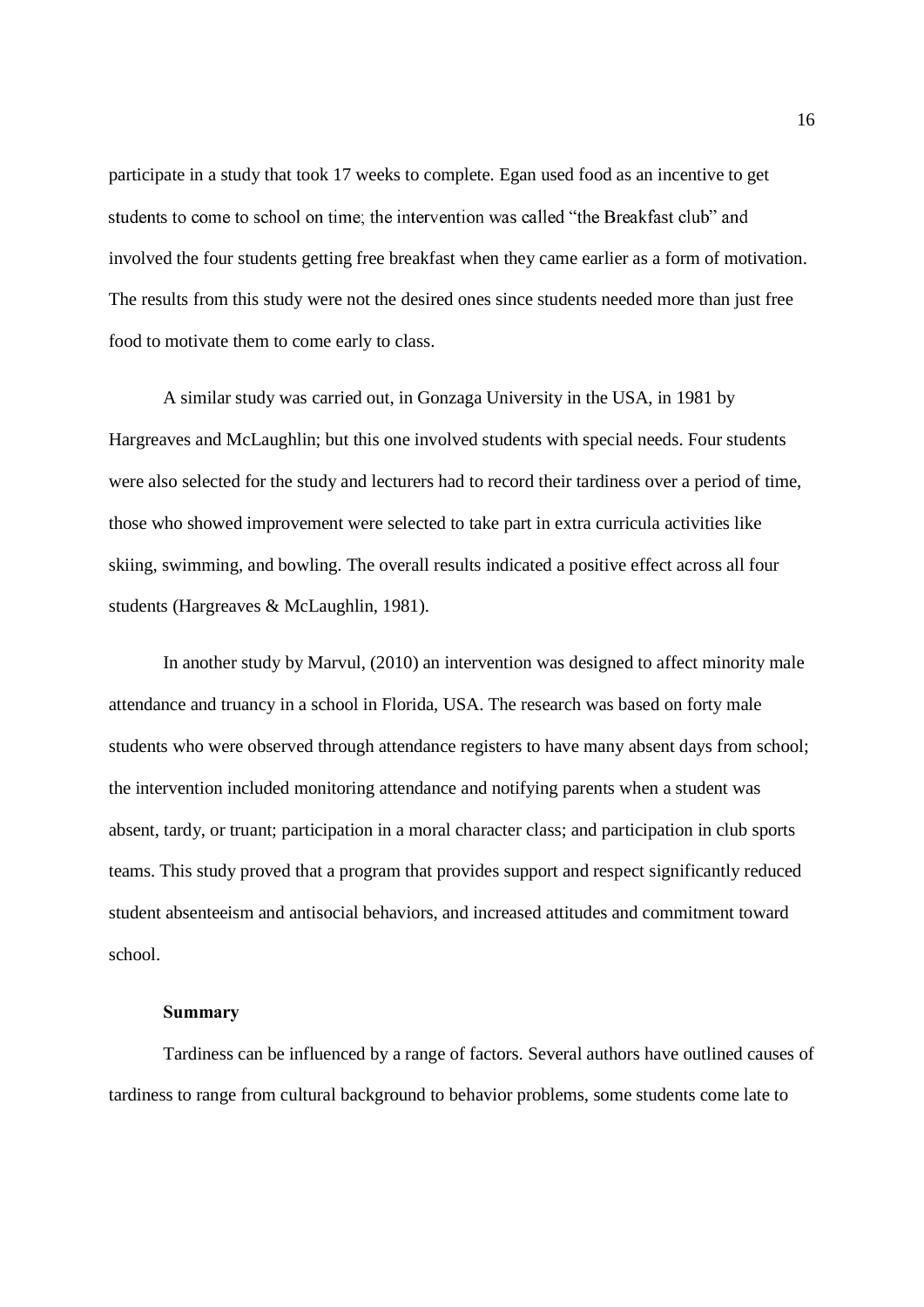class because they do not see the urgency of going early to class when others do so out of no choice. Transportation issues, sleeping late and waking late, having classes allocated at far apart buildings, early start times, having lecturers or administrators who do not emphasize the tardy policy, and having lecturers themselves showing up for class late are some of the reasons but not all that can influence students to come late to class.

When people come late, especially to class, they can distract the entire class, the lecturer might need to stop or pause for a bit to allow the student to make their way to their seat, but this might compromise the flow of the delivery as the lecturer might forget the important point they were trying to make. In some instances where a lecturer is time conscious, they can end up having an unpleasant relationship with the regularly tardy student. Students need to be taught about the importance of punctuality to prepare them for the workforce environment where punctuality can have an effect on their overall performance.

Lastly, several researchers have looked into several strategies of dealing with student tardiness. One major strategy that was common to most researchers was intervention; this was carried out in several ways including giving rewards to those who showed improvement in their punctuality. These interventions use some form of incentive to motivate and encourage the tardy students to come on time or at least improve their tardy habit. There has not been any study in Botswana focusing on tardiness as a problem. No interventions or any other strategies are put in place in tertiary institutions to address the issues of tardiness although some school policies are more focused on student attendance in itself not late coming. The literature has revealed the causes of student tardiness, its effects and the measures that have been put in place, by several institutions, to reduce student tardiness or improve student punctuality.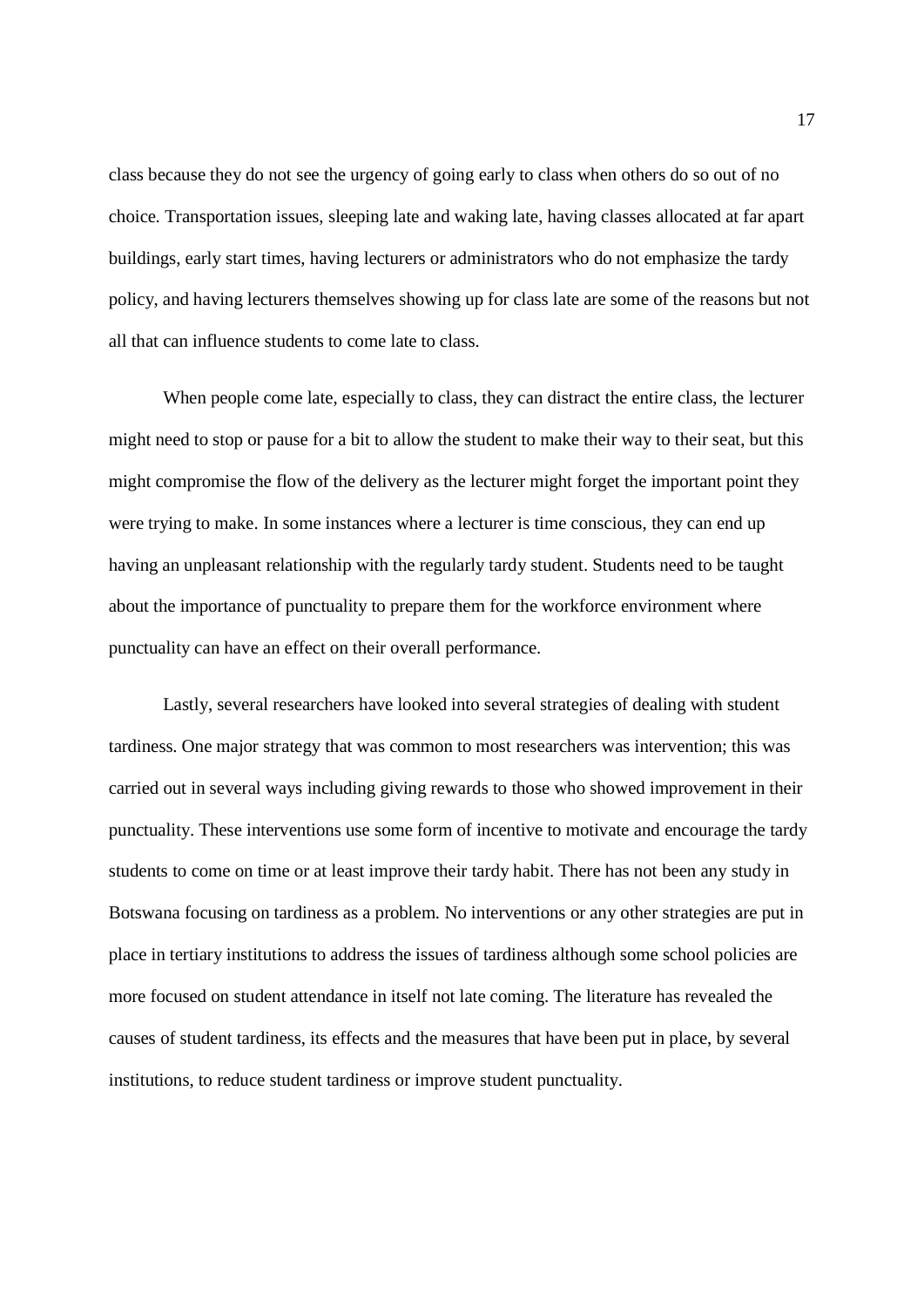### **CHAPTER THREE**

### **METHODOLOGY**

### **Introduction**

The purpose of this research is to find out the causes and effects of student tardiness on the learning and the teaching process, and to also find out the measures that can be taken to reduce or eliminate tardiness among students at Botho University. This chapter outlines all the methods and procedures that were used throughout the study for data collection. An explanation on the decision for the population of the study, the sampling and the instrumentation are given in this section.

### **Research design**

A qualitative case study method was used as a strategy of inquiry where the researcher explored comprehensively the views of individuals who often come late to class on student tardiness in general. Qualitative research is characterized by the collection and analysis of textual data by means of surveys, interviews of individuals or focus groups, conversational analysis, observation, ethnographies (Mack, Woodsong, MacQueen, Guest & Namey, 2005; Ritchie & Lewis, 2003), and by its emphasis on the context within which the study occurs. Detailed information was collected using a variety of data collection procedures over a continued period of time. For this study, the phenomenon under investigation was student tardiness and its effect on learning. A qualitative approach was suitable for this particular research since tardiness has never been addressed in Botho University, so views and opinions of the selected sample needed to be explored to uncover the untold narrative.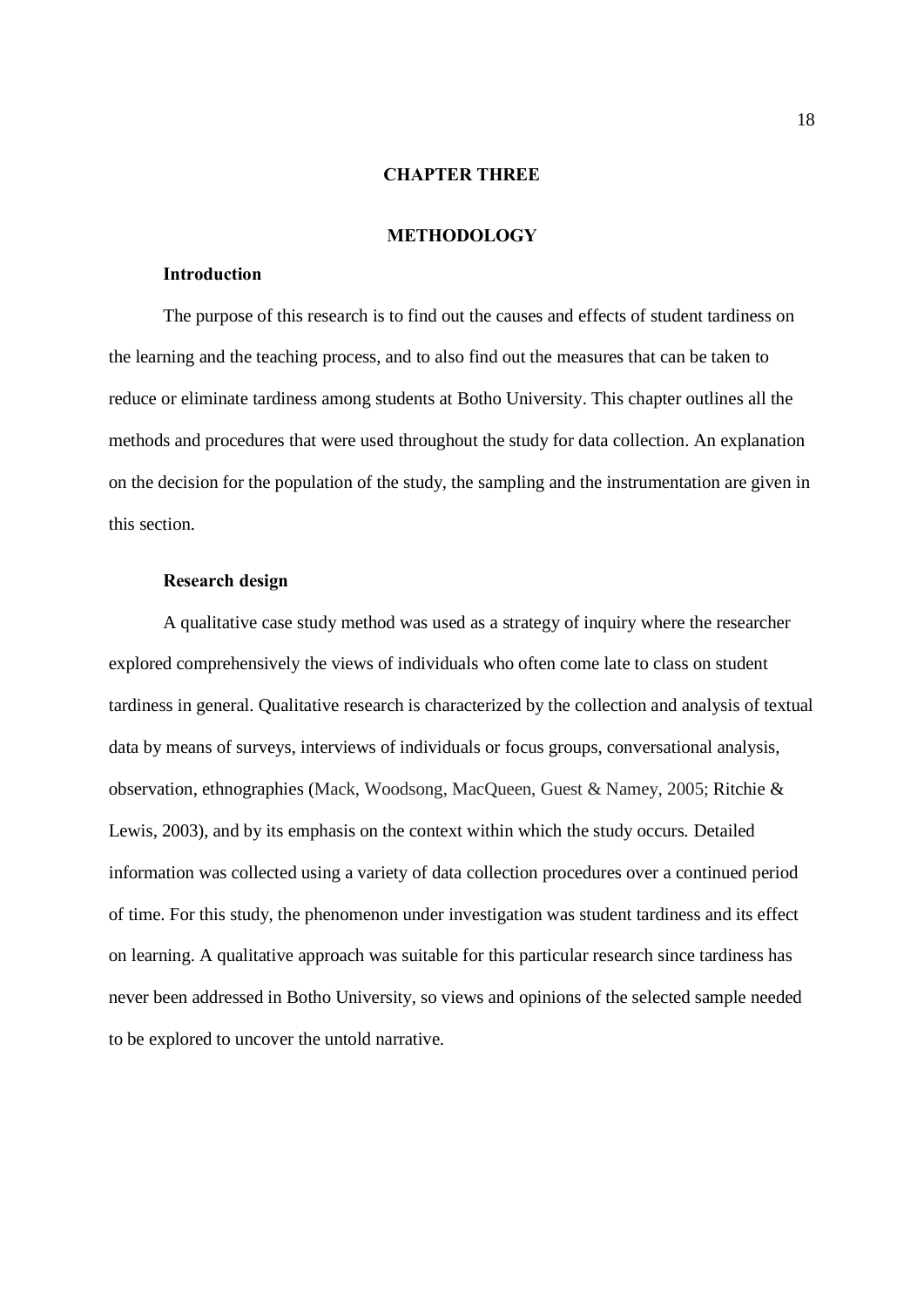### **Population of the study**

The target population of the study is the Botho University students and lecturers in the Gaborone campus. Population is the group that the researcher wants to make a generalization about (Vogt et al, 2012). Botho University has students ranging from part-time, fulltime, undergraduates and post graduates in five different faculties.

### **Sample**

Purposive sampling or non-probability sampling was used for selecting the participants. This type of sampling achieves representativeness as the researcher selected a purposive sample that represents a broader group of cases as closely as possible (Teddlie & Yu, 2007). The sample included undergraduate students from different classes who had been identified to have been tardy at least once a week from the time data collection started. A total of twenty (20) students were interviewed from four different faculties; five students were randomly chosen to take part in the interview from each faculty.

For the purpose of seeing student and lecturer reaction towards a tardy student, five (5) lecturers were observed during their lessons at the convenience of the researcher; convenience sampling was used for the observation process. Classes that were observed were those that did not conflict with the researcher's, own timetable, given that the researcher also had her own classes to teach. Sampling saves time as it is only meant for selecting representatives from the entire population as opposed to getting information from the entire population (Kumar, 2005).

### **Data collection strategies**

The researcher used semi-structured interviews and observations for collecting data from the selected sample. Semi-structured interviews allowed the participants to elaborate their views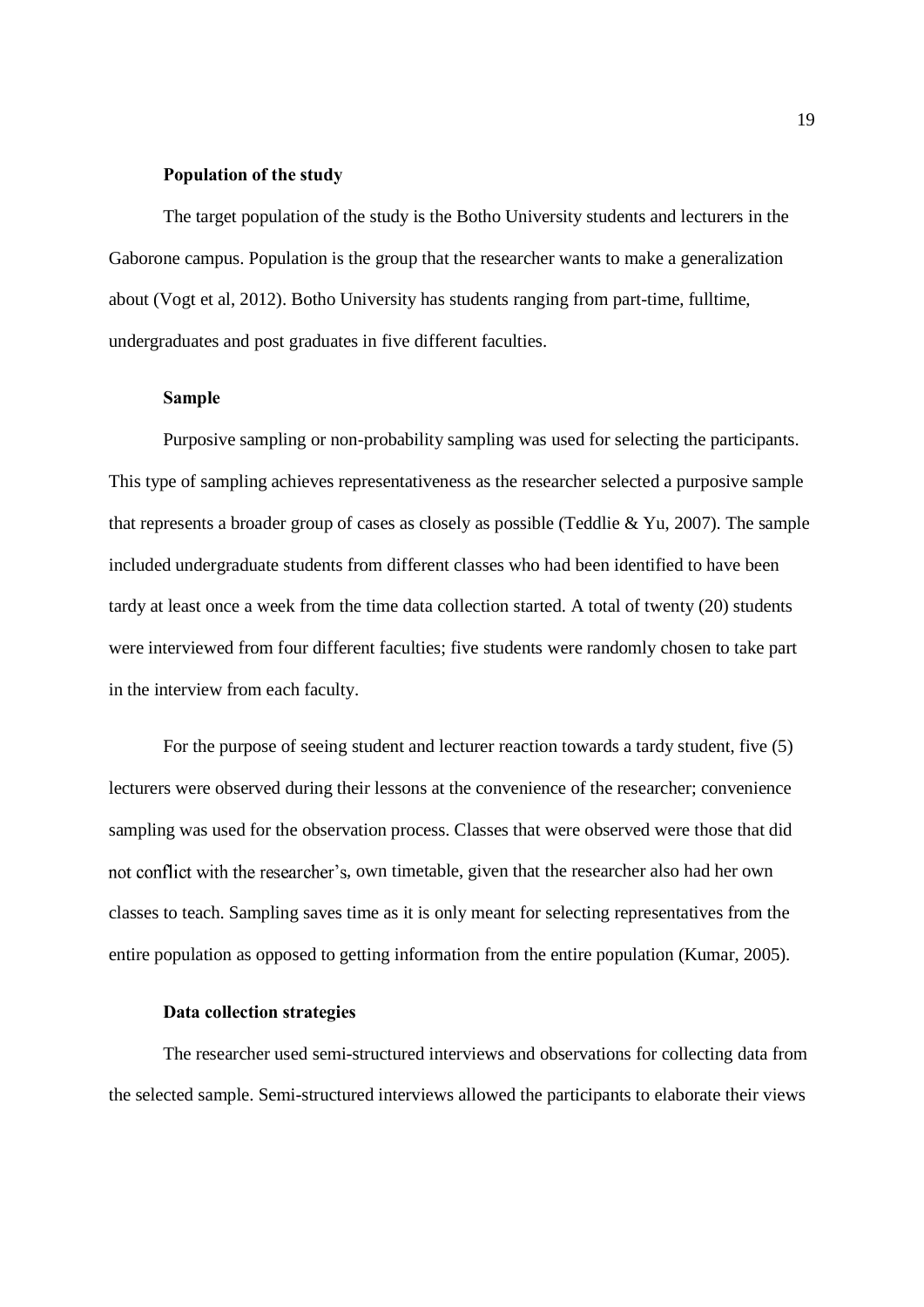and with that provided more flexibility and the ability to extract more information from the participant. Semi-structured interviews permit scope for individuals to answer questions more on their own terms than the standardized interview would permit, yet still provides a good structure for comparability over that of the focused interview (Maxwell, 2013). Interviews are the most suitable approach for studying complex and sensitive areas as the interviewer has the opportunity to prepare a participant before asking sensitive questions and to explain complex ones to them in person (Kumar, 2005; Creswell, 2003; Dawson, 2009*)*

Twenty individual interviews were conducted with the student participants; these were selected after observation of their late coming. They were mainly interviewed to find out what caused them to be tardy, how they think tardiness affected their learning and what could they do to improve their tardiness tendencies. One interview guide was prepared for all the students interviewed, where it was necessary to enquire further different students were asked different questions to further elaborate their answers. Permission to use a digital audio device was requested from participants before each interview took place, this was mainly to avoid distortion of participants views by only writing their answers on pen and paper. Each interview session lasted for approximately fifteen minutes and was conducted in English.

Observations were done mainly to identify the lecturers and student behavior towards those who are tardy to class. Five classes were conveniently observed after seeking permission from the lecturers the previous day. An arrangement to come to the lecturer's class was made prior to the observation and the observation was a non participant one; lecturers who agreed to be observed were informed that these observations were solely for the researcher's benefit, and that their identities would not be revealed to management.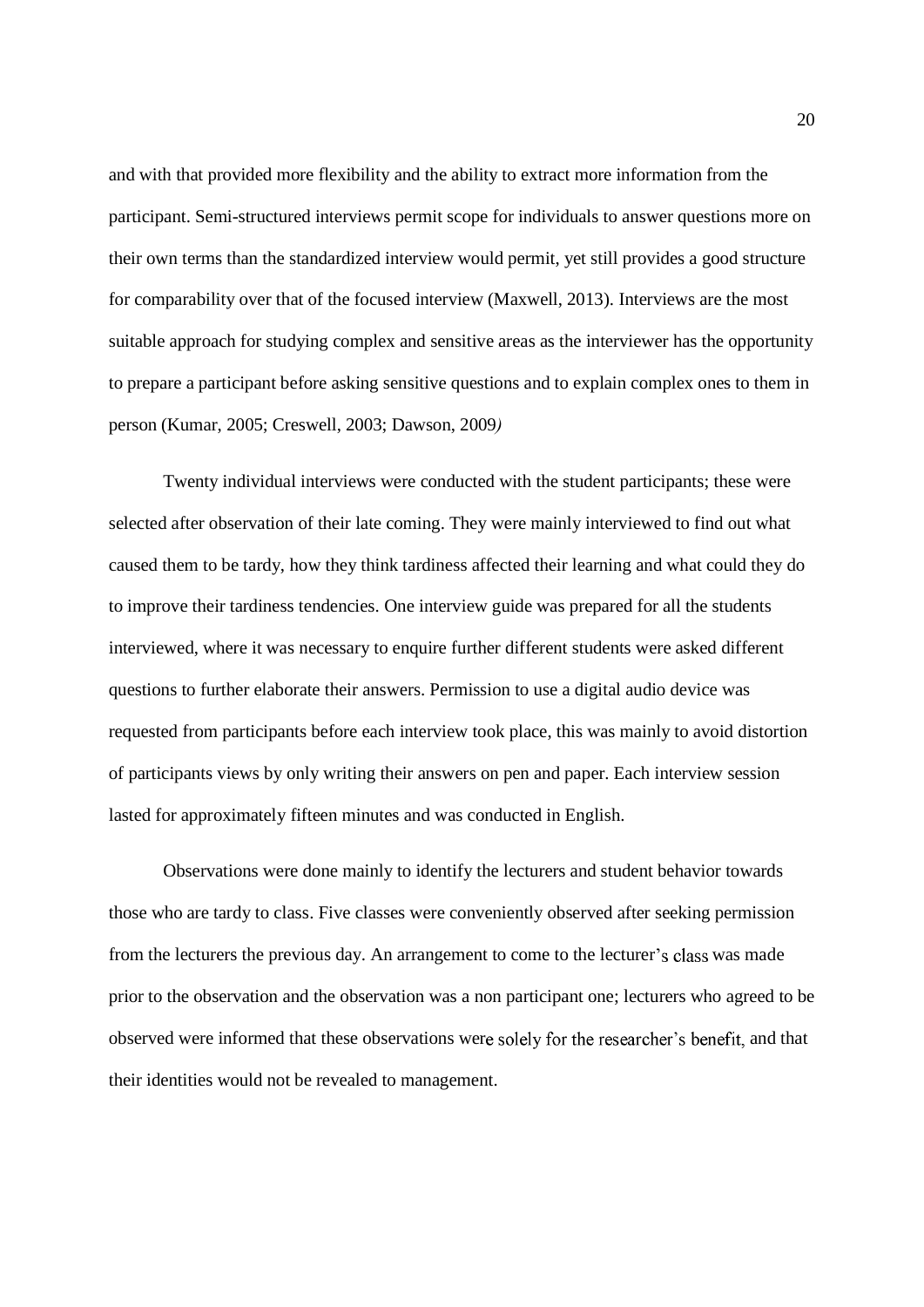### **Pilot Study**

A pilot study was conducted for the interview guide. This was mainly to identify and rectify any challenges that would be encountered during the process of interviewing participants. In this study interview guides were pilot tested with two students that I teach at Botho University having the same attributes as the study participants. These two were observed to have been late for a period of a month in that particular class. During the interview with the two participants separately, the researcher observed that two consecutive questions produced the same outcome so they were incorporated into a single question. The duration of the interview was observed to be no more than 15 minutes, so other potential participants were informed of this when they were asked to participate.

#### **Trustworthiness of the Data**

According to Vogt et al, (2012) trustworthiness is used by qualitative researchers to tackle the issue of reliability and validity. Trustworthiness is the degree of confidence qualitative researchers have in their data, assessed using the criteria of credibility and dependability (Polit & Beck, 2012). Credibility according to Polit and Beck, (2012) is the confidence in the truth of data and the interpretation of them; credibility can be achieved through triangulation and peer examination. In this research, data was triangulated and peer examined. Data triangulation involves collecting data from more than one source to for the purpose of verifying multiple perspectives (Henning, Van Rensburg & Smit, 2004). In this study, data was collected through individual interviews and non participant observation, and this data was compared, to understand the views and behavior of participants. Another way of ensuring trustworthiness of the data was through peer (colleague) review of the instrument (which in this study was the interview guide)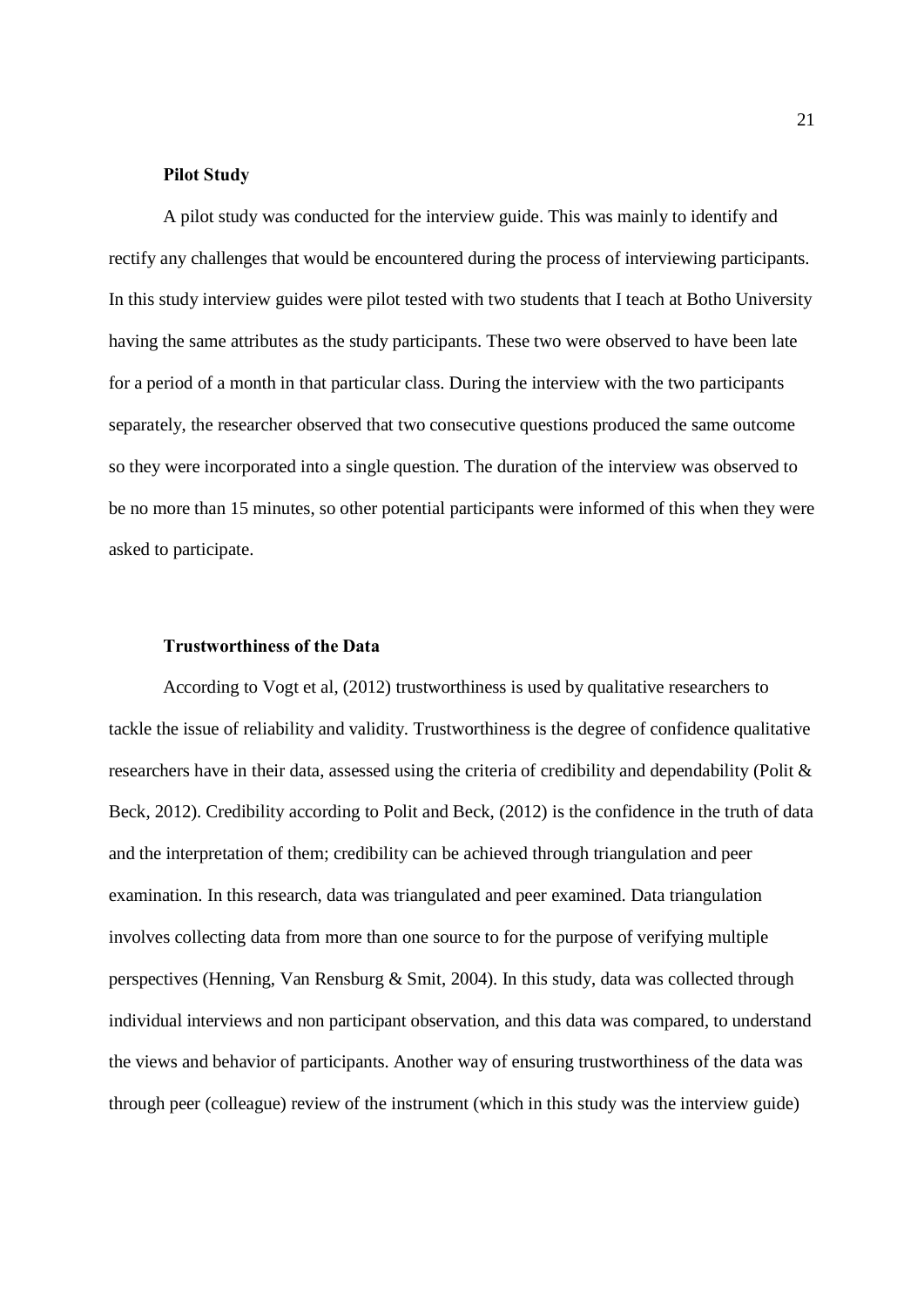and my findings as they emerged. To increase dependability of the findings, a detailed explanation of data collection and analysis is provided throughout the study.

### **Ethical considerations**

The researcher asked permission from the relevant gatekeepers to gain access to the University for conducting the research. A letter from the University of Botswana was handed to the identified gatekeeper of the University. All the lecturers to whom the observation was done on their class were informed of such, and all the participants were told about their involvement, and advised that they are not forced to take part. The individuals' personal details were not given to the researcher in order to keep participants strictly confidential; they were only referred to as student 1, student 2, student 3 and so forth throughout the interview.

### **Procedure**

Four students were selected to assist with identifying possible participants for this study. Since there are four undergraduate faculties, the four assistants were asked to provide five names each of the students who'd have arrived late to any random lesson on any random day and inform them of the study and ask if they would like to be participants. On agreement to be part of the study the participant's signed a consent form and an arrangement/appointment was made by the assistants to meet the researcher for the interview. These interviews were conducted in a quiet private meeting room; no two participants were scheduled at the same time. The interviews took two weeks to complete. Once the participant got in the room, the researcher introduced herself and the purpose of the study, and made sure the participants knew that the information they would be sharing during the interview would be strictly for the purpose of the research, and would not affect their grade in any way. The participants were also made aware of the audio recording device that would be used during the interview. The interview was an open ended one,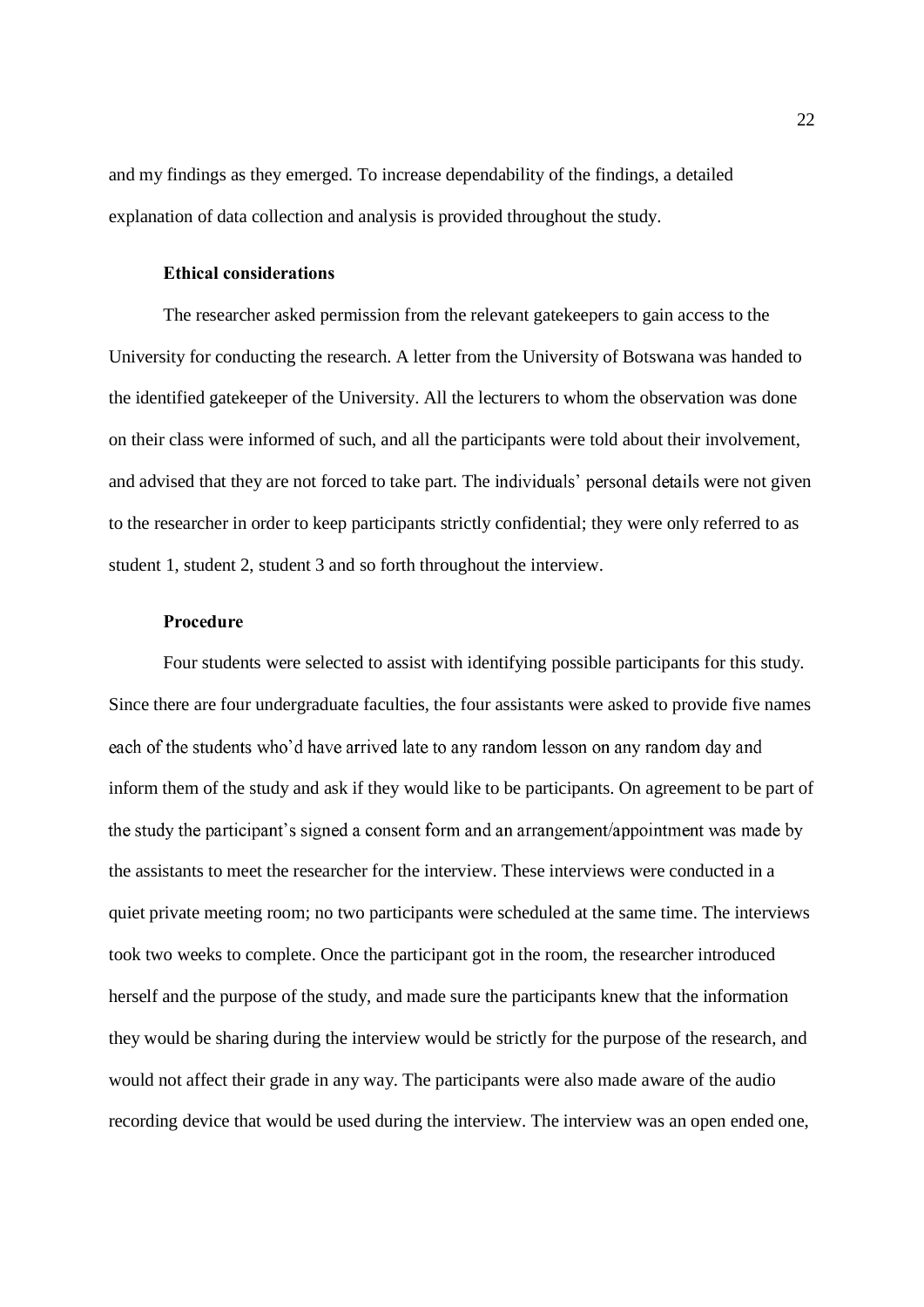allowing participants to elaborate and explain their viewpoints. Once the interview ended the participants were thanked and allowed to leave the meeting room.

For the observation part of data collection, five random lecturers on random timetable slots were approached and asked if they were willing to be observed to contribute to the study. The observation was mainly to find out how student tardiness affects them and what they did when they faced such situations where a student was late to class. For the selected day of observation, the researcher sat at the back of the class and watched the behavior of the lecturer and the students for almost twenty minutes at the beginning of class, and recorded the findings in the form of note taking. After twenty minutes the researcher walked out of the room.

### **Data Analysis**

Qualitative data was analyzed in a descriptive and continuous manner which started with the actual data collection. The data was transcribed, presented and analyzed according to the research questions and any emerging themes. Before the data was analyzed, the researcher transcribed all interviews, observations, and field notes. The process of transcribing allowed the researcher to become acquainted with the data (Henning, et al, 2004). The researcher created a Microsoft Excel file for the interviews, and a Microsoft Word file for the observations and field notes. All files were saved in the researcher's laptop for which she was the only one who had access to them. The researcher used the meaning of analysis context as the unit of analysis for coding and also looked for description and themes. This means that the data was not coded sentence by sentence or paragraph by paragraph, but coded for meaning.

Once the data was transcribed, it was then coded, analyzed, interpreted and verified. The process of transcribing the interviews helped the researcher to gain more understanding of the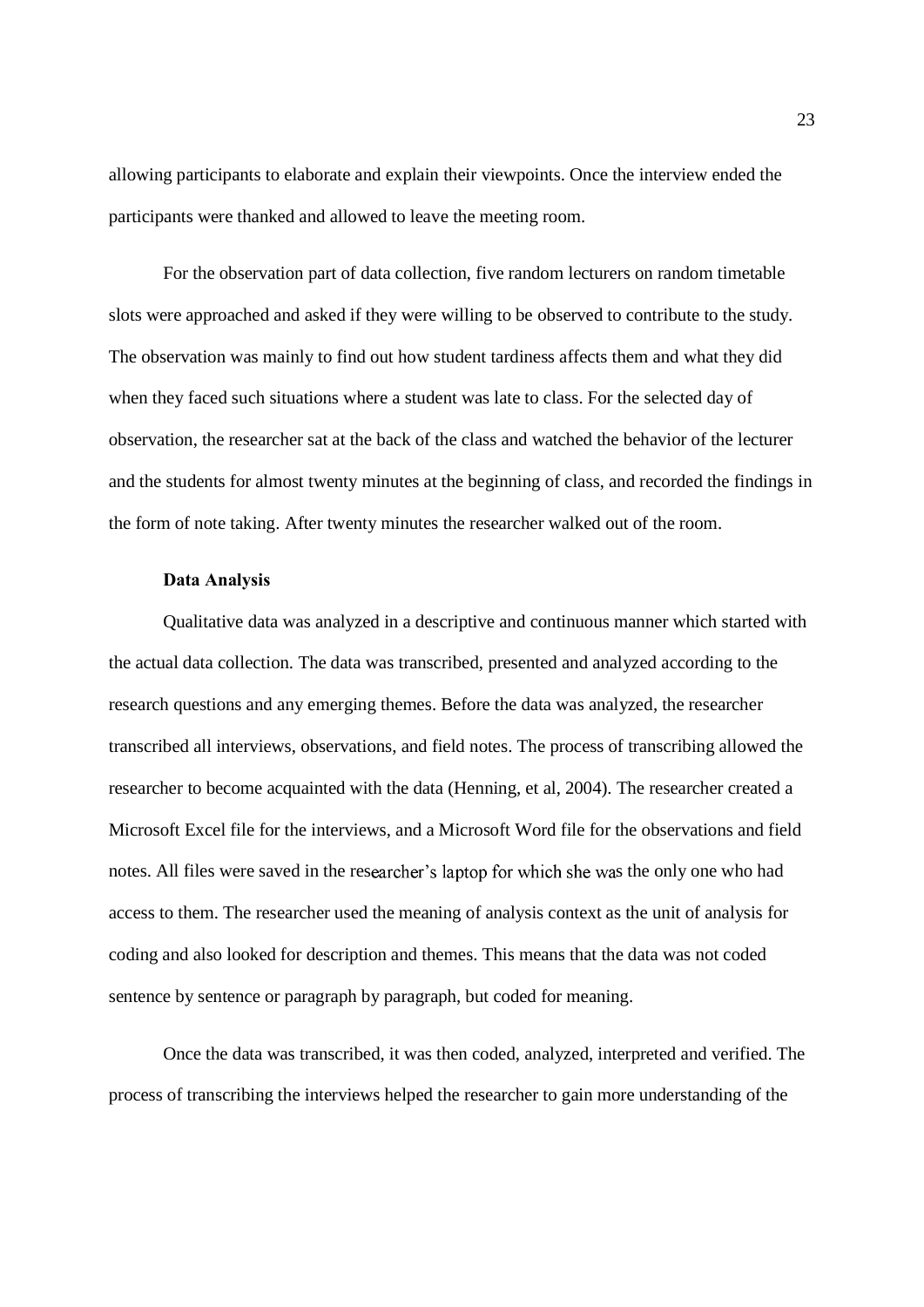subject from repeatedly listening to and reading the transcribed interviews. Coding the data began once all the data was fully transcribed. The data was then analyzed, categorized and organized into themes and further sub-themes which emerged through the coding process. The themes which emerged were assigned a specific code accordingly. The next stage involved interpreting the data by identifying any reoccurring themes throughout and highlighting any similarities and differences in the data. The final stage involved data verification, this process involved a process of checking validity of understanding by rechecking the transcripts and codes again.

### **Summary**

A qualitative case study design was selected for this study because it provided a means to conduct an in depth investigation on the causes and effects of student tardiness. The study was conducted at Botho University in Gaborone campus. Purposive sampling was used to select participants for the interviews, as it only focused on those who came late for those specific days. For observations, convenience sampling was used mainly because of easy availability of potential participants. A sample size of 20 participants was selected through purposive sampling strategies. Individual interviews with late comers were used to gather data for the study. A pilot test of the interview guides was conducted with 2 participants from the researcher's class to verify the dependability of the questions and improve them. For data trustworthiness the data was peer examined and triangulated. Gate keepers and participants were informed of the nature of the study before any data collection took place. In analyzing the data, thematic analysis was used to analyze data from the individual interviews.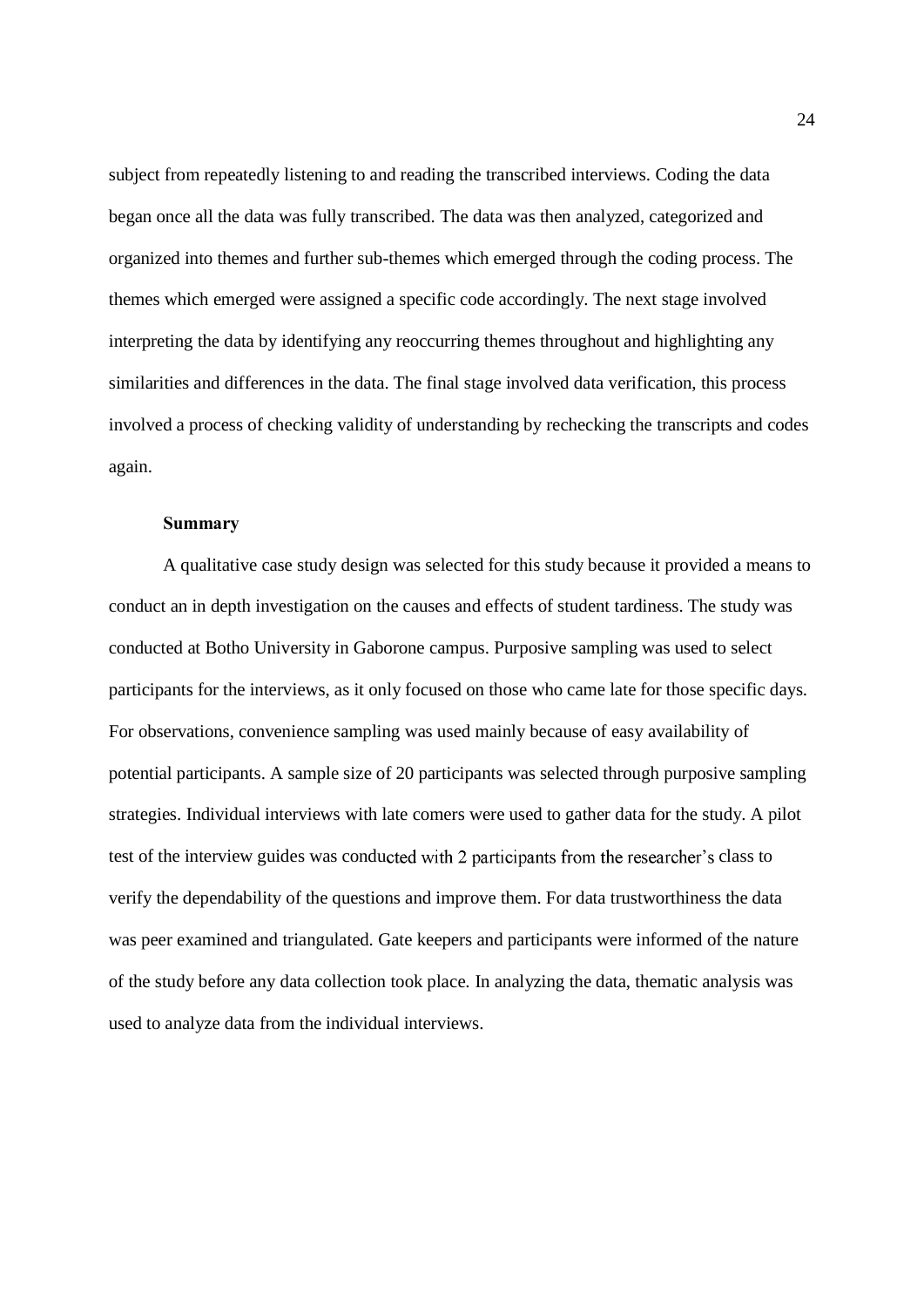### **CHAPTER FOUR**

# **DATA ANALYSIS AND INTERPRETATION**

### **Introduction**

This chapter presents an analysis and interpretation of the data that were collected from the individual interview as well as the observations conducted for the purposes of the study. The aim of the chapter is to identify themes that have emerged from the study and describe them. The analysis of the data was based on the research questions that enquired about factors that cause students to be tardy, the effects tardiness has on students and strategies that can be put in place to reduce student tardiness in Botho University.

The main themes that emerged from analyzing the data based on the first research question are (a) reliability of transport and traffic to school, (b) personal and family responsibilities, (c) time management, and (d) attitude towards the lecture. From the second research question that focused on the effects of tardiness on learning and teaching, the themes that emerged are (e) difficulty catching up in class, and (f) miss important content taught. And lastly the themes that emerged to address the third and last research question about the strategies to reduce student tardiness are (g) time management and self discipline, (h) adjustment of school start and finish time, (i) implementation of late coming policy, (j) student education on importance of punctuality, and (k) lecturer's reaction towards late coming in Botho University.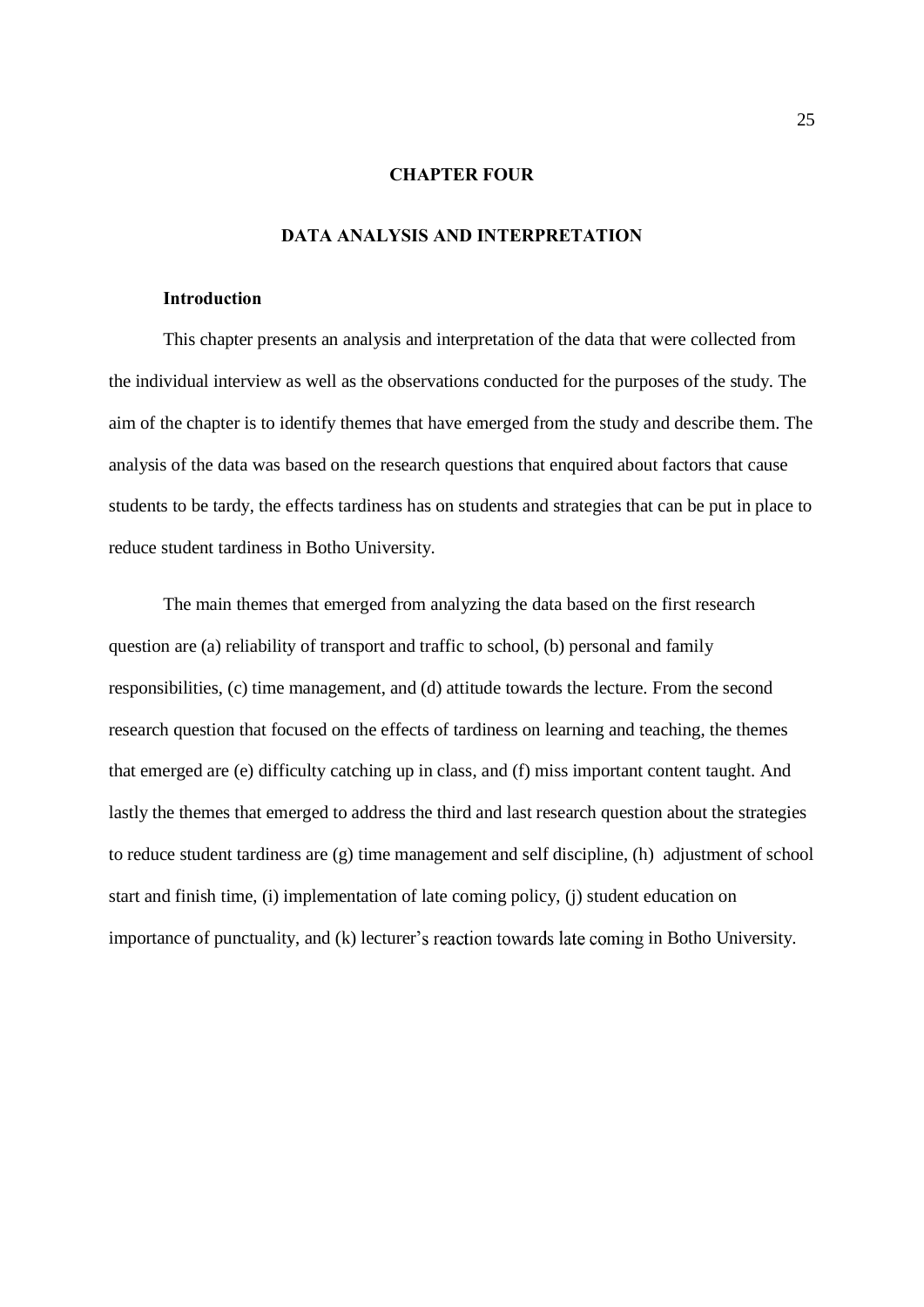### **Research question 1: Causes of student tardiness in Botho University**

### **Reliability of transport and traffic to school**

With regards to the causes of tardiness, most students expressed that there is shortage of reliable transportation to school sometimes. The common mode of public transport that is used by the students is a combi and most of the participants lamented that there is always a problem with the combi. One student mentioned that they are usually late to lessons that start around 12 pm since there are not enough people on the road looking to board the combi; so the driver drives slowly looking for passengers along the route making it impossible even if one was early, to be on time for the lesson.

Others talked about the traffic, especially in the morning, saying that the queuing makes it impossible to come on time. There are many people commuting to Gaborone from nearby settlements, this causes a lot of traffic into the city, even if one does not use public transport you end up stuck in the long queues. One student who stays outside the city also mentioned that the transport is not very reliable early in the morning especially in winter for the 7 am classes:



### **Personal and family responsibilities**

One of the participants expressed that she sometimes takes care of her little cousin when her parents are not around, meaning that in the morning she has to get the cousin ready before she (herself) goes to school. This leads to her being late, as she prepares the little girl some breakfast, bathes her and makes sure she goes to school, making her rush for the combis which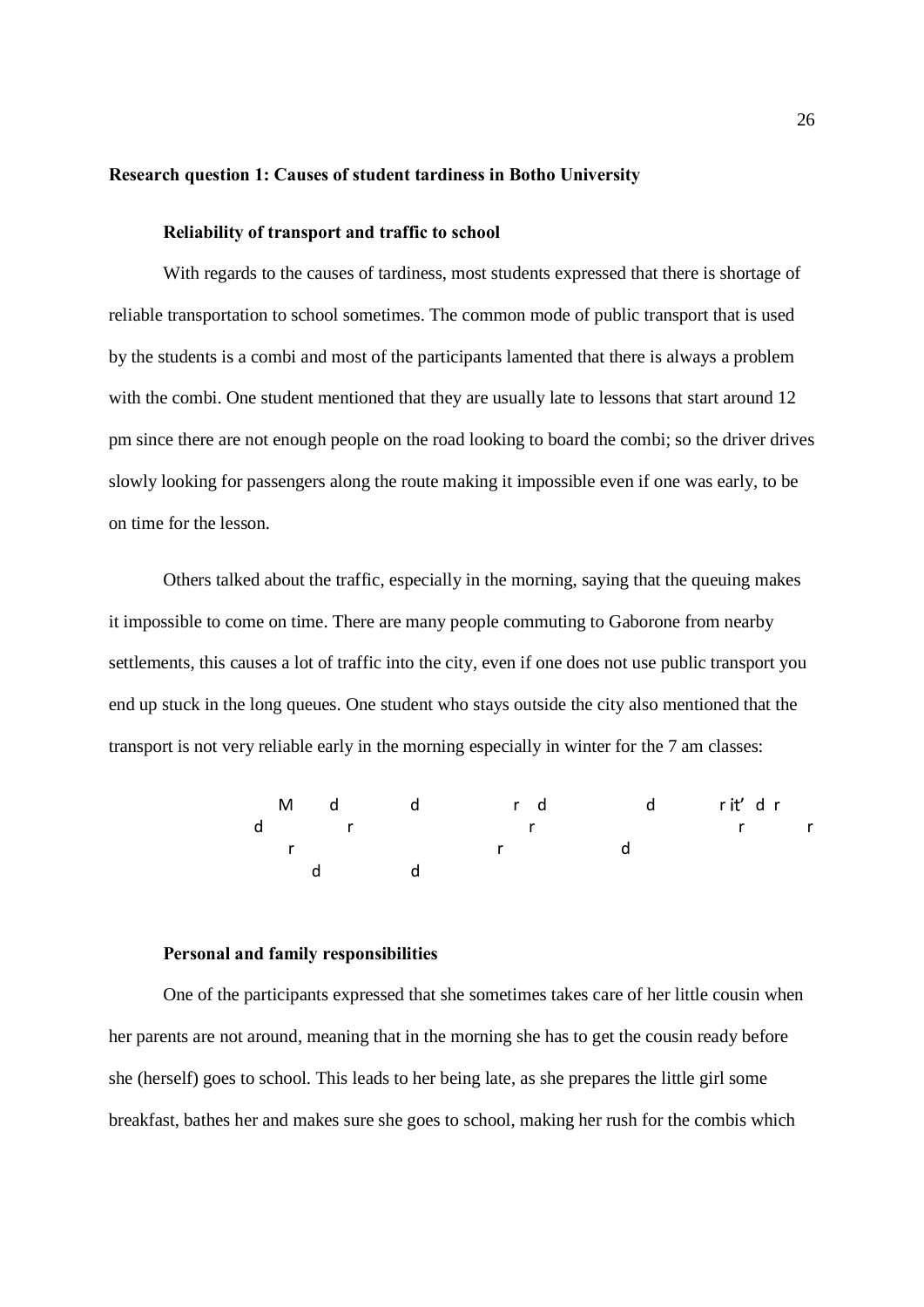sometimes get delayed. Another participant mentioned that she was late only once because she had scheduled a doctor's appointment before class but got delayed at the doctor's office; causing her to be late.

### **Time management**

"Sometimes it is difficult to stick to one thing and focus on finishing it when I am getting ready for school", one participant said when asked about why she comes late to class sometimes. Others mostly mentioned that they sleep late and wake up late, and they end up rushing trying to prepare themselves for school. One mentioned that since his 7am lesson is on Mondays and Wednesdays, he finds it difficult to attend the Monday lesson on time because of the weekend; it is difficult to get back to the week routine after the weekend; he wakes up late on Mondays because of that:

Md r d dr d r Md

### **Attitude towards the lecturer**

The subject being taught, how it is taught, and who teaches it may influence the students' tardiness. When students do not like the lecturer and the subject they may take less interest in being punctual. One participant said she is sometimes late because of delays on the way to school, but her lecturer does not want to listen to reason, they always chase away late comers. So sometimes when she thinks about coming to school she just drags her feet and sometimes she just doesn't want to come to school because of the lecturer:

> d dr d rd rr rr r r r r traffic, sometime I just don't want to come to school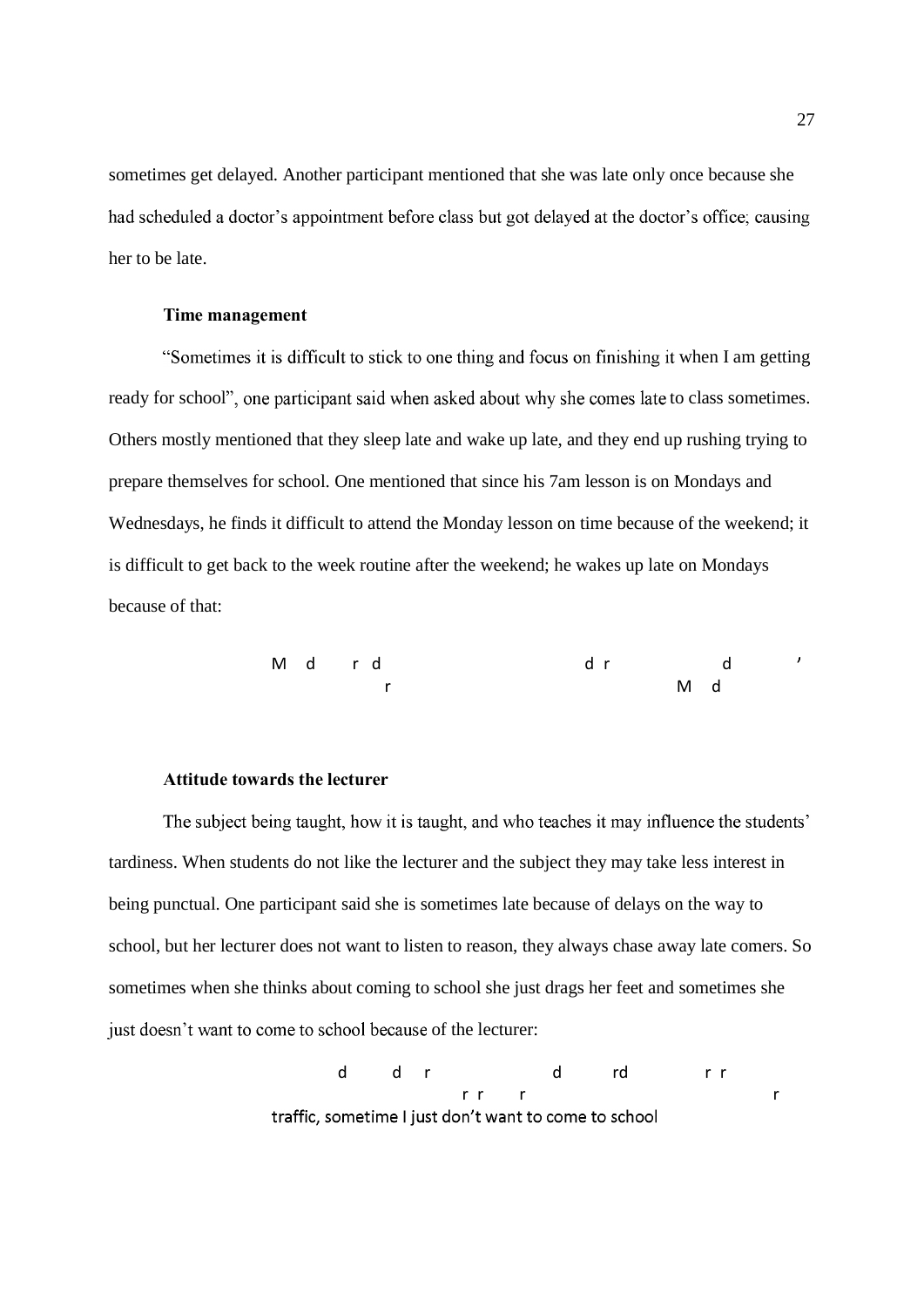### **Research question 2: Effects of student tardiness in class**

### **Difficulty catching up in class**

There are many ways students believe tardiness affects their learning; a few students mentioned that when you come late, obviously you find the lesson in progress and it is difficult to catch up. When you find the lecturer has already started teaching, you become confused throughout the lesson as it can be difficult to catch up and some lecturers do not go over the covered topics again. One finds themselves disturbing others trying to catch up; asking them questions about what is being done. Some lecturers will just continue without revisiting the subtopics that have already been taught during the time one is not in class. One of the participants went on to say that late coming is even more felt when you find other students writing a test:

> rr ddr r r ther students' time elapses; so when I am thirty d r r r r d r

#### **Missing out on important content taught**

When students are late some lecturers do not allow them in class for the whole lesson, they just chase them away; this ultimately would mean the student is absent from class for the entire session and they miss out on the important information that is being taught then as one student said:

> hen you come late, the whole lesson that remains you don't get any learning since you'd be chased out or absent, you miss out on the important points for lecturers that don't kick you out you find the topic halfway through when you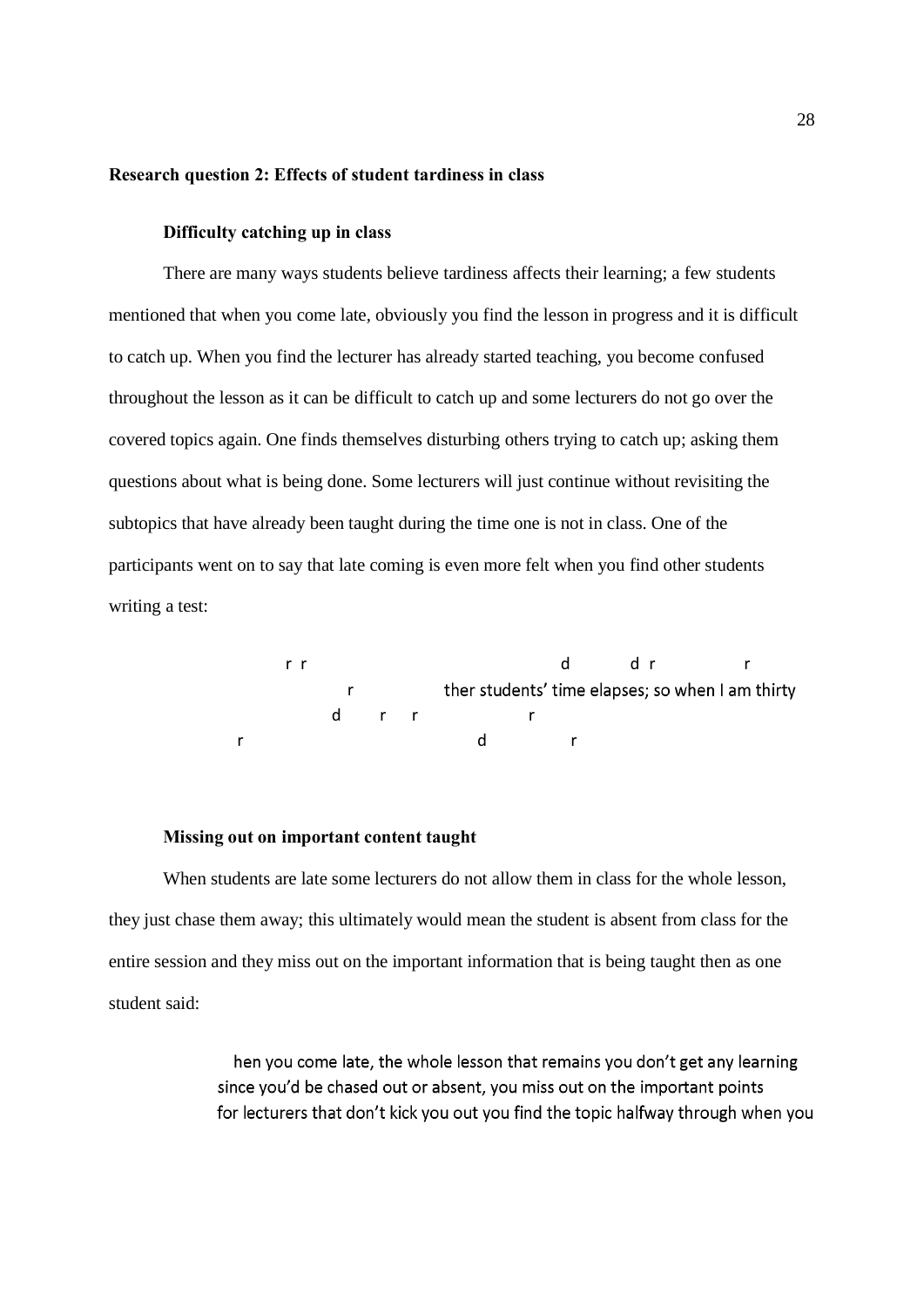d d drd rr

Other participants also showed that they were agreeing with this, mentioning that even if the lecturer does not chase you out, by the time you get in class there would be so much that one has missed and the lecturer would not re-explain some concepts which at times are difficult to understand on your own. One misses a lot in the first fifteen minutes of class; mostly announcements, objectives, and the recap of the previous class is made at the beginning of the lesson which if you are late you will miss.

### **Research question 3: Strategies to reduce student tardiness**

### **Time management and self discipline**

The majority of the participants felt one of the ways to improve their classroom tardiness tendency was through time management and self discipline. One mentioned that she had to prioritize her school schedule and find time to do other things at the time that did not conflict with the school time; this is the same student that identified her cause of tardiness to be the doctor's appointment at one point. Some students reported that to prevent one from being late to morning classes, they have to sleep early and wake up early, and during their preparation to school, they should focus on only preparing themselves not get distracted by the radio or the television as one put it:

 d r rr r d d r r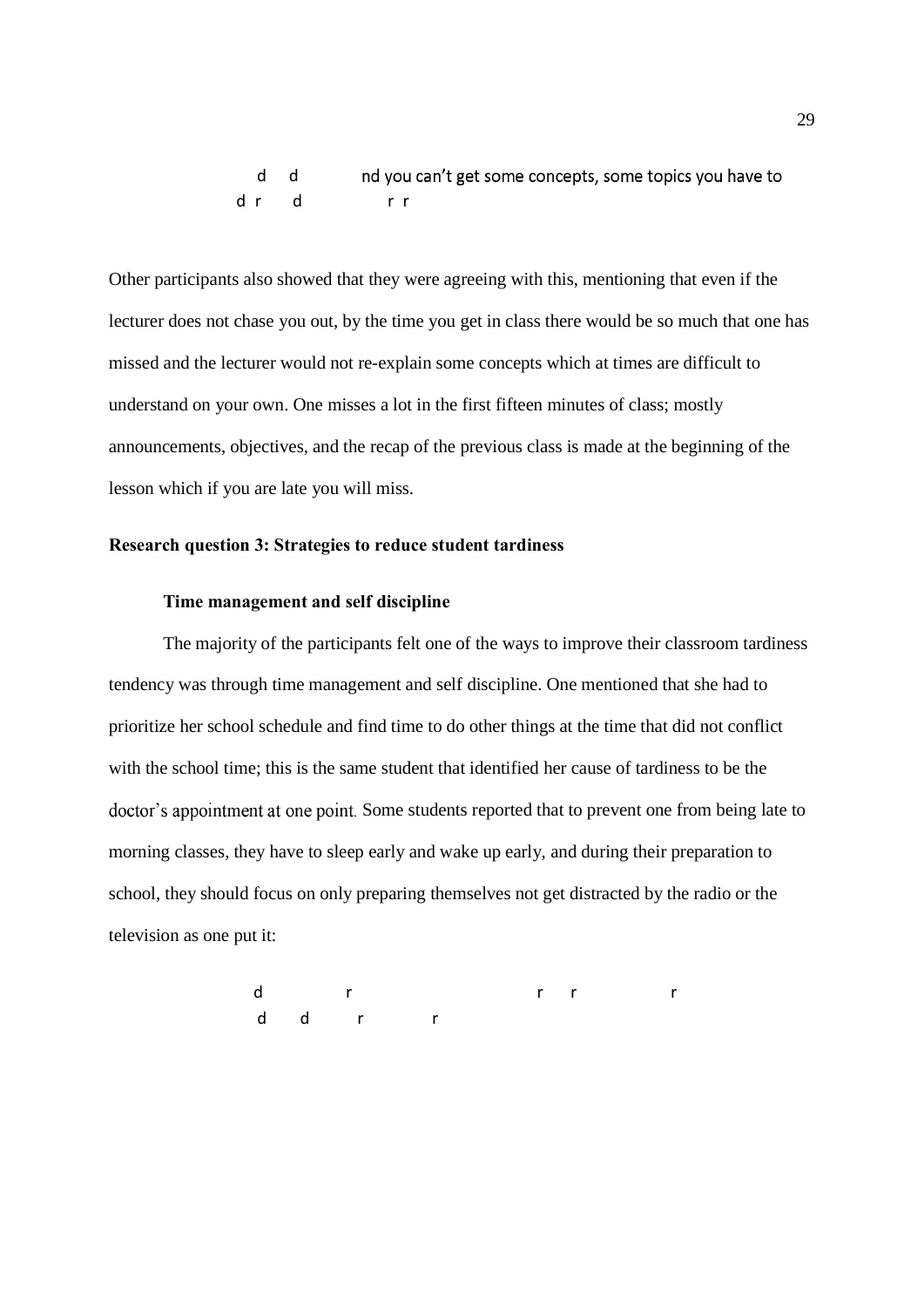One participant mentioned that although public transport is a problem since they stay far from school, they can try to leave earlier than they normally do and if anything rely on other public transport (lifts) because even if they went early and waited for the combi, by the time it got to their boarding place it would be already full forcing them to wait longer on the bus stop. Another student revealed that perhaps they could prepare for school a day before and give themselves allowance of about thirty minutes to be at school before the lesson starts. When asked to elaborate on that she said:

 dd r r r r r r r d r dr r rd r

### **Adjustment of school start and finish time**

When asked about what the university can do to encourage students to come on time to class, most of the participants stated time change as one of the strategies. Participants felt like 7.00 am is just too early to start the first lesson; instead of school starting at 7.00 am, it could be adjusted to 7.30, 8.00, or 8.30 am. Some say by adjusting the starting time, maybe more students will come on time and not have the excuse of the lesson being too early and waking up late. Understanding that this is a tertiary institution with its own specific rules, one student went on to say:

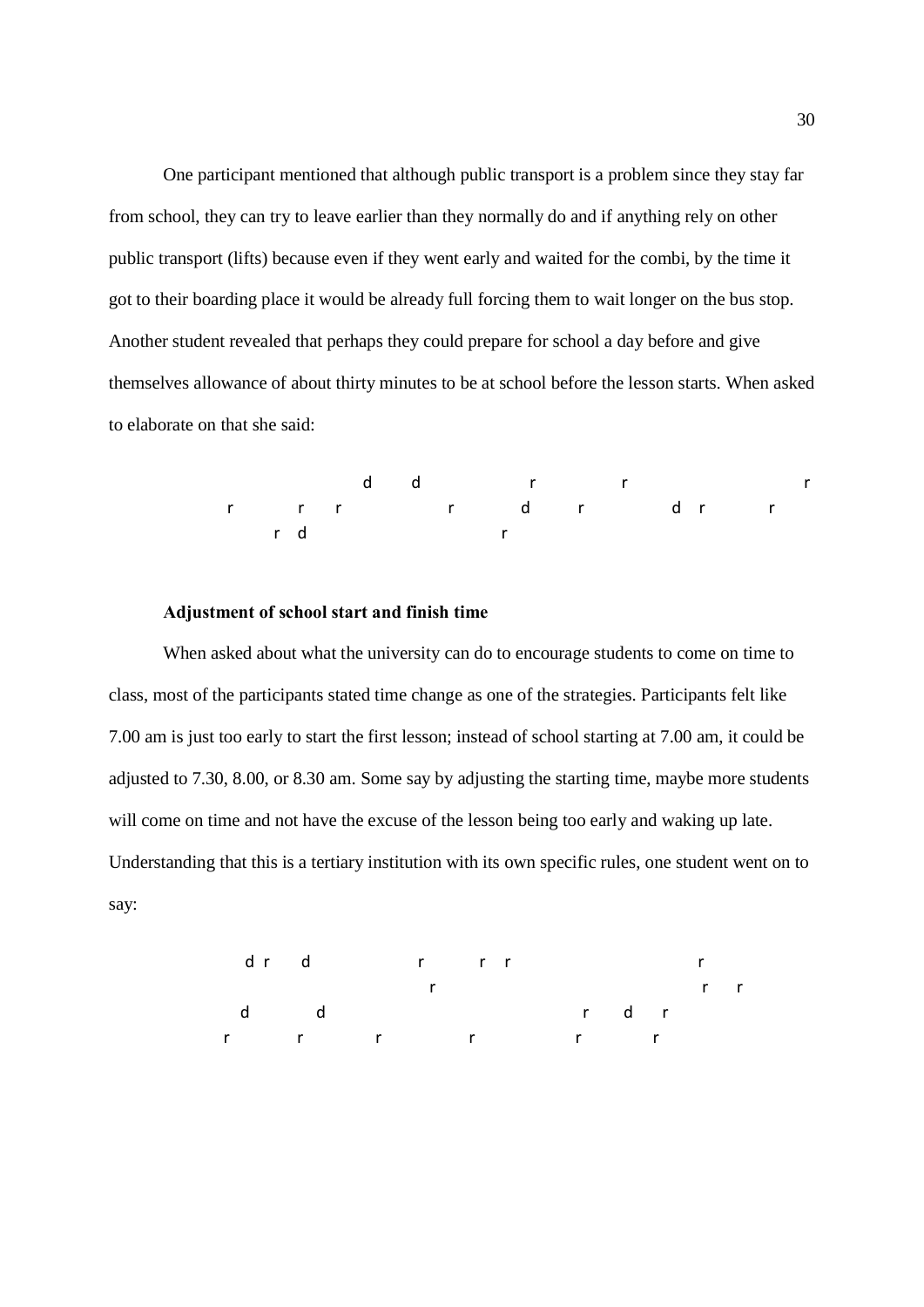### **Implementation of the late coming policy**

One of the strategies that came up was that there should be a specific range of minutes that the lecturers allow students in before starting to teach, and that lecturers need to be consistent with how they treat late comers. Some lecturers chase away students when they are late, others don't. There were two participants who believed that students who come late should be punished so as to encourage them to be more punctual next time. When asked about the mode of punishment, one participant said:

rr d r r d d r r Md r Md r r dr d r r

Most participants were worried about the inconsistency of lecturers when it comes to late coming especially for the 7.00 am class, saying that it is not fare that when you and your friend belong to different classes and you are both late, their lecturer allows them it and you are chased out by your lecturer or made to wait a long time outside before you give up and leave. Without disputing the idea of lecturers being strict one participant said:

rr d r d r r r d d rr dr

### **Student education on importance of punctuality**

One of the participants suggested that communication about the effects of late coming should be shared with students; that students should be told about how attendance affects their sponsorship status. Another participant went on to say some students may not be aware of how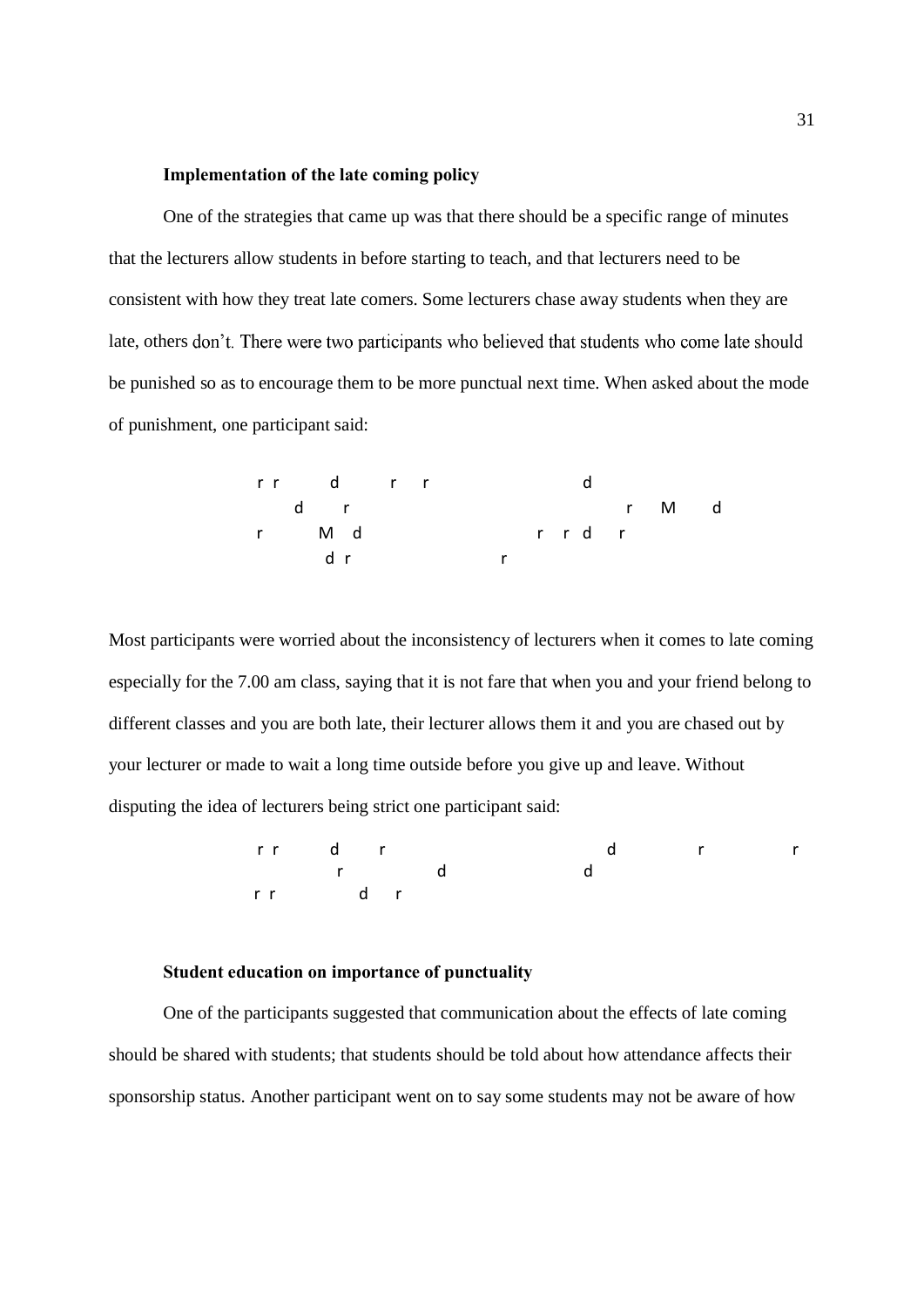important being on time is, there could be counseling sessions for most students so that they are educated on the importance of coming to school on time. Although lecturers can be strict, but they could first sit down with the student and explain how punctuality is relevant.

### **Lecturer reaction towards late comers**

One of the interview questions posed at participants was to give an overview of what their lecturers do to them or others when they come late to class; basically they were to describe the overall lecturer reaction towards the students who show up after the lecturer has started teaching. Most participants mentioned that their lecturers chase them out depending on the amount of minutes they are late, this varies from one lecturer to another. The number of minutes students are allowed to show up late ranges from 5 to 30 minutes; so your lecturer will chase you away depending on the specific rule they individually have for their classes. Some students reported that their lecturers are very strict on time and they do not care if you are one minute late or one hour late, they will not allow you in. Another set of participants mentioned that if you tell your lecturer why you are late and your reason is acceptable, the lecturer will allow you in but with a warning. The last set of students mentioned that their lecturers especially for the 7 am classes, don't have a problem with students coming in late, they will just continue teaching and ignore the late comers but having allowed them in.

### **Observation results**

Observation of five random classes was conducted to find out the overall student and lecturer behavior towards student tardiness. The first class that was observed started at 7 am. At exactly 7 am the researcher stepped into the class and went straight to the back, there were 20 students seated and the lecturer was not yet in the class. The students were just talking among themselves and the lecturer only came in 10 minutes later. She greeted the students and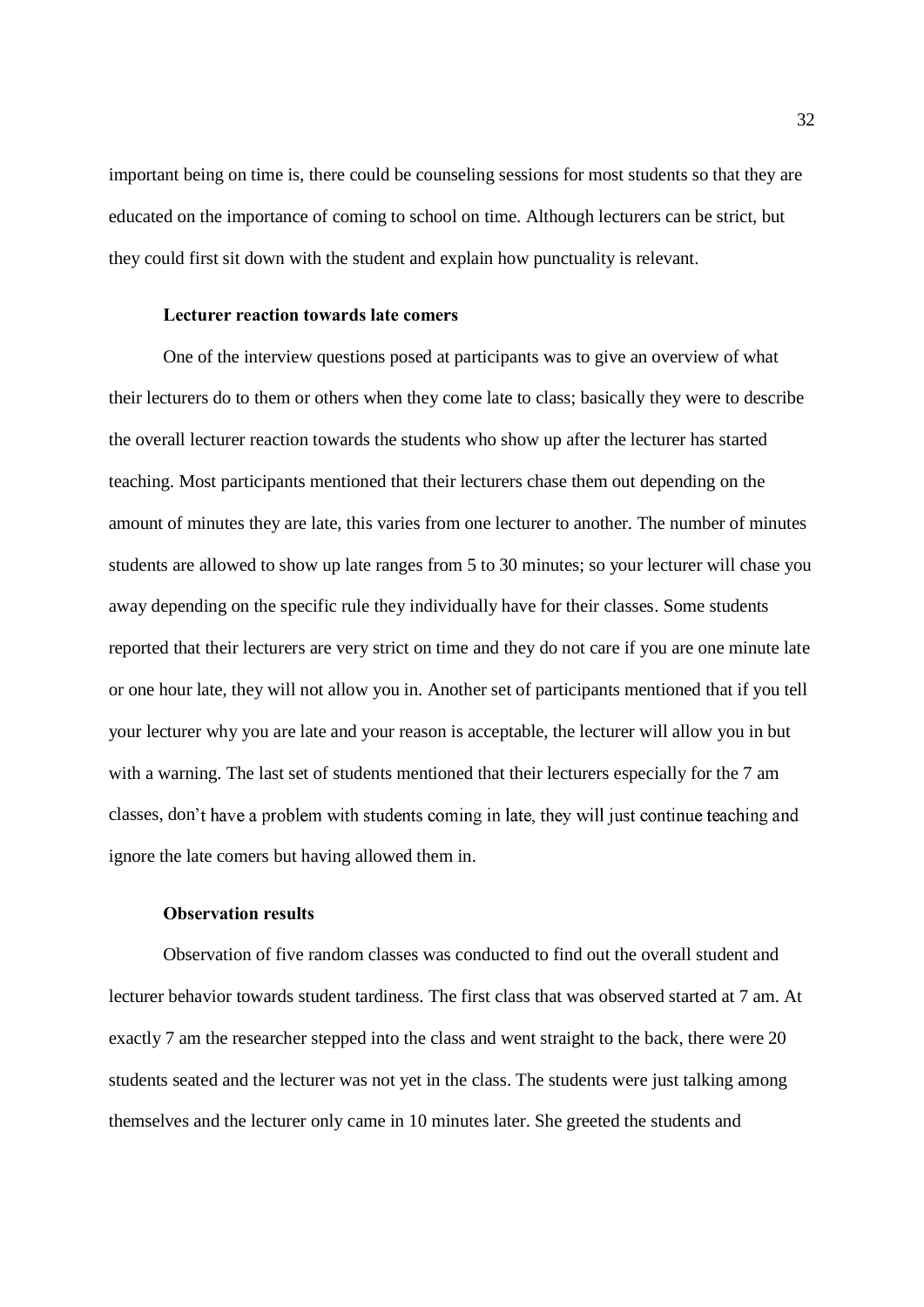introduced the lesson objectives, as she was talking one student walked in and went to take a seat. The lesson continued and after about 15 minutes (7.15am) another student just walked in and the lecturer ignored the student. Two other students came in 2 minutes later and just walked past the lecturer to their seats. The observer waited for another 10 minutes but there was no other student showing up, so she walked out of the class.

The second class to be observed started at 9.30am. By the time the researcher got in the class at 9.35am everyone was seated and the lecturer was already introducing the lesson. For the next 20 minutes the observer was in class no one came in, it seemed like all the students had already come to class or those who were not there were just absent. The researcher left the class. The third class to be observed was at 2.30 pm. On the way to the class the researcher noticed there were many students in the hallways and it was difficult to maneuver around the students. Some were getting out of lessons; others were waiting to get into the classes. By the time the hallways and stairs cleared it was already 5 minutes into the lesson time. The class that was observed was situated on the second floor, when the researcher got into the class the lecturer was not yet in class. Students were still settling in around 2.40 pm but the lecturer was still not in class. The lecturer showed up at 2.45 pm and closed the door behind him; he greeted the students and started teaching. There were two students who waited outside the door as if they wanted to get in 5 minutes after the lecturer showed up (at 2.50 pm) but then they just stood outside. It was time for the researcher to leave the class and as I closed the classroom door I asked the boys what they were doing waiting around the door, they responded by saying they are not allowed in class when they find the lecturer already teaching, but they were hoping the lecturer sees them and allows them in.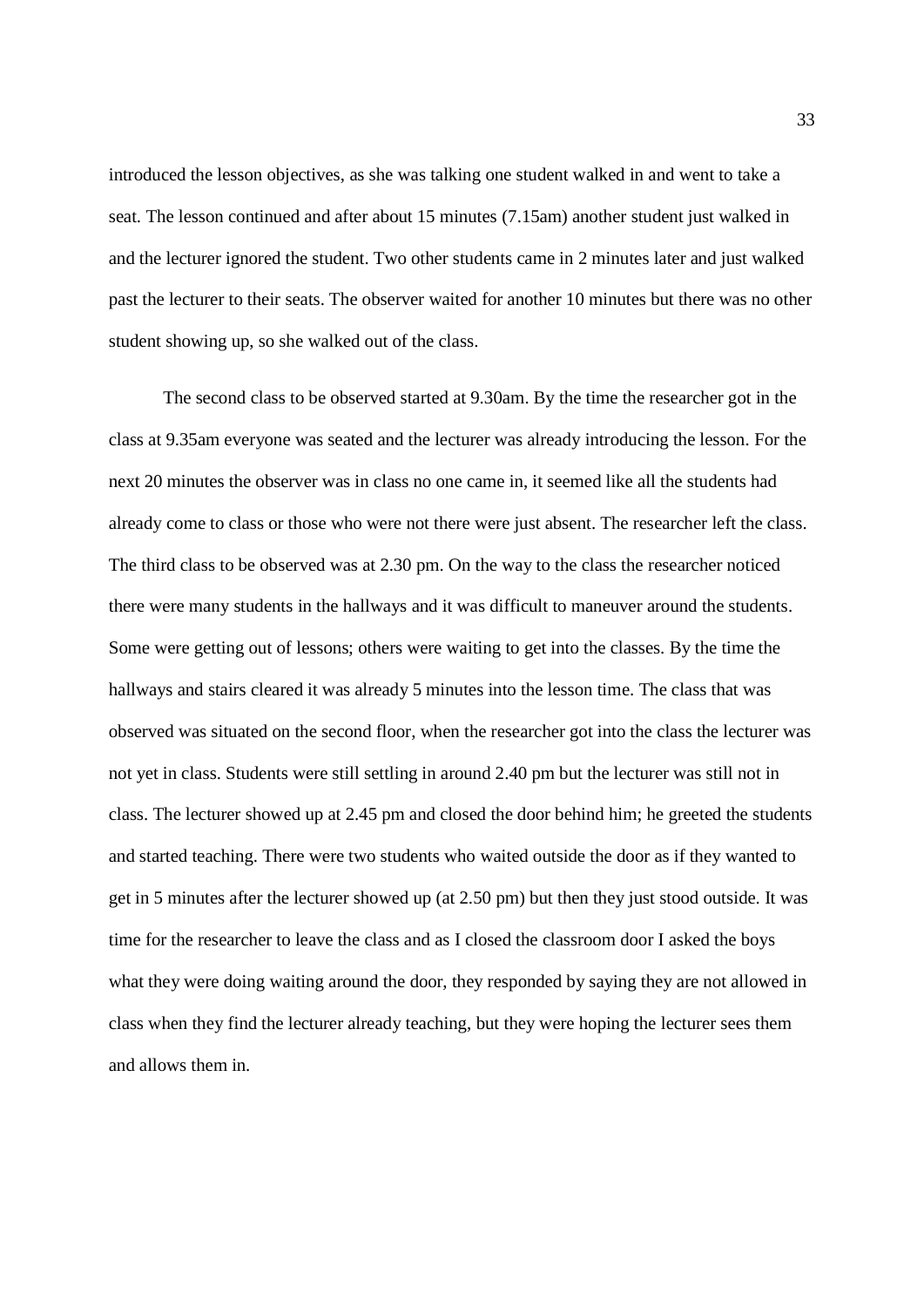For the fourth and fifth classes to be observed, the lessons started at 9.30am and 5pm respectively. The researcher and the lecturer came in at the same time and the lecturer started by going around the class talking to some students, then introduced the topic of the day. As the students who arrived late came in, the lecturer interacted with them generally telling them not to show up late next time. The 9.30 am lecturer was opening the classroom door and paused in her teaching to give attention to the late comers when they showed up, telling them that they were disturbing the class and should not do that again. For the 5.00 pm class, the lecturer was asking the late comers why they were late, and after they mumbled something to him, he allowed them in.

All these observations were only 20 minutes long, but as the researcher was leaving the floor, she observed there were still some students going in the direction of the classes, not particularly sure which class they were going to. Field notes were taken with guidance of the observation guide attached in the appendix section at the end of this report.

#### **Summary**

The purpose of this chapter was to highlight the findings which emerged on account of the interviews that were carried out. From the findings of this research study it is clear that tardiness can affect individual students differently. The three research questions have been addressed in this section, and interviews with the participants show that they all have different reasons for coming late to class. The major reasons or factors that influence students to being late to class was the transport especially in the morning, although some students mentioned that they sleep late and wake up late; they struggle to find reliable consistent transport to school as others stay outside Gaborone and are forced to hike from private motorists. The second research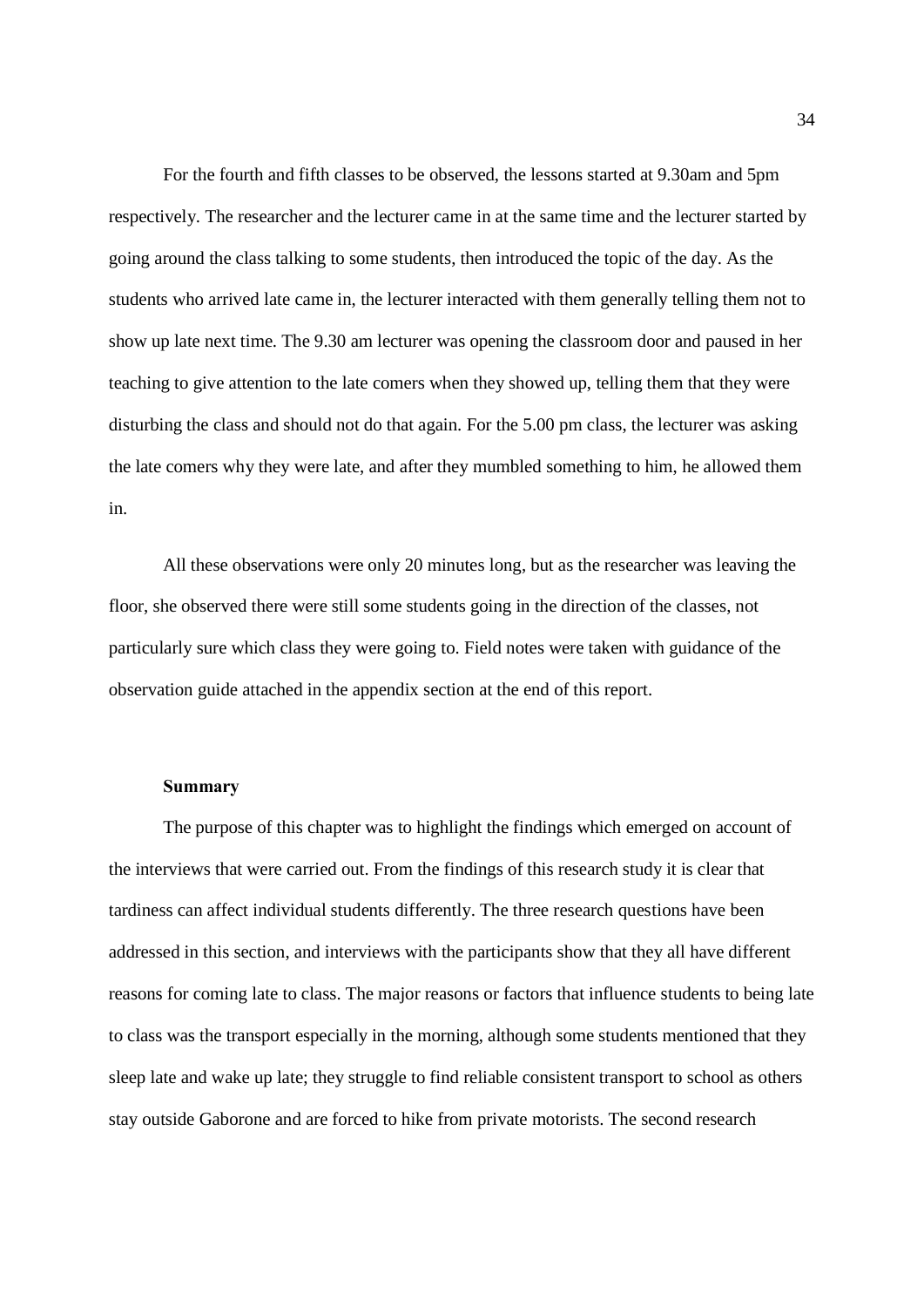question looked at the effects of tardiness on the learning process; and most participants agreed that when one is late, it is often difficult to catch up on what is being taught at the time and one can end up having missed the important content that was taught during their absence. The last research question had mixed emotions about what the University could do to reduce students' tardiness. Some felt punishment was appropriate while others felt though the lecturers should be strict; they shouldn't jump to chasing late comers from the lesson before they even hear their reasons. Others felt that there should be consistency among all the lecturers of the University; if they chase them away they should all do so. Lastly observations were conducted to see what lecturers and students do when others or they are late for class.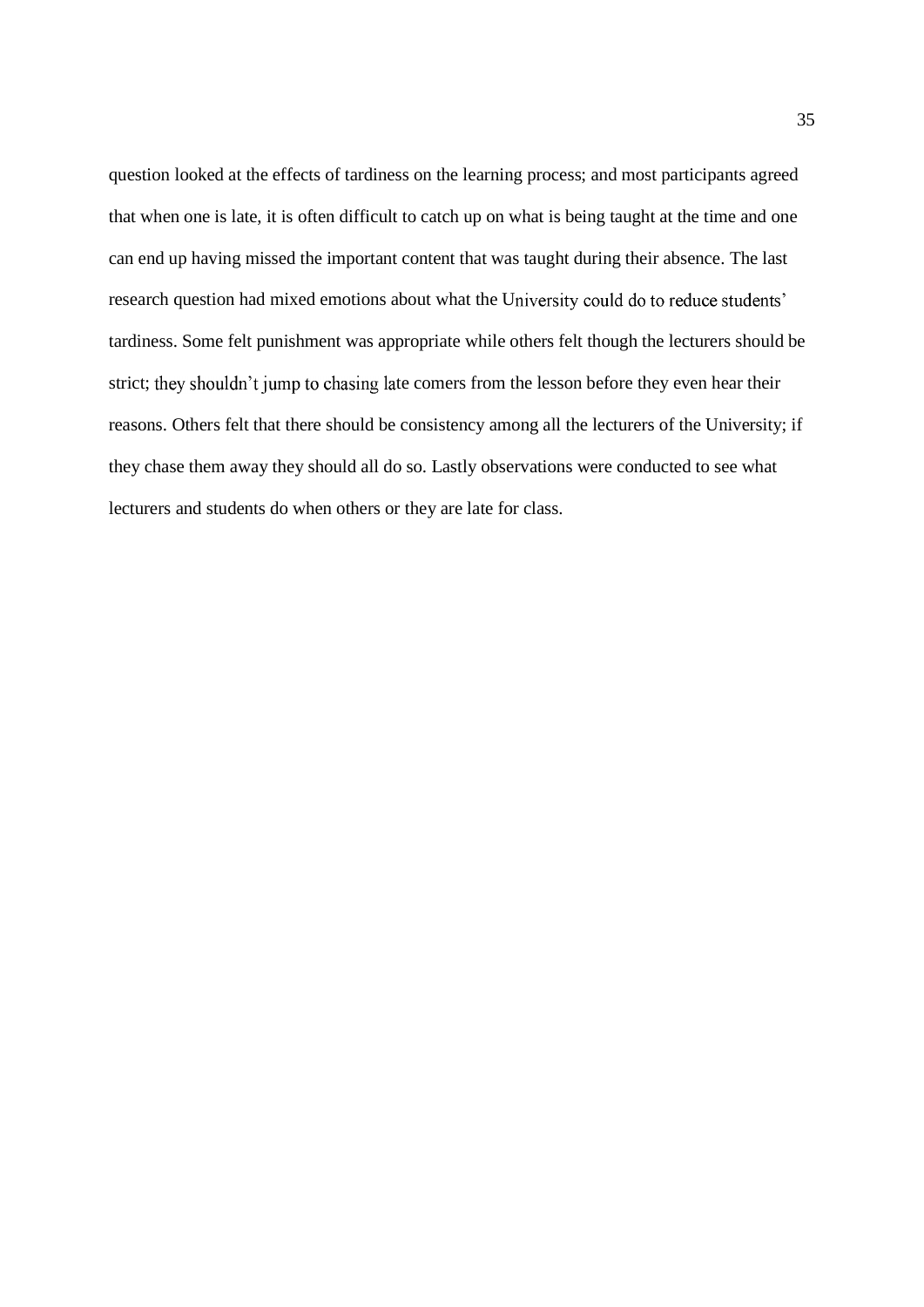### **CHAPTER FIVE**

### **DISCUSSION OF FINDINGS, CONCLUSIONS AND RECOMMENDATIONS**

### **Overview**

The purpose of this study was to find out what causes students classroom tardiness and the effects it has on the learning and the teaching process. The study also looked at strategies that can be taken in Botho University as a way of improving punctuality and reducing student tardiness in school. This chapter provides an interpretation of the findings obtained; it will illustrate why the findings are relevant to the research and relate the findings to other research carried out. The findings of this study are based on the interpretation and analysis of data obtained through the process of semi-structured interviews of 20 participants who are currently studying at Botho University. The following research questions guided this study:

> What are the factors that cause student tardiness? How does student tardiness affect the teaching and the learning process? What strategies can be put in place at Botho University to reduce student tardiness and encourage punctuality?

### **Discussion of findings**

From the semi-structured interviews conducted with the students, several themes have emerged as indicated in the previous chapter. The following section will discuss these previously identified themes grouped into the main research questions.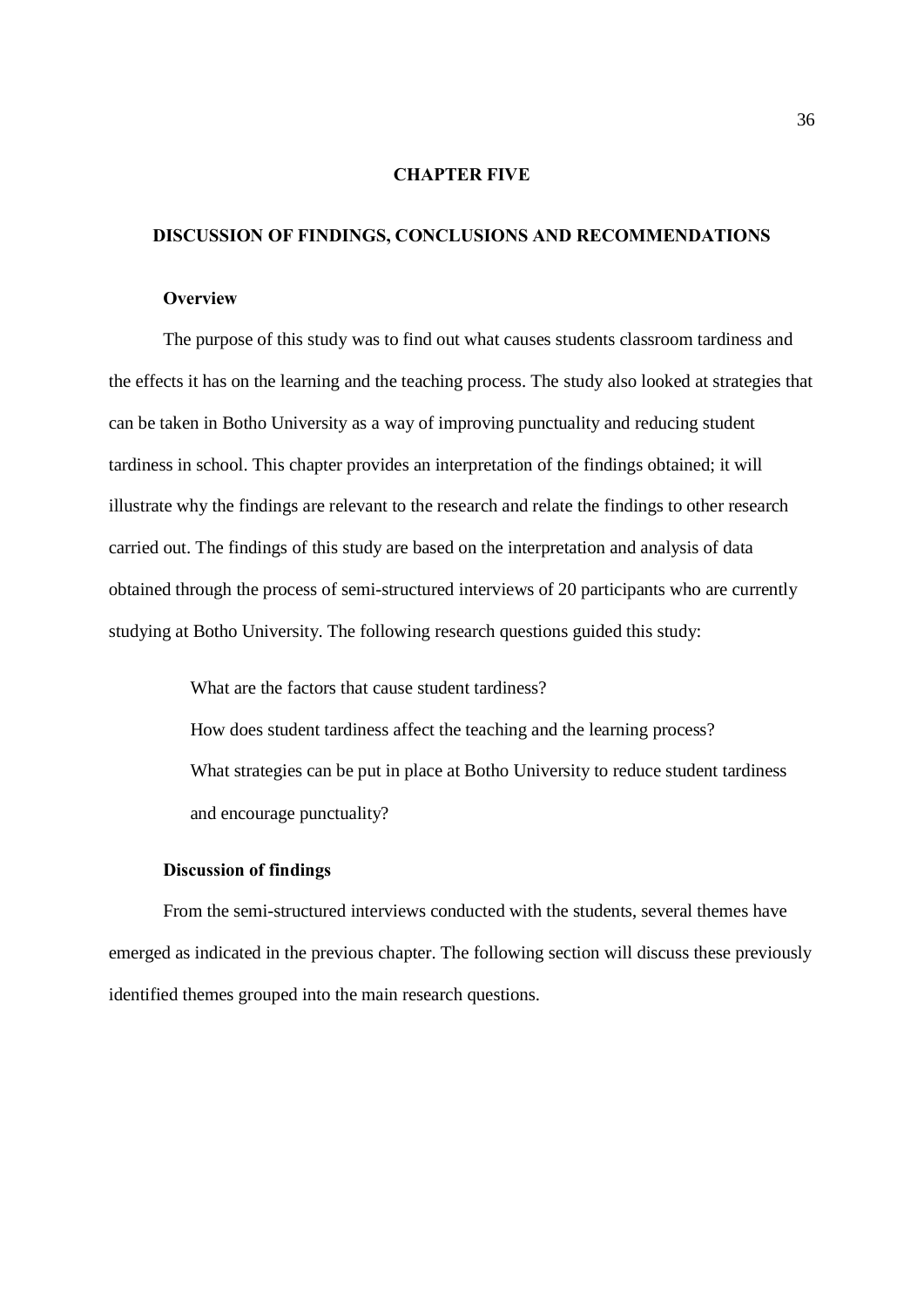### **Factors influencing student classroom tardiness**

The major complaint that most participants mentioned was the lack of reliable transport to school. As some stay outside the city, they mentioned that it is difficult to get public transport on time for morning classes. Morning classes start at 7 am and if someone stays outside Gaborone, say Ramotswa as one student mentioned, the bus service only starts at 6 am but since they stay far from the bus starting point by the time it comes to their bus stop it is already full so they have to wait for another one or start hiking which sometimes is unsuccessful and they end up coming late to class. Though transportation and traffic in the morning can cause serious delays on the road, some students find it difficult to wake up on time in the morning. Sometimes students sleep late and wake up late which forces them to rush in the morning which can result in them being late. If you wake up late and there is no transport to school or there is too much traffic on the roads, you are definitely bound to come late to class. Transportation as a reason for being late was also revealed in the literature review by a number of researchers (Bataineh, 2014; Shahzada et al, 2011; Jagero, Agak & Ayodo, 2010; Dafiaghor, 2011; Koslowsky, 2000) to be one major factor causing students' tardiness; this was influenced by late trains, late parents and colleagues who rode with them to school. Some students miss busses and trains and end up taking a later one. Still on public transport, midday transport has been identified by one participant as a problem. She mentioned that the combi drivers have a tendency of looking for potential passengers slowly on the road. So when one is aboard combi early they end up delaying because of the driver driving slowly.

Another theme that emerged to be an influence in student tardiness was personal and family responsibilities. One of the participants expressed that she sometimes takes care of her little cousin when her parents are not around, meaning that in the morning she has to get the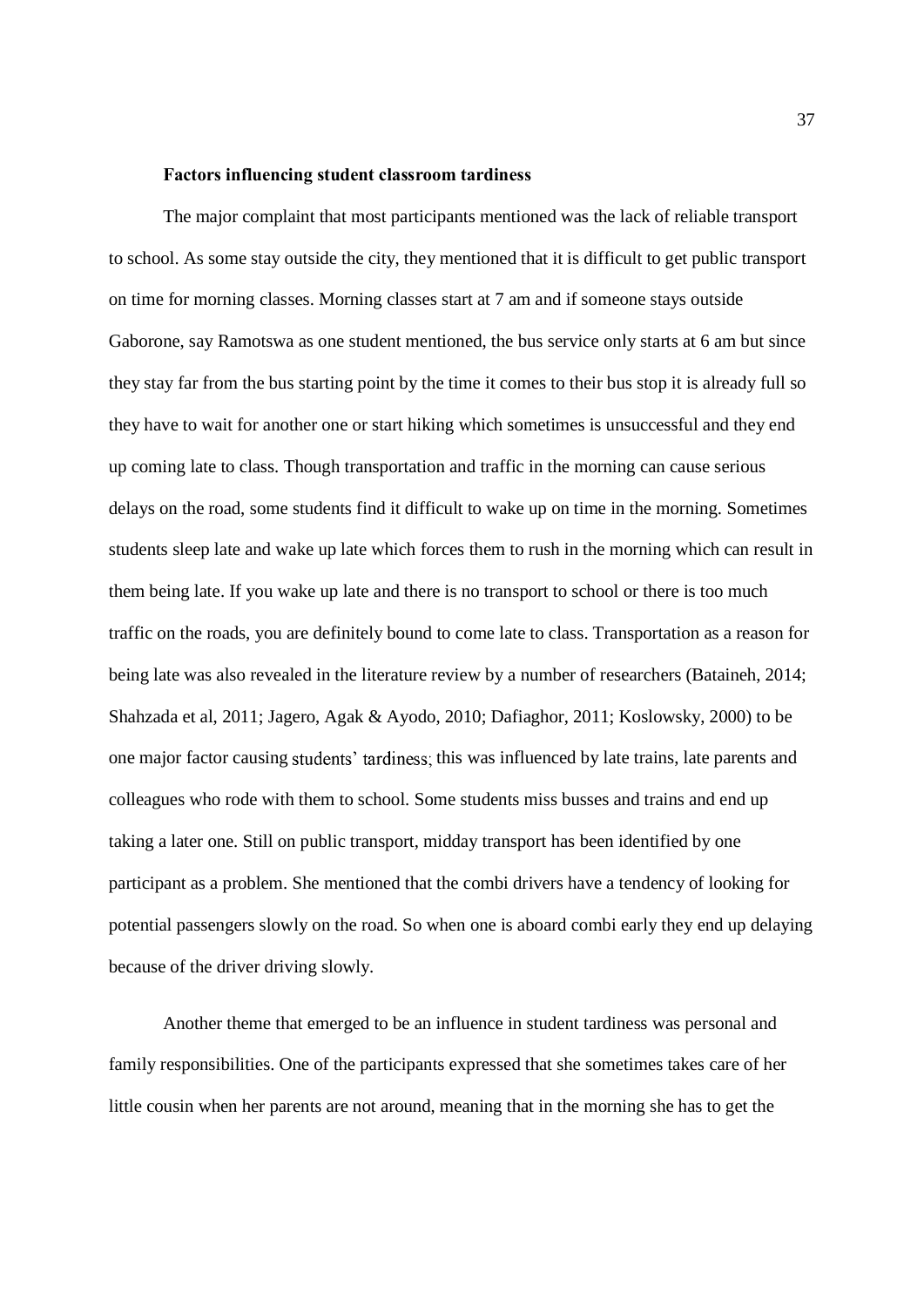cousin ready before she (herself) goes to school. As these students are young adults, they are bound to have responsibilities that are either personal or family related. Some students delay during the process of getting ready to school because they have other matters to take care of, making them run late and causing them to be tardy. The third theme focused on time management. When one wakes up late and does not allocate their time well, they may end up running around not knowing what to do. As one student mentioned that, it was difficult to focus on doing one thing and finishing it off when getting ready for school. The assumption is, there may be distracting factors like watching tv and listening to the radio that can make a person not realize that time is being lost even when someone woke up on time. Waking up early and sleeping early can help students be on time to school if they knew how to avoid distracting themselves with other things when preparing to go to school. Students may have a hard time mastering the routine when they are constantly late; they may have a hard time settling into the routine, resulting in them always being late or they can also feel disconnected with school and may have behavior problems and end up being school dropouts (Marxhausen, 2010). When a student is regularly tardy, the lecturer may think of it as disrespect and start treating the student differently or be hostile towards the student which can lower the student's self-esteem, resulting in them not feeling confident enough to contribute towards class discussions.

Lastly, though there are many factors that emerged, some students have a hard time embracing their lecturers and subjects. The subject being taught, how it is taught, and who teaches it may influence the students' tardiness. When students do not like the lecturer and the subject, they may take less interest in being punctual. Perhaps they would want to arrive in class when the lecturers have already introduced the subject or are halfway through the lesson. Because attendance registers at Botho University are marked everyday and they actually affect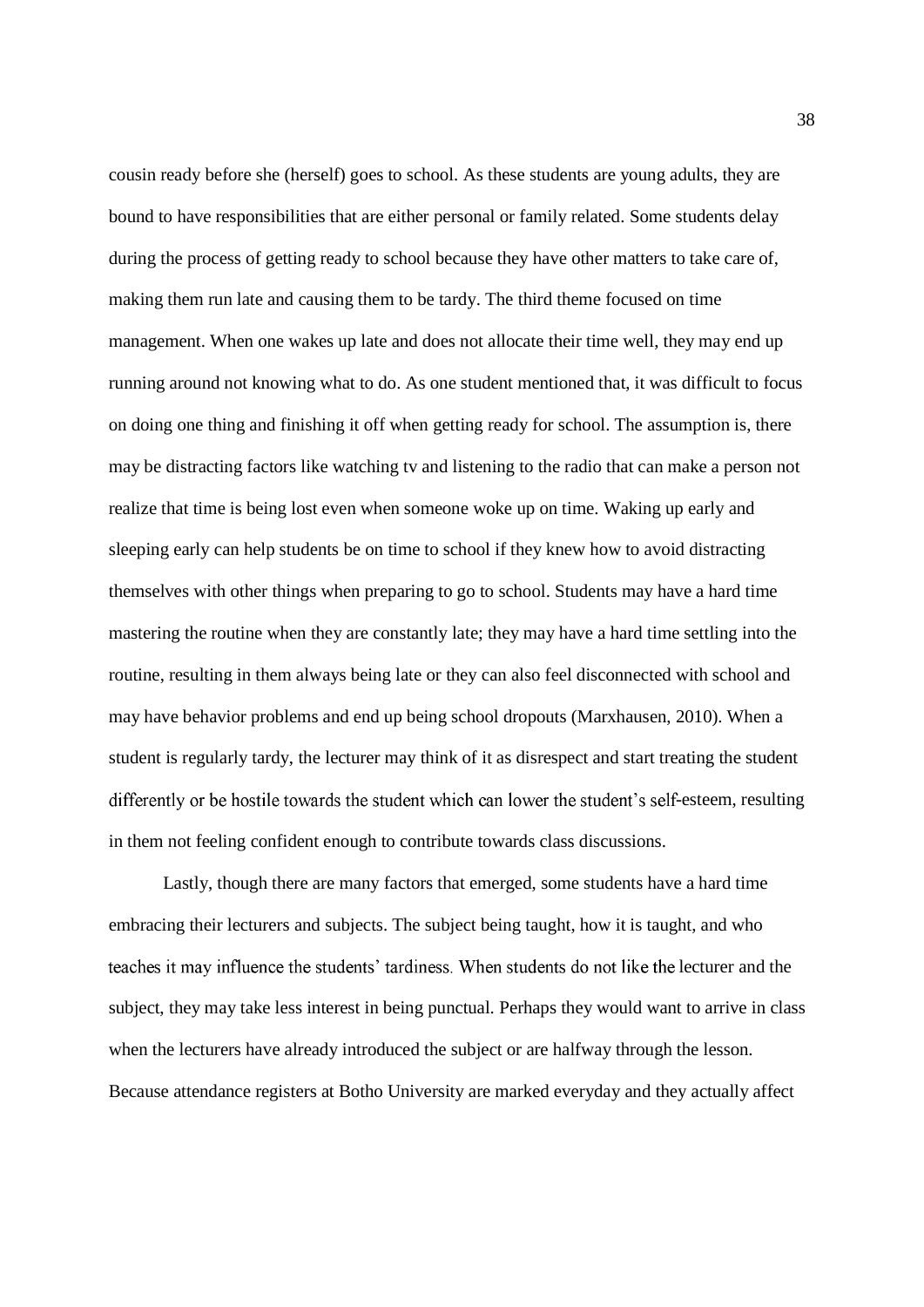the overall mark at the end of the semester, students may feel they just have to show up in class to mark themselves present even if they have no interest in the subject being taught, or if they do not like the lecturer teaching the subject. Student's attitude towards their lecturers can greatly influence their attitude towards the subject being taught and their general behavior towards the particular lesson. One participant said she is sometimes late because of delays on the way to school, but her lecturer does not want to listen to reason, they always chase away late comers. So sometimes when she thinks about coming to school she just delays and sometimes she just doesn't want to come to school at all.

### **Effects of student classroom tardiness**

There are two major reasons that have been extracted from the interviews that were conducted with students with regard to how they felt being tardy affects them and others in class. Some students mentioned that they have a difficult time catching up when they arrive late to class. When something was scheduled to start at a particular time and you arrived late, chances are you will find that thing having started and you may have a difficult time catching up. If a test is scheduled to take 1 hour to complete and student comes 30 minutes late, they only have 30 minutes to complete the test, which may not be enough, so it will be difficult for the late student to catch up.

The other theme that emerged was missing the important content taught at the beginning of the lesson. When students are late some lecturers do not allow them in class for the whole lesson, they just chase them away; this ultimately would mean the student is absent from class for the entire session and they miss out on the important information that is being taught. This is in agreement with Malik et al., (2006) view of tardiness as a form of absence because students miss a portion of class regardless of being excused or not. The authors continue to mention that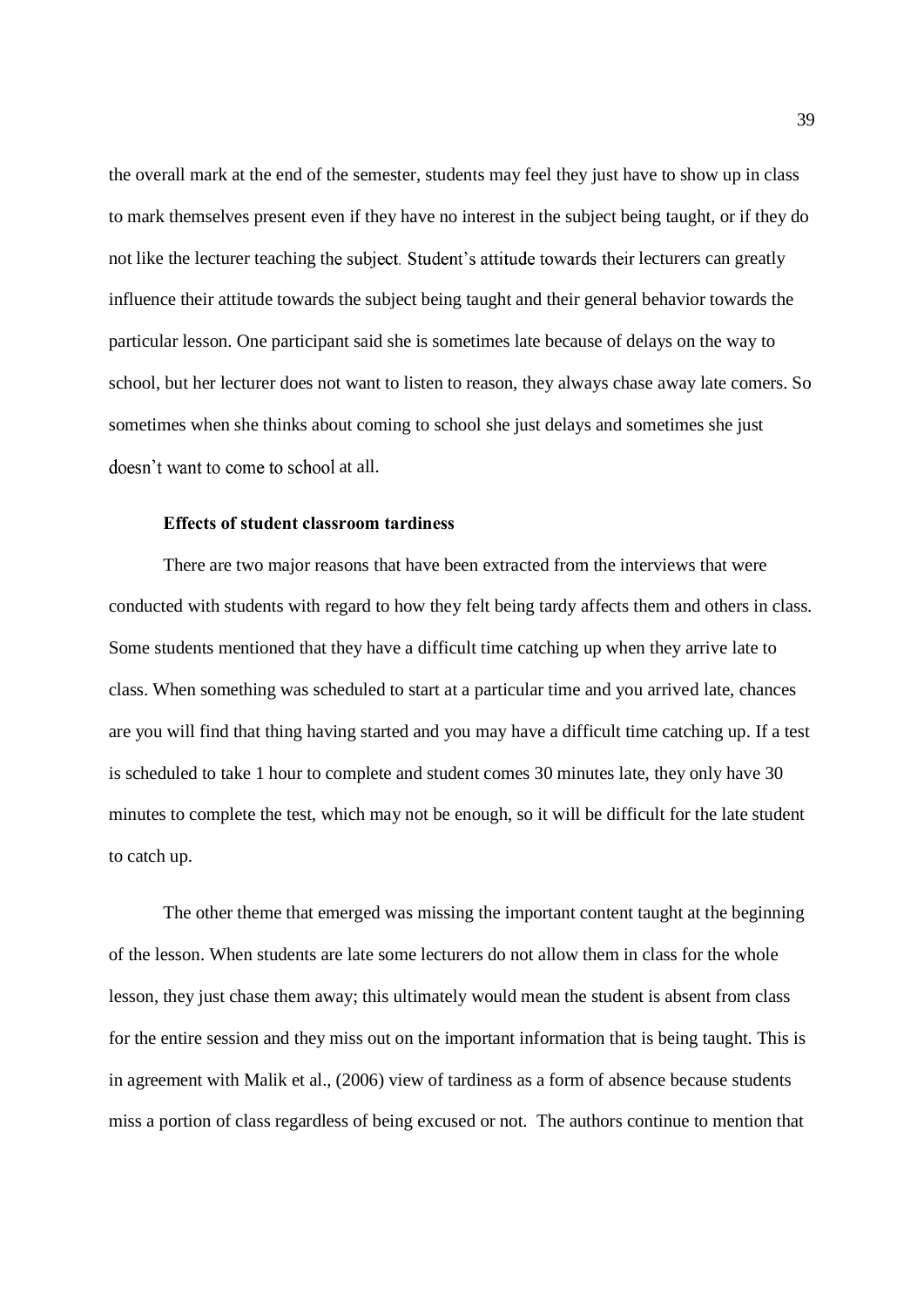lecturers are very strict that when their student comes late to class they end up chasing them away hence resulting in them being absent for the session. And when students are absent, they obviously miss the entire content of that lesson.

According to Etsey in Gakure, Mukuria and Kithae, (2013) material taught at the time the student was absent may be difficult to understand later when the student studies alone and may result in the student failing the courses or test or assignment. One of the participants mentioned that there may be tips about the examination or tests; recapitulation from previous lesson and just general announcements that one will miss when late for class. Other participants also showed that they were agreeing with this, mentioning that even if the lecturer does not chase you out, by the time you get in class there would be so much that one has missed. More often than not at the beginning of the lesson lecturers give out valuable information and students who come late are at the risk of losing out on this valuable information.

### **Strategies to reduce student tardiness**

Like the other research questions, several themes emerged relating to the last research question on ways in which students and the University could improve on student tardiness. All the findings from these various themes have been discussed in the following section. A majority of the participants felt one of the ways to improve their classroom tardiness tendency was through time management and self discipline. The results indicate that some students felt a sense of responsibility on their side, that perhaps if they could discipline themselves to finding enough time to get ready for class and prioritizing the school schedule, they could avoid being tardy. Though sleeping early, waking up on time, preparing for class the previous day may be helpful to avoid rushing in the morning not knowing where the assignments are or what to wear to school; there could always be a problem with the public transport and traffic as some students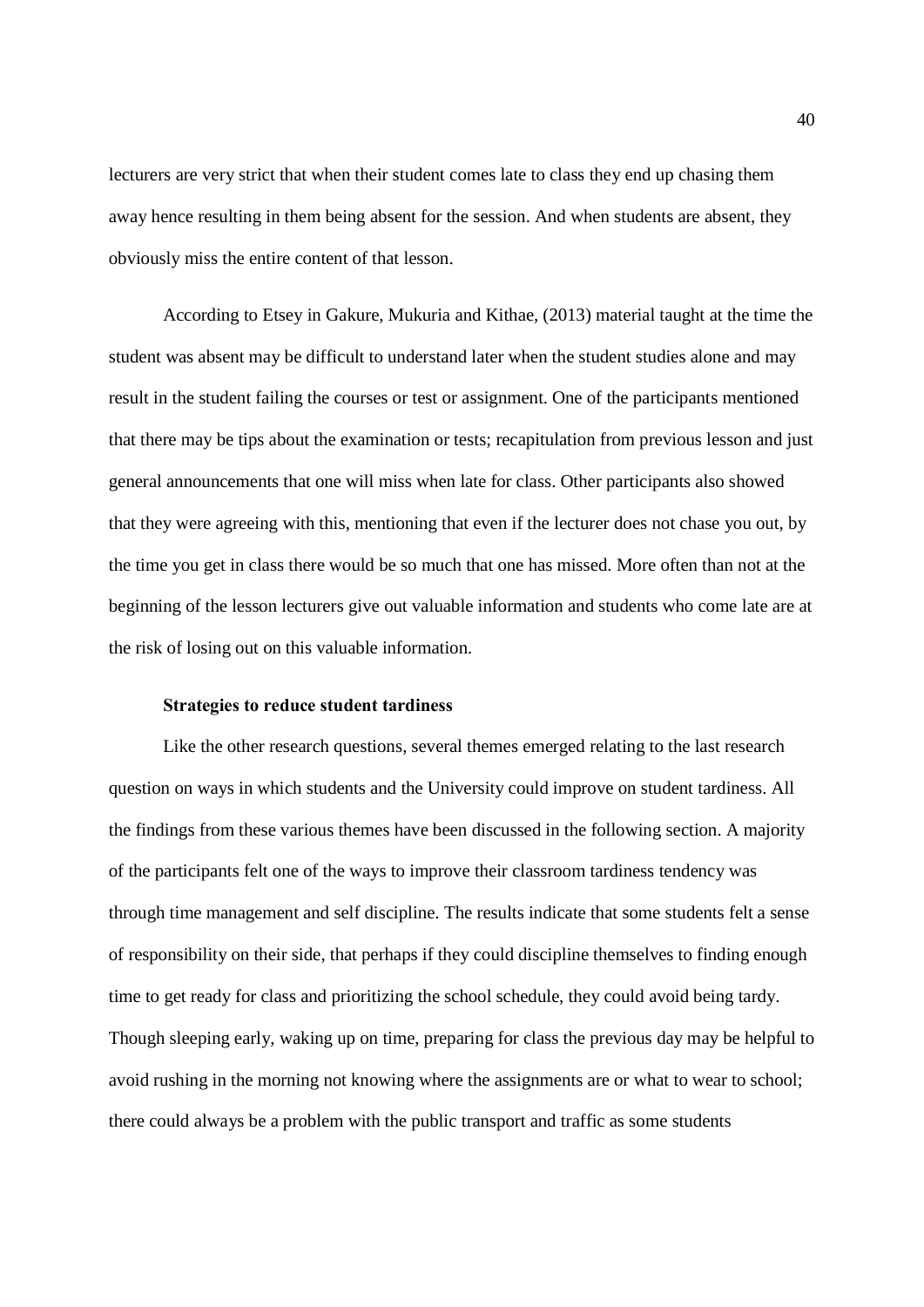mentioned. The transport system may not favor some students, especially those who stay outside the city, because by the time they get to the city there may be a lot of traffic forcing them to be late for class. Even if they wake up early, one student mentioned that the public transport gets to his bus stop full and he has to wait for the next one or rely on lifts from private transport.

Another theme that emerged was to adjust the school starting time. Most participants argue that if the school starting time was adjusted especially in winter to start at a later time, perhaps there could be an improvement with the rate at which students come late to class. Since the first lesson starts at 7 am, a majority of the participants suggested the start time could be adjusted from 7.30 am to 8.30 am for the first lesson. None of the literature read mentioned time adjustment as a possible solution to tardiness. But perhaps if the start time was adjusted in the winter season to be different from the summer start times more students would find it easier to come to school on time, because others say it is too dark outside and they fear walking to the bus stop when it is dark outside.

Some students mentioned the unfairness of throwing others out from the class when they are late, saying that other lecturers do not chase away late comers while others do. This inconsistency made participants think there should be a standardized way of treating the tardy. A tardiness policy could help students know the consequences of being late to class. If Botho University implements a tardiness policy, it could define how students who are late should be treated. The policy could help both staff and students to understand the sort of reaction or behavior that is expected of them regarding tardiness. The participants also expressed that students needed to be educated on the effects of tardiness. The school needs to put something in place that will educate students on tardiness and motivate them to improve. Several studies (Hargreaves & McLaughlin, 1981; Egan, 2014; Marvul, 2010) show that interventions have been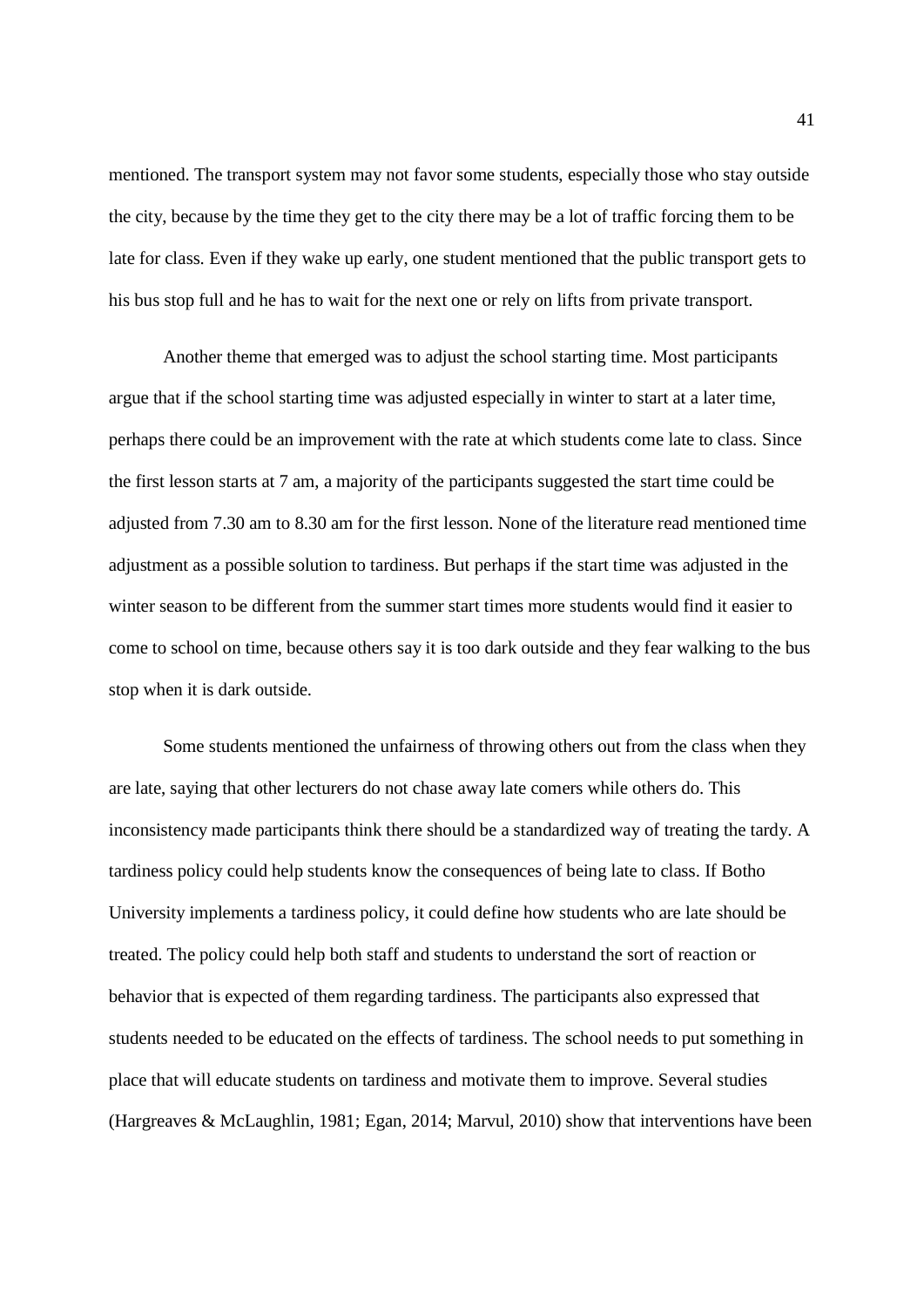put in place as a way of encouraging students to come early to school. These researchers conducted incentive based interventions to encourage the tardy to come on time to school. One participant mentioned that lecturers should individually inform students about tardiness effects and help them be on time.

### **Lecturer reaction towards late comers**

One other theme that emerged from the interview and observation was the lecturer reaction towards late comers. During the interview with students the researcher posed one of the questions to find out what the lecturers do about those who come late to class, this question was based on the second research question that talked about the effects of student tardiness on teaching and learning. So when asked about what their lecturers do when students are late, most participants mentioned that their lecturers chase them depending on the amount of minutes they are late, this varies from one lecturer to another. The amount of minutes students are allowed to show up late ranges from 5 to 30 minutes; so your lecturer will chase you away depending on the specific rule they individually have for their classes. This also relates to the inconsistencies that students mentioned going back to the notion that there should be a policy implemented to address late coming. The researcher also noticed these inconsistencies during observation; some lecturers did not allow students in after a particular time, others did not seem to be bothered by the late comers at all, they continued teaching and just ignored the late comers. Though the observations were only 20 minutes long there was no way of telling if more students showed up to the classes after the researcher left. But the assumption is that for the classes that lecturers chase people away after only being late for 5 minutes, the lecturer still did not allow people after being 20 minutes late, even though there were still students going up and down the stairs as the researcher was leaving the building.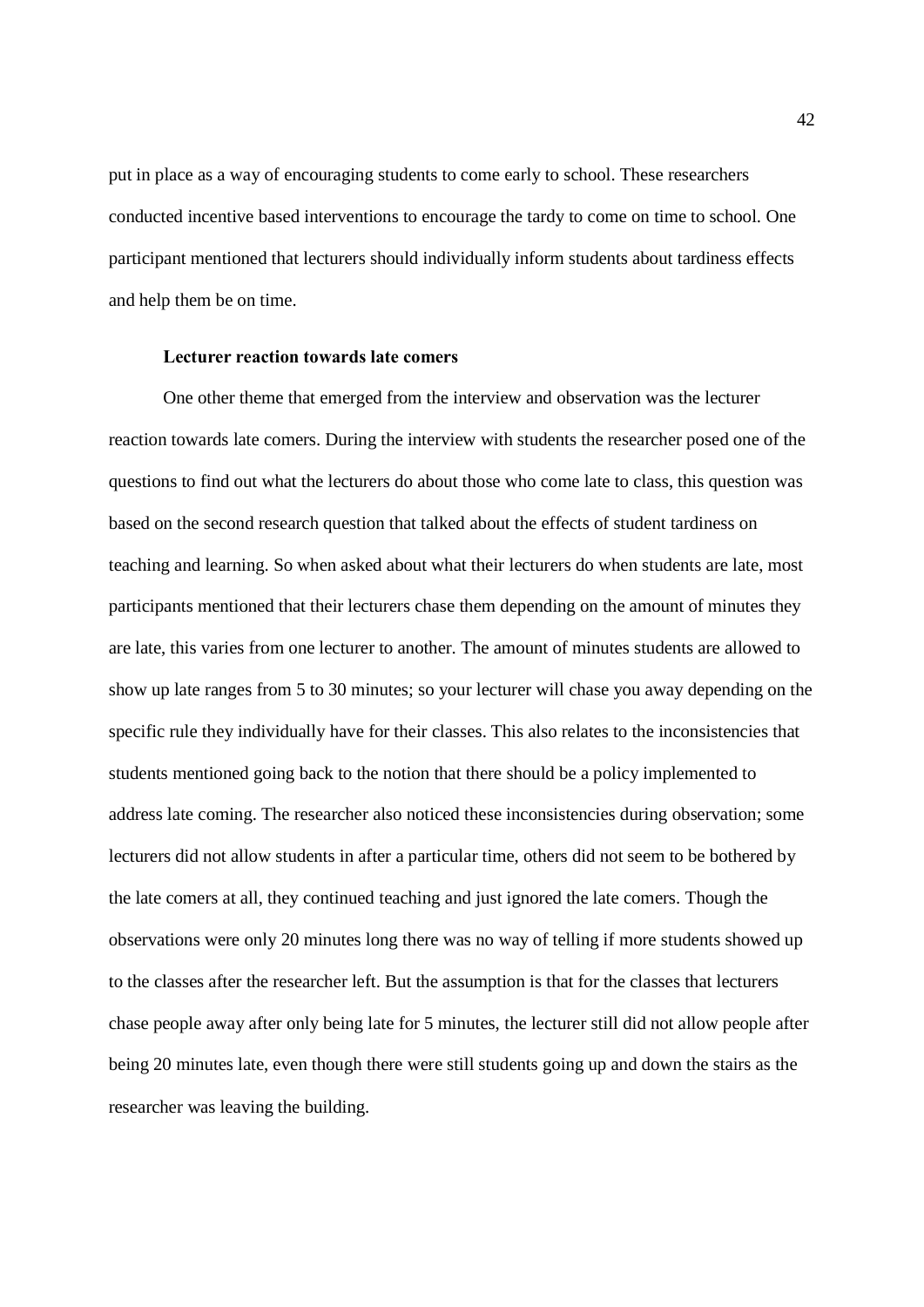### **Conclusion**

The analysis of the research data revealed several factors that cause students to be late for school. It was identified that most students who participated in this study were tardy mainly because of transportation challenges. Students staying far from school find themselves constantly late to class because transport is not reliable or there is too much traffic. Another major influence of late coming was identified to be general time managements, some students felt they could not easily prioritize their responsibilities or duties when getting ready for school.

The study also looked at the effects of student tardiness on teaching and learning and revealed that important content coverage and announcements that are made at the beginning of the class are difficult to get when one is late. Even if a colleague may relay the message, there may be something important that the tardy would have missed. And essentially most participants mentioned that when one is late it is difficult to catch up with the rest of the class since the lecturer will not give you any attention.

Lastly, it has been revealed that there could be strategies put in place to reduce tardiness among the students of Botho University. Students can be encouraged to be on time by informing them about the importance of punctuality; there could be policies set in place to define what should or should not be done when a student is late to class instead of being inconsistent. From observation, lecturers behave differently when students show up late for their classes, some chase them while others ignore them. Participants also felt like perhaps the start time especially in winter should be increased to a later time instead of using the same time as in summer.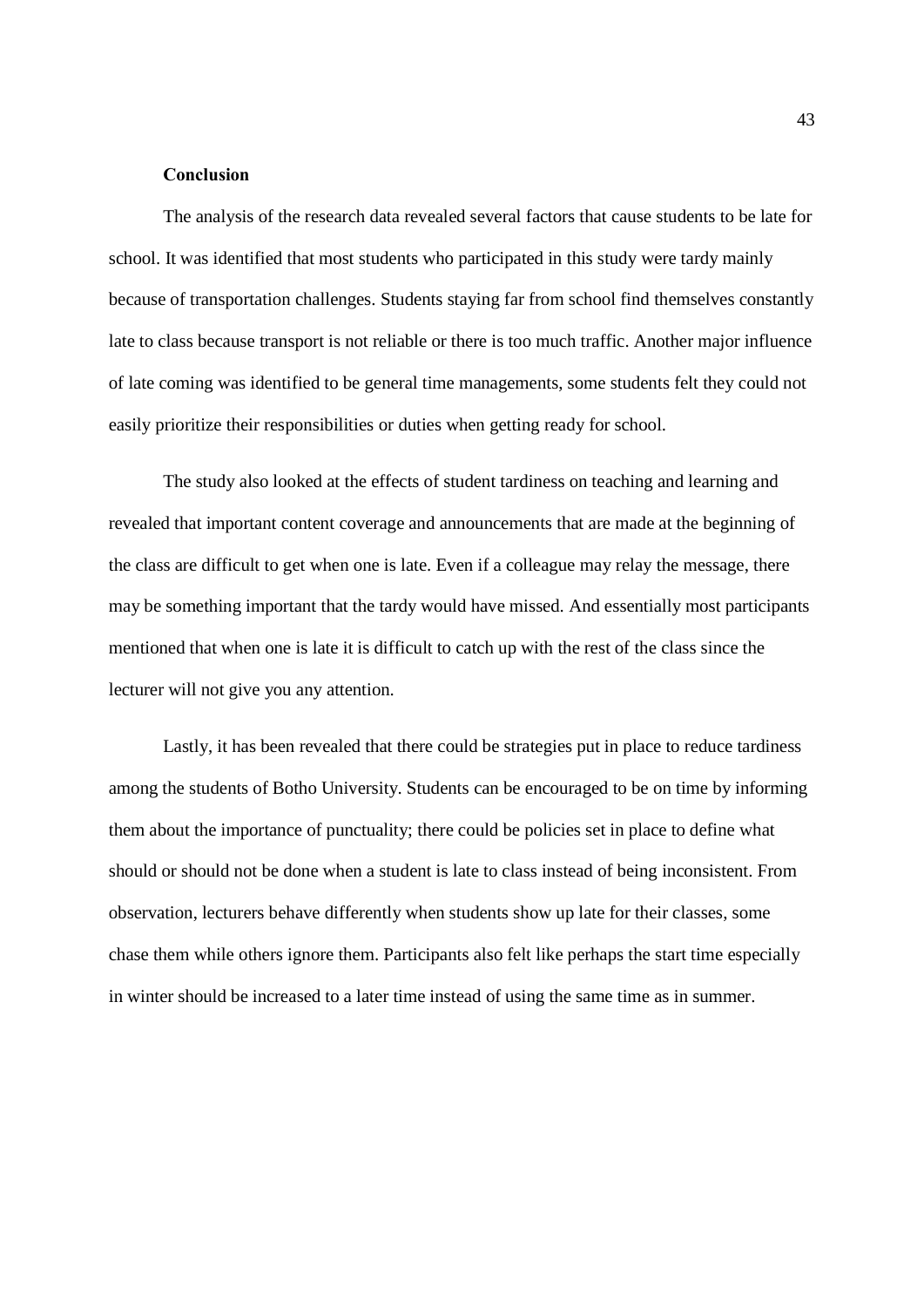### **Recommendations**

This research study attempted to increase awareness on the causes of student tardiness at Botho University and its effects on learning and teaching. There should be a similar study to deal with a larger sample and compare how other Universities in Botswana view the issue of student tardiness, or if at all it is something that the Universities are concerned with.

- Lecturers and Administrators should also be involved as participants to establish their views and thoughts on the causes and solutions to student tardiness, in order to also establish if at all they are indeed concerned about this issue.
- Botho University needs a standardized tardiness policy that both students and  $\bullet$ lecturers will use to control and reduce student tardiness tendencies since lecturers followed their own personal discretion concerning the treatment of late comers.
- There is a need for the Gaborone City Planners to look into the transportation system in Gaborone, to see whether it can be improved to accommodate the growing needs of passengers especially commuters from nearby villages.
- During winter the start times for the University should be adjusted to accommodate those who stay far since it is hard to get to the bus stops in the dark, and the transport mode delays.
- There should be interventions in a form of counseling that can be established to address tardiness and encourage students to improve punctuality. Any form of intervention to groups of students can help them improve their late coming tendencies.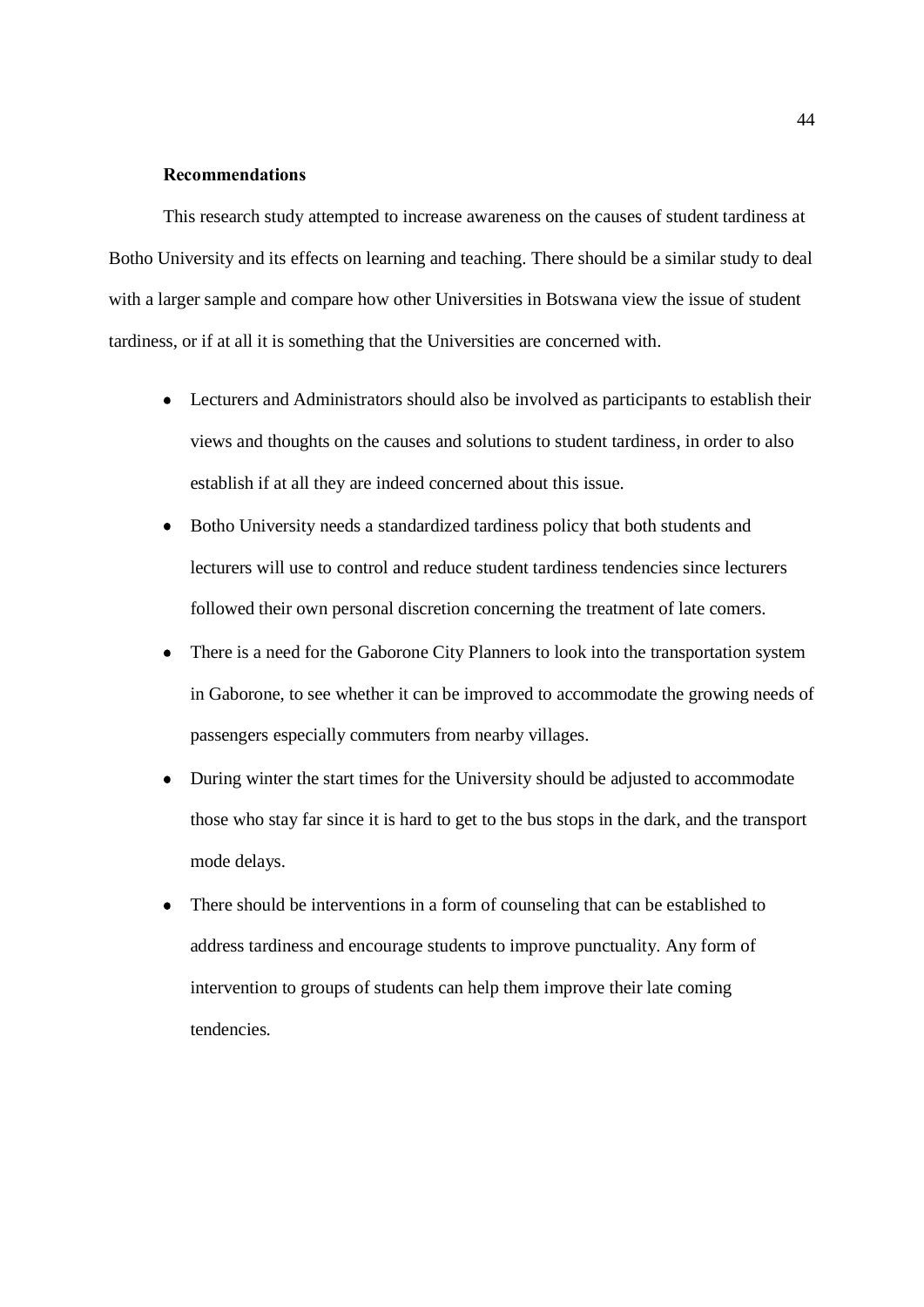Further studies to establish the correlation between classroom tardiness and student performance can be done to see whether student tardiness has any effect on student overall performance.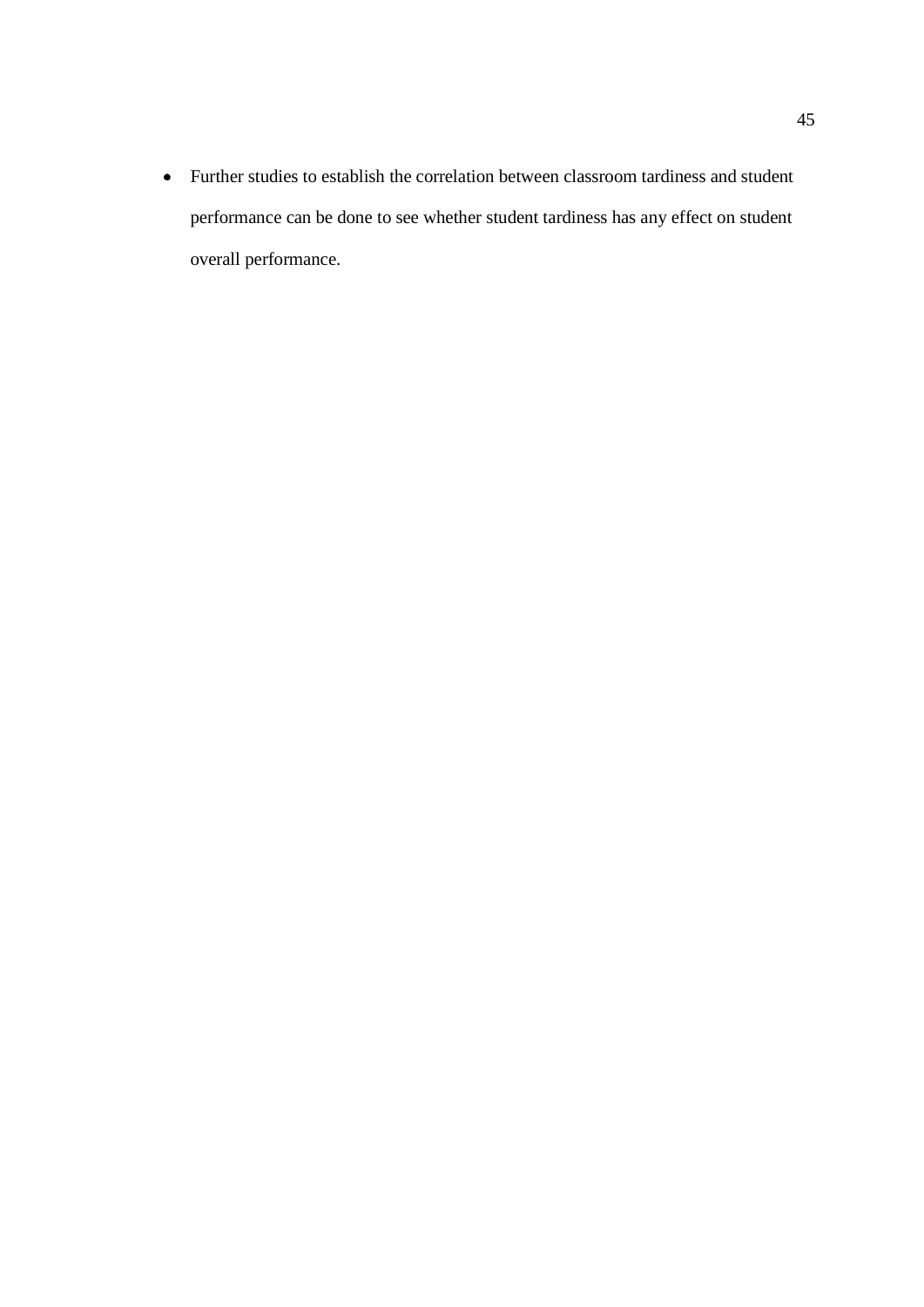### **References**

- Austria, A., Bulaso, A., Kani, A., Magdaraog, E. & Mutuc, J. B (n.d). *Factors affecting punctuality of college students*. Poster presented at the meeting of Principles of Guidance, Sta. Mesa, Manila.
- Bataineh, M. Z. (2014). A review of factors associated with student's lateness behavior and dealing strategies. *Journal of Education and Practice, 5(2),* 1-7. Retrieved from http://www.iiste.org/Journals/index.php/JEP/article/viewFile/10630/10979
- Cowan Crier. (2007). Tardiness hinders student and school success. *The newsletter for the*

*Cowan Avenue Elementary School community, 61(6)*. Retrieved from http://www.lausd.net/Cowan\_EL/cowan%20crier/Nov%2007

- Creswell, J. W. (2003). *Research design qualitative, quantitative and mixed approaches*  $(2<sup>nd</sup>$  ed). Retrieved from http://isites.harvard.edu/fs/docs/icb.topic1334586.files/2003\_Creswell\_A%20Framework %20for%20Design.pdf
- Dafiaghor, K. F. (2011). Lateness: a major problem confronting school administrators in Delta State, Nigeria. *International NGO Journal. 6 (7),* 166-169. doi: 10.5897/NGOJ11.011

Dawson, C. (2009*). Introduction to research methods; a practical guide for everyone undertaking a research project*. Oxford: HowToBooks Ltd.

Egan, C. A. (2014). A positive behavior intervention's effect on student tardiness to school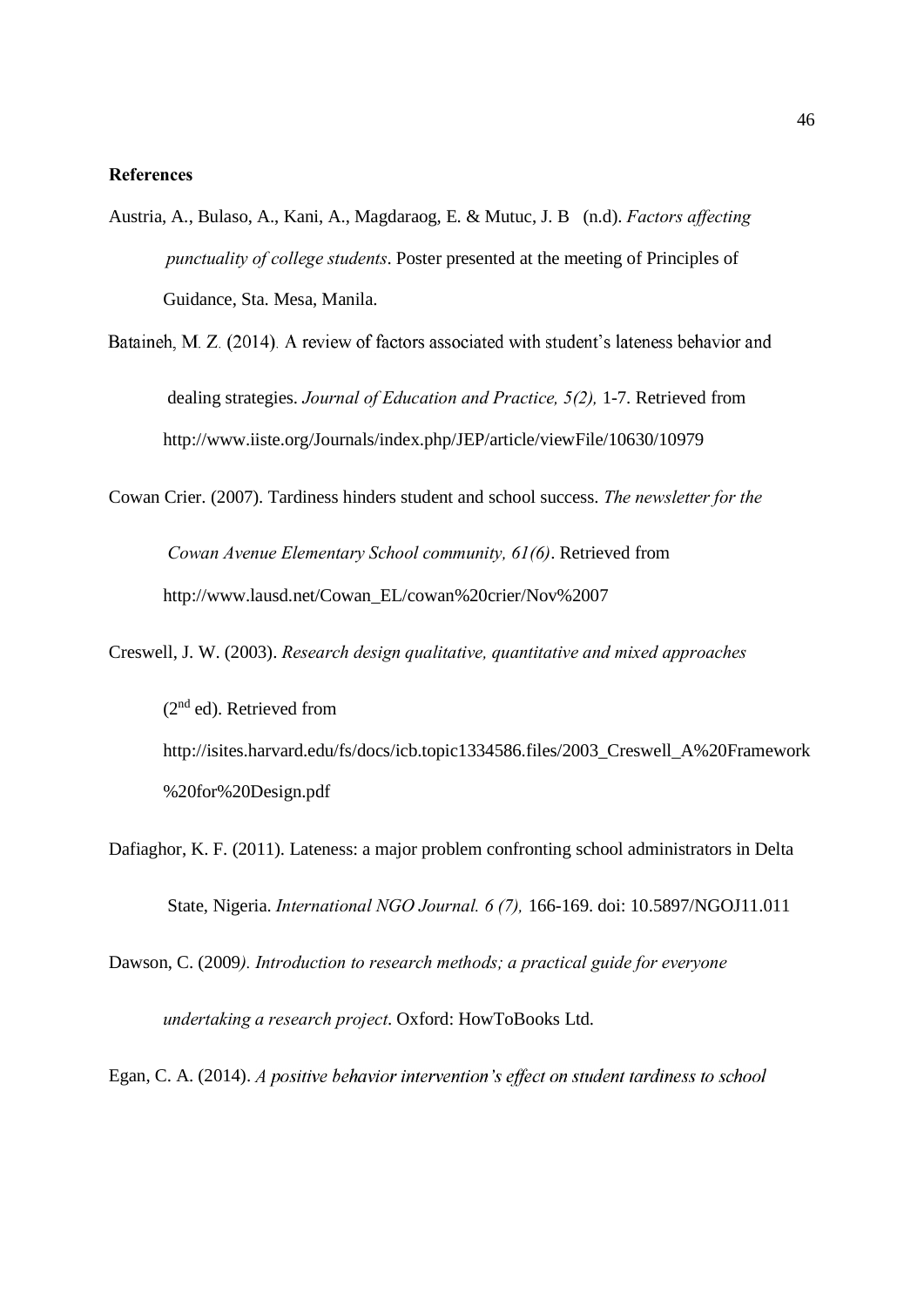(Master's thesis). Retrieved from http://digitalcommons.uconn.edu/gs\_theses/591

Ezekweslili, C. (n.d). *Why we love being late (African time diagnosed).* Retrieved August, 2013

from

http://www.africandiasporatourism.com/index.php?option=com\_content&view=article&i d=987:would-africans-be-late-for-their-own-funerals-if-they-could&catid=93:culture-3&Itemid=134

- Foster, D. (2002). *The global etiquette guide to Africa and the Middle East; Everything you need to know for business and travel success*. New York: John Wiley & Sons, Inc.
- Gakure, R. W., Makuria, P., & Kithae, P. P. (2013). An evaluation of factors that affect performance of primary schools in Kenya: A case study of Gatanga district. *Academic journal, 8(13),* 927-937. doi: 10.5897/ERR2013.1466
- Ghyoot, V. (2000). Multiple cultures in the workplace. *Acta Academica, 32(1),* 125-143. Retrieved from http://cole.unisa.ac.za/subjects/PDFFILES/CULTURE.PDF
- Hargreaves, N. E. & McLaughlin, T. F (1981). Reducing absences and tardiness in a junior secondary special education classroom: the scope program. *B.C. Journal of Special Education 5(1),* 23-32. Retrieved from http://www.researchegate.net
- Henning, E., Van Rensburg, W. & Smit, B. (2004). *Finding your own way in Qualitative research*. Pretoria: Van Schaik Publishers.

Hinrichs, P. (2010). *When the bell tolls: the effects of starting times on academic achievement.*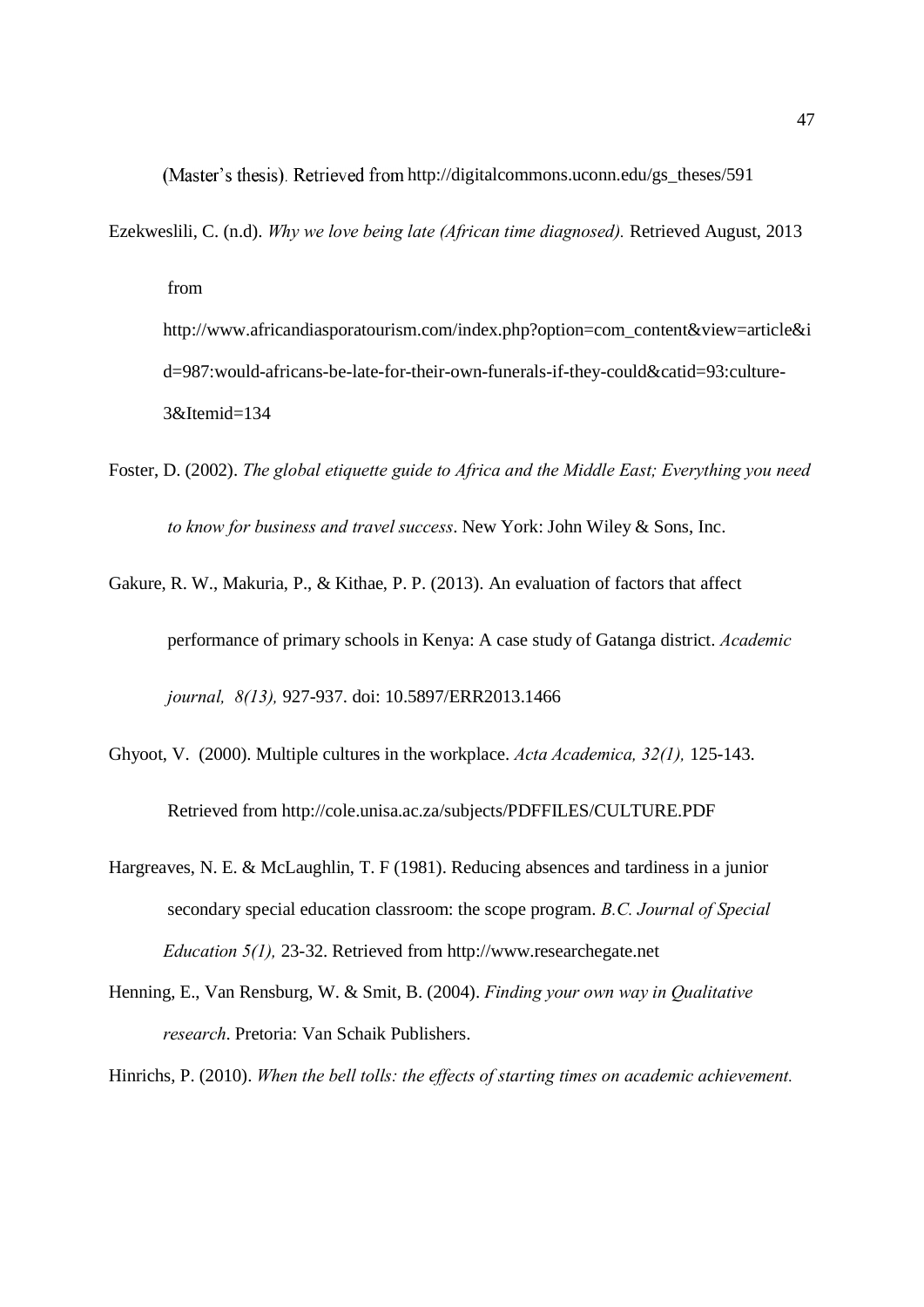(Unpublished master's thesis). Georgetown University. (EJ945527). Retrieved from http://ww.eric.ed.gov/

- Jagero, N. O., Agak, J. & Ayodo, T. M. (2010). An Evaluation of home environmental factors affecting performance of boarding secondary school students in Kenya. *Analytical Reports in International Education*, 3(1), 47-62. doi: 10.3890/1542-3882-3-3
- Koslowsky, M. (2000). A new perspective on employee lateness. *Applied psychology: an international review, 49(3),* 390-407. doi: 10.1111/1464-0597.00022
- Kothari, C. R. (2004). *Research methodology; methods and techniques* (2<sup>nd</sup> ed). New Delhi: New Age International (p) Ltd Publishers.
- Kumar, R. (2005). *Research methodology; a step by step guide for beginners* (2<sup>nd</sup> ed). Delhi: Dorling Kindersley Publication Inc.
- Lee, Y. (nd). Perceptions of time in Korean and English. *Human communication, 12(1),* 119-138. Retrieved from

http://www.uab.edu/Communicationstudies/humancommunication/12\_08\_Lee.pdf

Mack, N., Woodsong, C., MacQueen, K., Guest, G. & Namey, E. (2005). *Qualitative Research* Methods: A Data Collector's Field Guide. Carolina: Family Health International

Malik, T.A., Ladhani, S. & Bhamani, S. (2006). Decreasing student tardiness through strategic reward system: an action research report. *National Monthly Refereed Journal of Research in Arts & Education, 2(2),* 19-26. Retrieved from http://www.abhinavjournal.com/images/Arts\_&\_Education/Feb13/2.pdf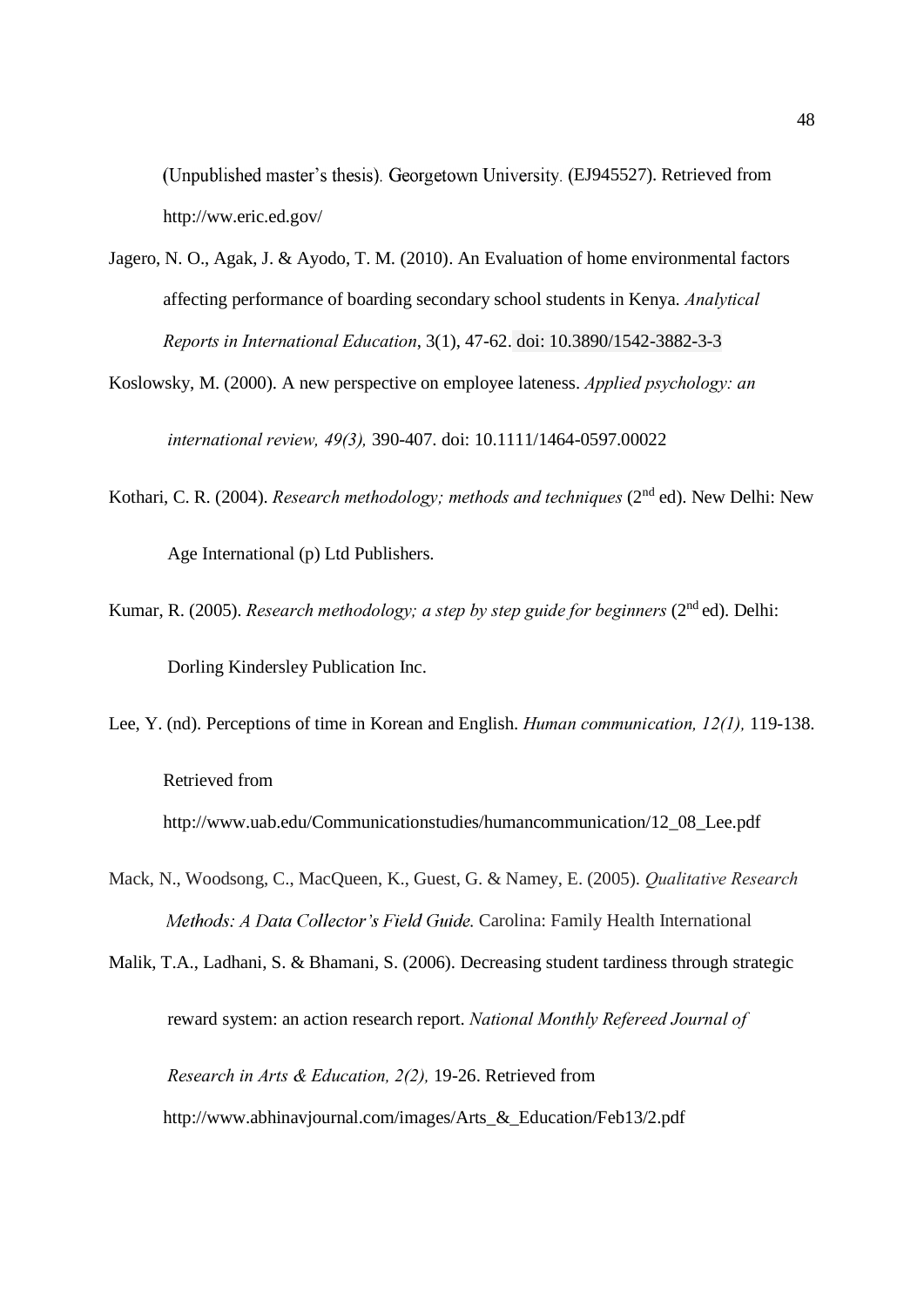- Marin, G. (2001). Attributions for tardiness among Chilean and United States students. *The Journal of Social Psychology, 127(1),* 69-75.
- Marvul, J. N. (2010). *Interventions Designed to Affect Minority Male Attendance and Truancy in a Small School* (Doctoral dissertation). Available from ProQuest Dissertations and Theses - Gradworks (Document ID 3395237)
- Marxhausen, K. (2010). Tardiness: it hurts students; and other students and lecturers too. *Resources for Christian Parents in the 21st Century, 9(5), 1-2.* Retrieved from http://www.ndlcms.org/education/education/Reports/ece/5-10Tardiness.pdf
- Matondo, J. P. M. (2012). Cross-cultural values comparison between Chinese and Sub-Saharan Africans. *The International Journal of Business and Social Science, 3(11),* 38-45. Retrieved from http://ijbssnet.com/journals/Vol\_3\_No\_11\_June\_2012/5.pdf
- Maxwell, J.A. (2013). *Qualitative research design; An interactive Approach.* California: SAGE Publications, Inc.
- Moore, J. S. (2010). *Best practices employed by Georgia High School administrators to reduce student tardiness* (Doctoral dissertation). Retrieved from http://digitalcommons.georgiasouthern.edu/etd
- Mtsetfwa, B. A. (2006). *The impact of time consciousness in school and on teaching and learning* (Master's thesis). Retrieved from http://repository.up.ac.za/handle/2263/29065 Perveen, S. & Kazmi, S.F. (2013). Punctuality in relation to job satisfaction among secondary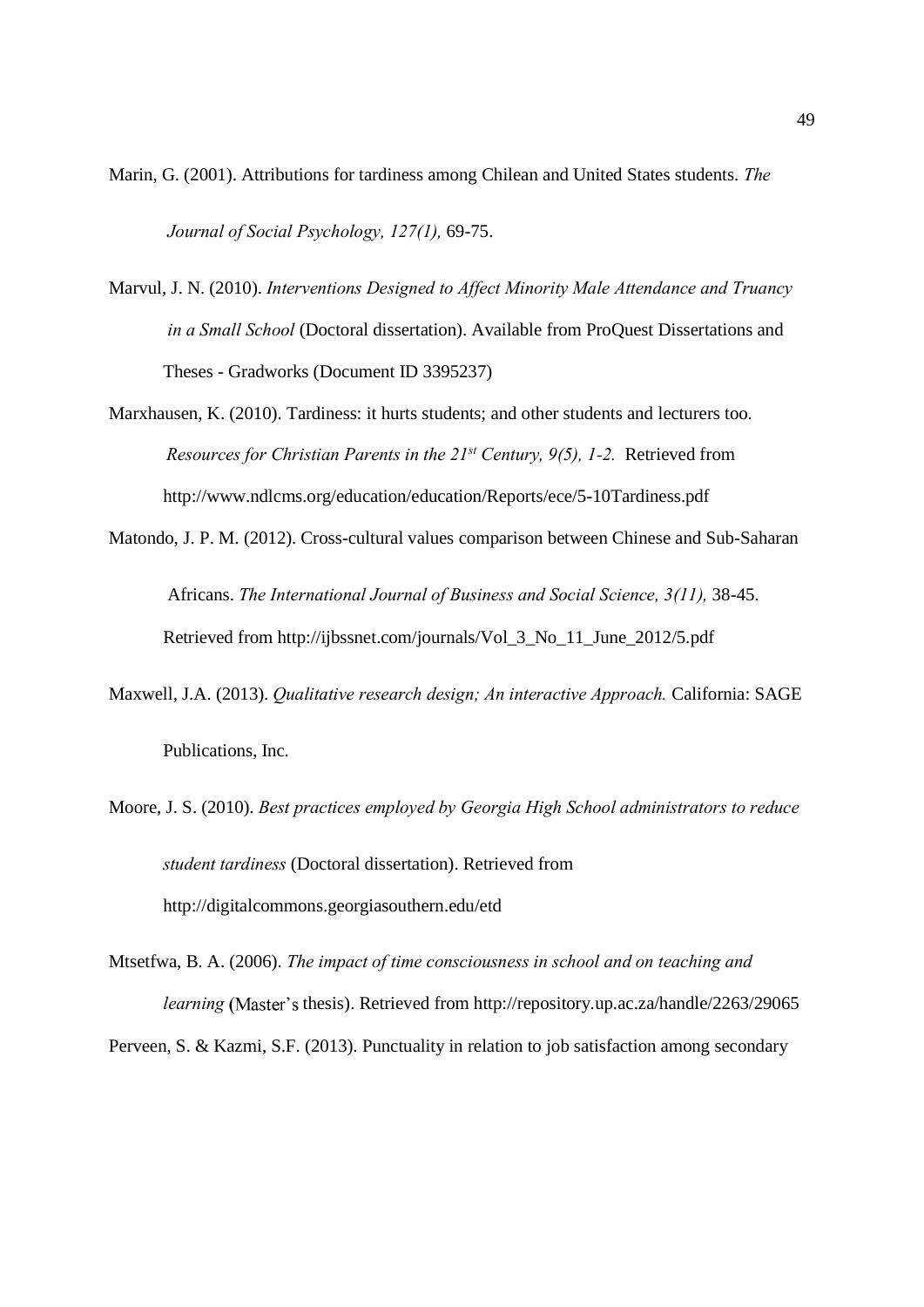school lecturers. *Asian Journal of Research in Social Sciences and Humanities, 3(10),*  221-233. Retrieved from http://www.indianjournals.com/ijor.aspx?target=ijor:ajrssh&volume=3&issue=10&article  $=016$ 

- Polit, D. & Beck, C. (2012). *Nursing research: Generating and assessing evidence for nursing practice.* New York: Wolters Kluwer / Lippincott Williams & Wilkins.
- Ritchie, J. & Lewis, J. (2003). *Qualitative research practice: a guide for social science students and researchers.* London: Sage Publications.
- Rivard, J. (2013). *The effects of an intervention program on tardiness, absenteeism, and academic achievement of at-risk high school students* http://scholarworks.csustan.edu/handle/011235813/669
- Shahzada, G., Ghazi, S.R., Nawaz, H., & Khan, A. (2011). Causes of absenteeism from the schools at secondary level. *Mediterranean Journal of Social Sciences, 2(2),* 21-298. Retrieved from http://www.mcser.org/images/stories/2\_journal/mjssmay2011/27.pdf
- Teddlie, C. & Yu, F. (2007). Mixed methods sampling: a typology with examples. *Journal of Mixed Methods Research, 1(1),* 77-100. DOI: 10.1177/2345678906292430
- Tyre, A., Feuerborn, L., & Pierce, J. (2011). Schoolwide intervention to reduce chronic tardiness at the middle and high school levels. *Preventing school failure, 55(3),* 132-139. doi: 10.1080/10459880903472918

Umez, B. N. (2014). *African time or selective punctuality? The African executive.*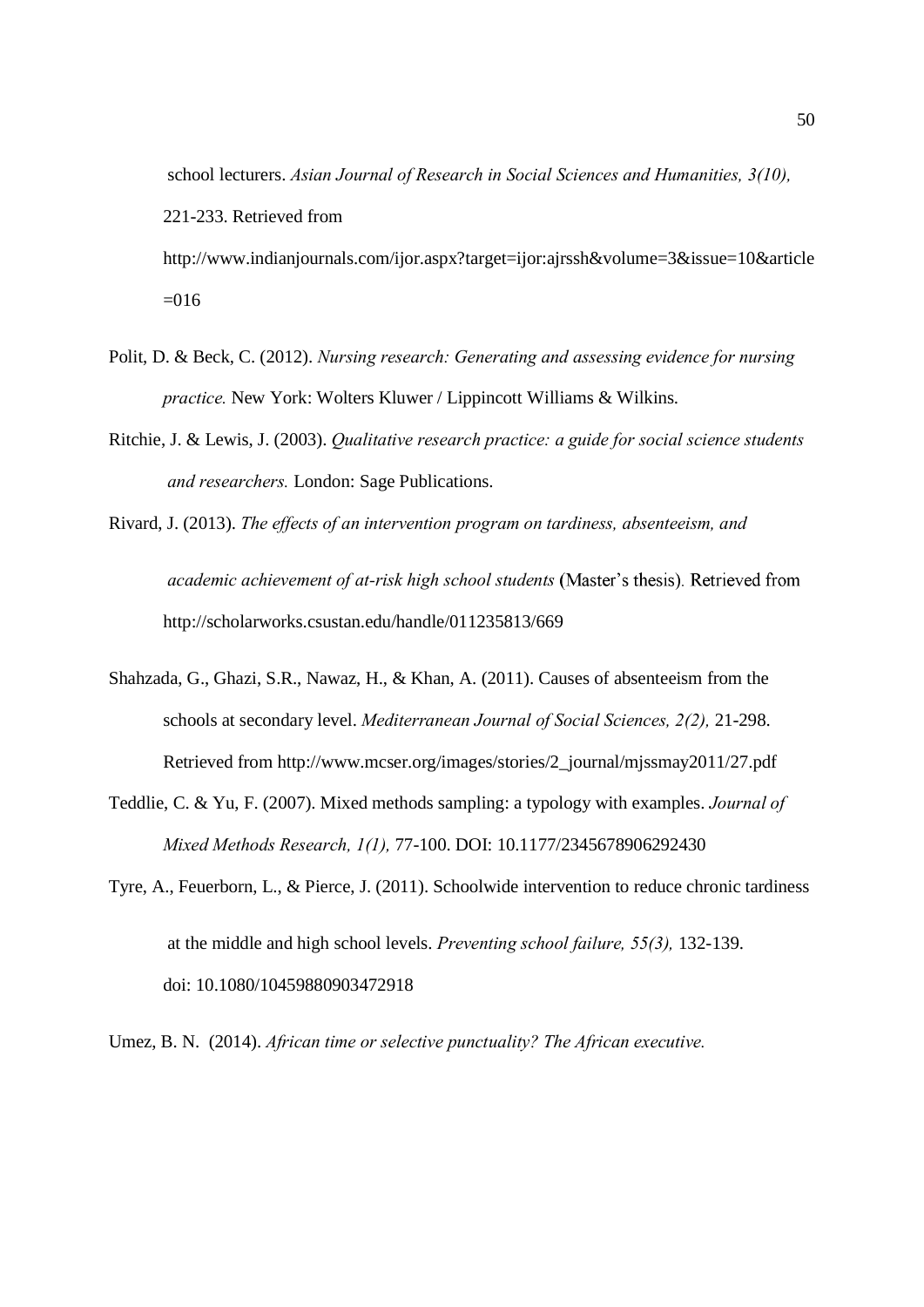Retrieved November 12, 2014 from

http://www.africanexecutive.com/modules/magazine/article\_print.php?article=5202

- Vogt, W. P., Gardner, D. C., and Haeffele, L. M. (2012). *When to use what research design*. New York: The Guilford Press.
- Weade, B. L. (2004). *School and work tardiness in high school students in rural Wisconsin* (Master's thesis). Retrieved from http://www.researchgate.net/
- White, L. T., Valk, R. & Dialmy, A. (2011). What is the meaning of "on time"? The sociocultural nature of punctuality. *Journal of Cross-Cultural Psychology, 42(3),* 482- 493. doi: 10.1177/0022022110362746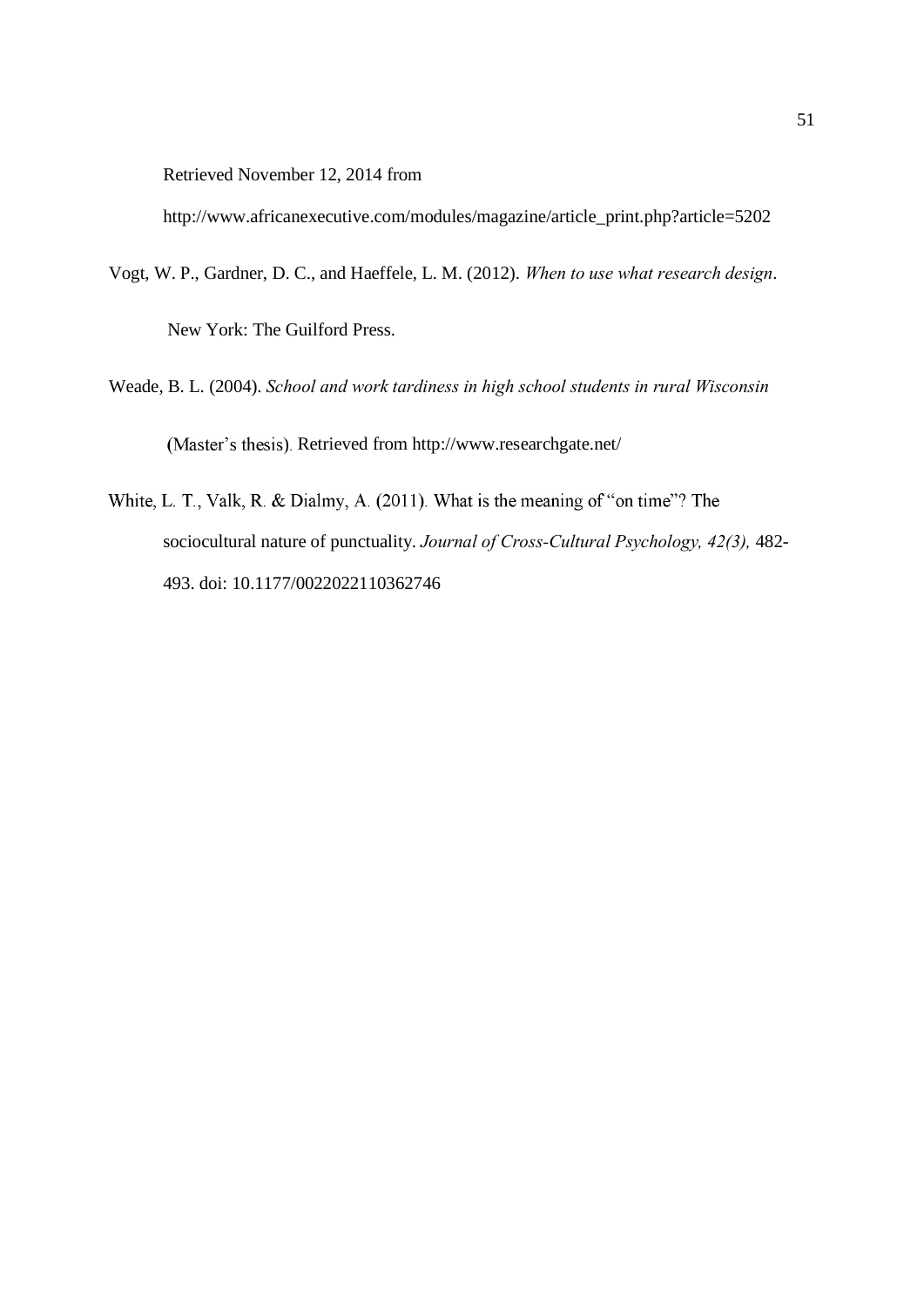### **APPENDICES**

### **APPENDIX A**

### **Informed Consent Letter**

Botho University P O Box 501564 Gaborone

April, 2015

Hello,

My name is Keitumetse Kgosi, and I am currently a Masters student at University of Botswana. I am conducting research on the effects of student tardiness and ways to reduce it in Botho University

You are being asked to participate in a project that will be used to learn about student tardiness. If you agree to be part of the project, you will be interviewed individually. I will also ask you questions about how you feel about tardiness at your school. It will take 15 minutes for the interviews to be completed.

All of the answers that you give me will be kept in a locked cabinet in a room in my office, and only I along with my lecturer, Dr Dambe, will see your answers. We are not going to put your name on the answers that you give us, so no one will be able to know which answers were yours. Please call or SMS me on 71422397 so that we make an appointment.

Thank you!

Keitumetse Kgosi MEd Candidate University of Botswana

If you understand the information above and want to take part in the interviews, please sign your name on the line below:

**Yes, I will participate in this project:** \_\_\_\_\_\_\_\_\_\_\_\_\_\_\_\_\_\_\_\_\_\_\_\_\_\_\_\_\_\_\_\_\_\_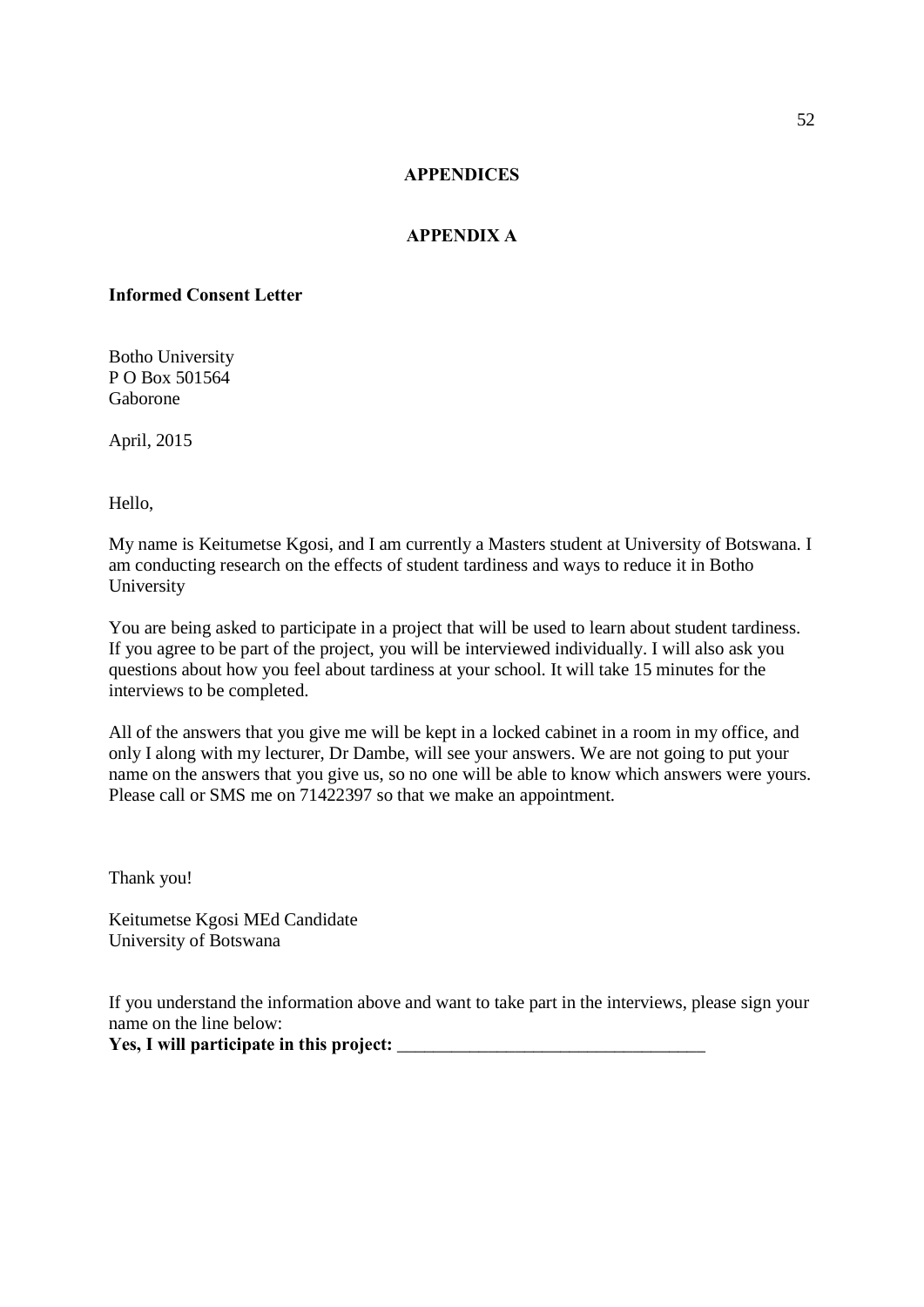### **APPENDIX B**

### **Interview guide for students**

- 1. How many times have you been late to class this semester?
- 2. Do you find any lessons and/or timeslots in your timetable most difficult to attend on time?
- 3. Do you have any reasons for coming late to class? What makes you come late to class?
- 4. What does your lecturer do when you or others come late to class? How does your lecturer react?
- 5. How do you think late coming affects you as a student?
- 6. What do you think you can do to improve your punctuality?
- 7. What can Botho University do to ensure students come to class on time?